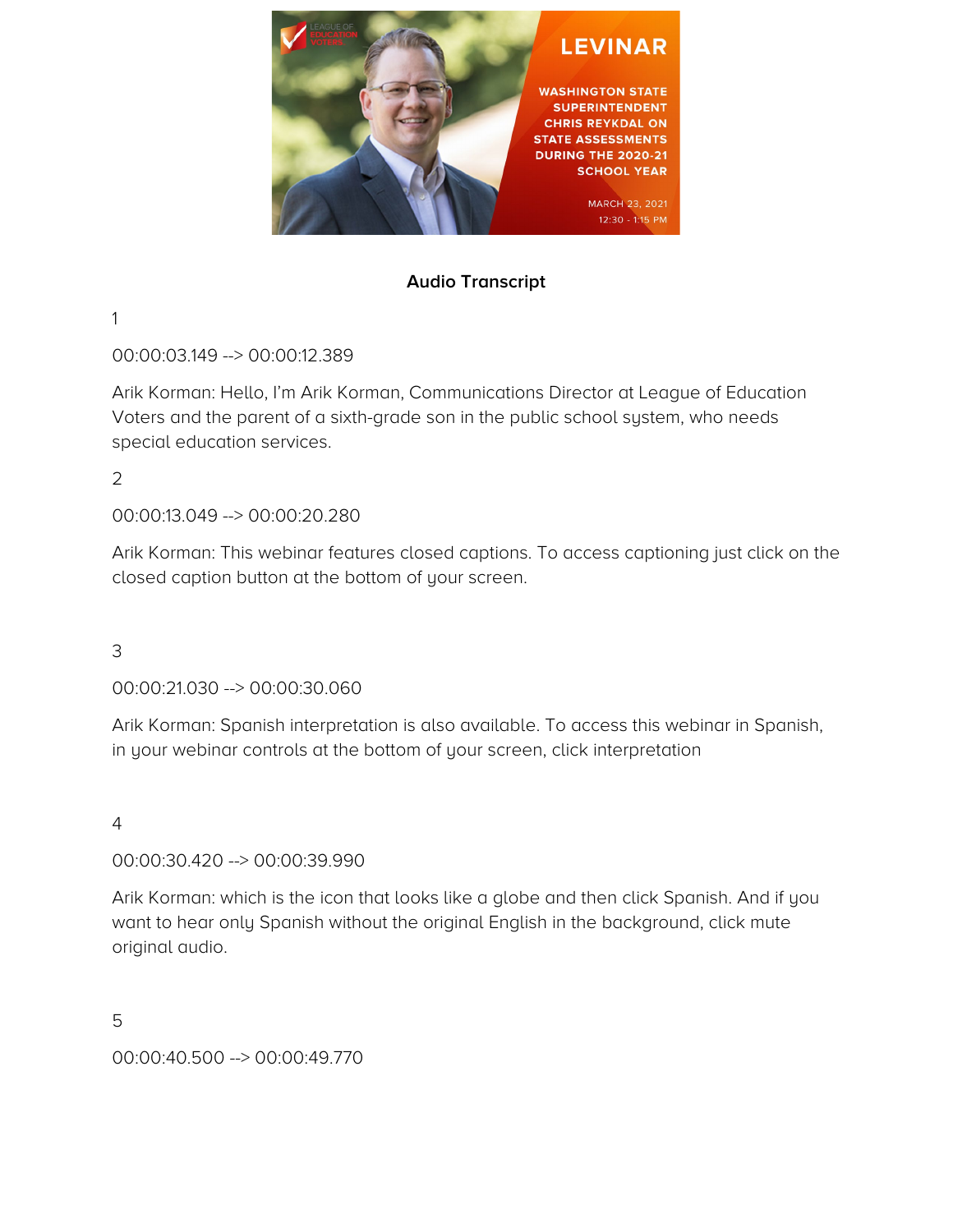Arik Korman: Special thanks to Claudia A'zar who is our interpreter. If you have any technical issues, feel free to use the chat function, which I will monitor throughout the webinar.

6

00:00:50.640 --> 00:00:55.320

Arik Korman: In case you're not familiar with us, League of Education Voters is a statewide

7

00:00:56.190 --> 00:01:06.510

Arik Korman: nonprofit working with families, educators and leaders to build a brighter future for every Washington student. Our website is educationvoters.org

8

00:01:07.260 --> 00:01:16.080

Arik Korman: We believe that education is a tool for justice. One of the systems that perpetrate racial injustice experienced by communities of color is our schools.

9

00:01:16.590 --> 00:01:22.920

Arik Korman: We believe every child deserves an excellent public education that provides an equal opportunity for success.

 $10<sup>1</sup>$ 

00:01:23.580 --> 00:01:30.450

Arik Korman: In order to achieve this, we must pursue radical change in our school systems for equity, justice, and liberation.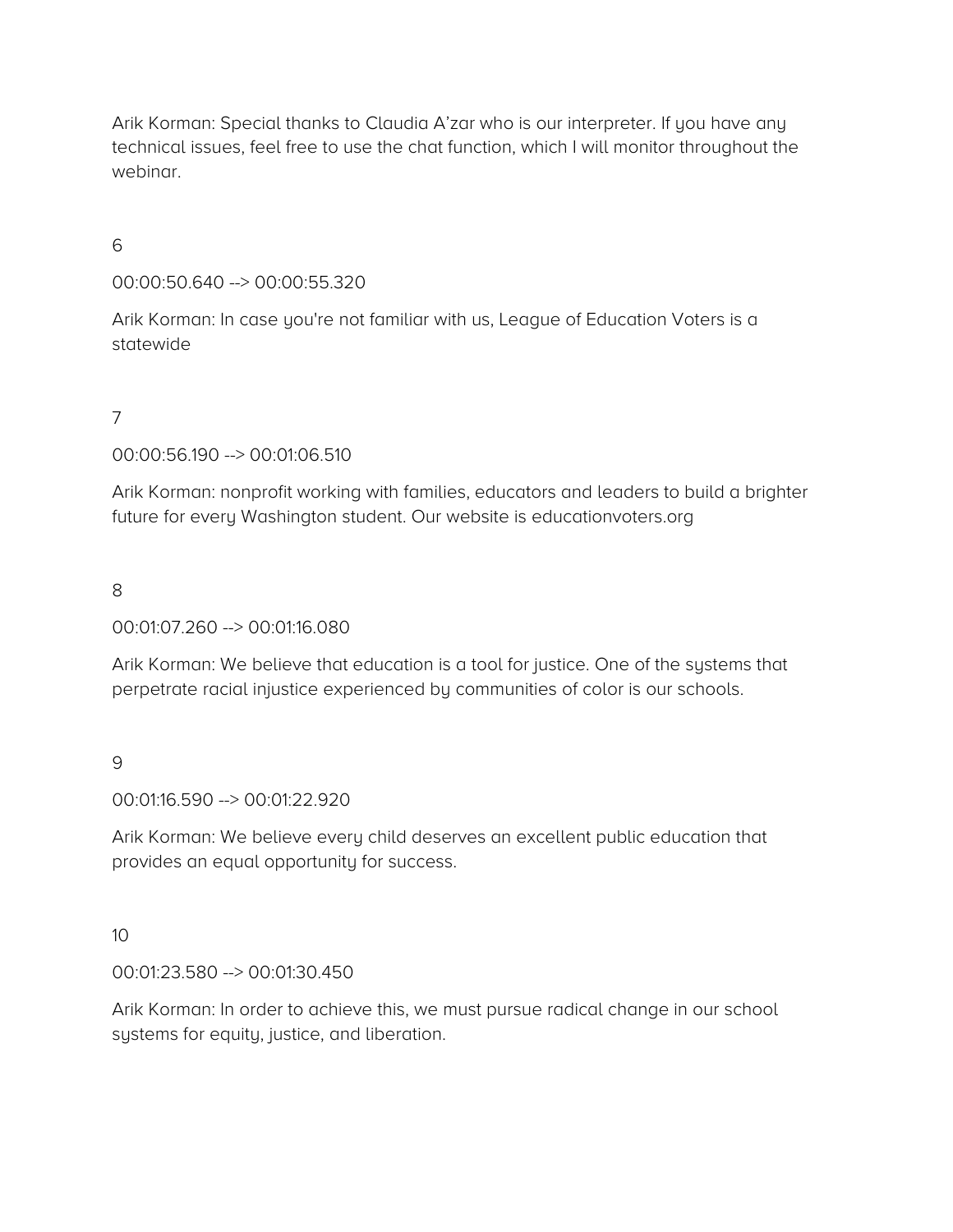00:01:30.990 --> 00:01:39.870

Arik Korman: We must build schools and systems that honor the humanity in every student. Welcome to our free online webinar series, lunchtime LEVinars.

12

00:01:40.290 --> 00:01:54.030

Arik Korman: We started this series seven years ago to share information and build knowledge on important and timely issues. Today's LEVinar features Washington state Superintendent of Public Instruction Chris Reykdal on state assessments during the

13

00:01:55.080 --> 00:01:55.740

Arik Korman: 2021 school year.

14

00:01:58.050 --> 00:02:07.830

Arik Korman: As the school year approaches its final quarter, school districts across Washington state traditionally begin administering the federally mandated Smarter Balanced assessments (SBA)

15

#### 00:02:08.160 --> 00:02:20.430

Arik Korman: in English Language Arts and mathematics to all students in grades three through eight and once in high school. As well as administering the science SBA to students in grades four, seven, and once in high school.

16

00:02:21.540 --> 00:02:30.210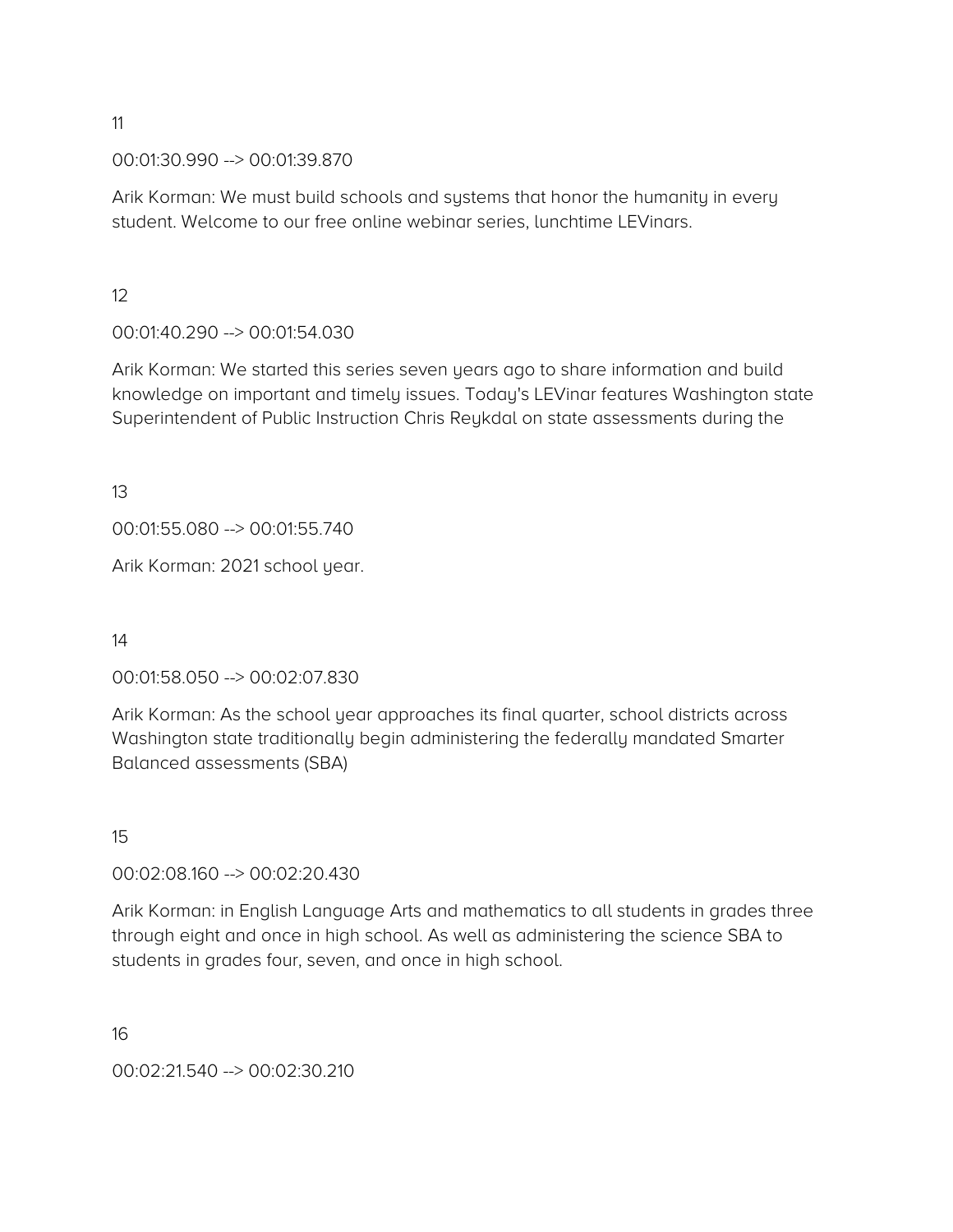Arik Korman: In this webinar state Superintendent Reykdal will outline this historic and challenging year's requirements for state testing and will answer your questions.

17

00:02:30.930 --> 00:02:39.570

Arik Korman: Today's LEVinar is meant to be a forum and an opportunity for discussion, questions, and understanding about an issue that will affect many families this spring.

18

00:02:40.110 --> 00:02:48.210

Arik Korman: Our goal is to support families and better understanding what to expect regarding statewide assessments. A couple of housekeeping items before we begin.

19

00:02:48.780 --> 00:02:55.110

Arik Korman: You'll notice a Q&A function at the bottom of your screen. This is a space for you to submit questions to us.

20

00:02:55.710 --> 00:03:05.010

Arik Korman: As always feel free to send any feedback about the webinar quality to us on the chat function or at info@educationvoters.org

21

00:03:06.000 --> 00:03:10.800

Arik Korman: As someone who believes his path in life is largely owed to the public education he received,

22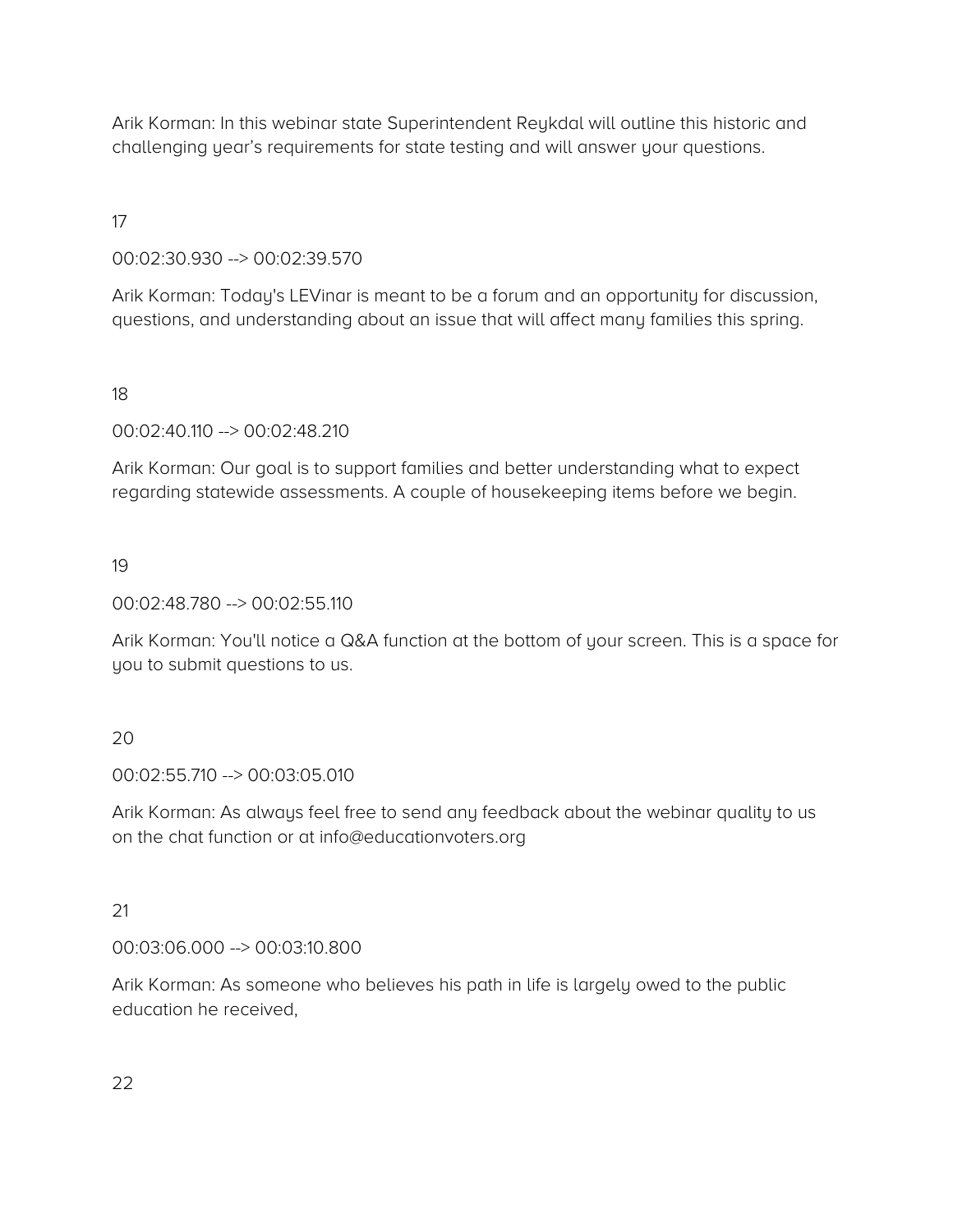00:03:11.190 --> 00:03:19.800

Arik Korman: Superintendent Chris Reykdal has dedicated his career to ensuring all learners have equitable opportunities for a high quality public education.

# 23

00:03:20.490 --> 00:03:31.650

Arik Korman: Since taking office in January 2017, after serving three terms in the Washington state House of Representatives, Chris has centered OSPI's work on equity and supporting the whole child,

#### 24

00:03:32.160 --> 00:03:39.300

Arik Korman: reinvigorated career and technical education pathways for students, and strengthen the agency's partnership with the legislature.

## 25

00:03:39.900 --> 00:03:49.230

Arik Korman: In addition, under Chris's leadership, the legislature provided the first increase to the funding model for serving students with disabilities in nearly 25 years.

## 26

00:03:50.010 --> 00:03:58.020

Arik Korman: Chris will continue advocating for enhanced funding until school districts no longer rely on local funds to provide these essential services.

#### 27

00:03:58.620 --> 00:04:08.430

Arik Korman: Chris and his wife Kim live in historic Tumwater with their two smart, talented, and hilarious children Carter and Kennedy. Welcome Superintendent Reykdal.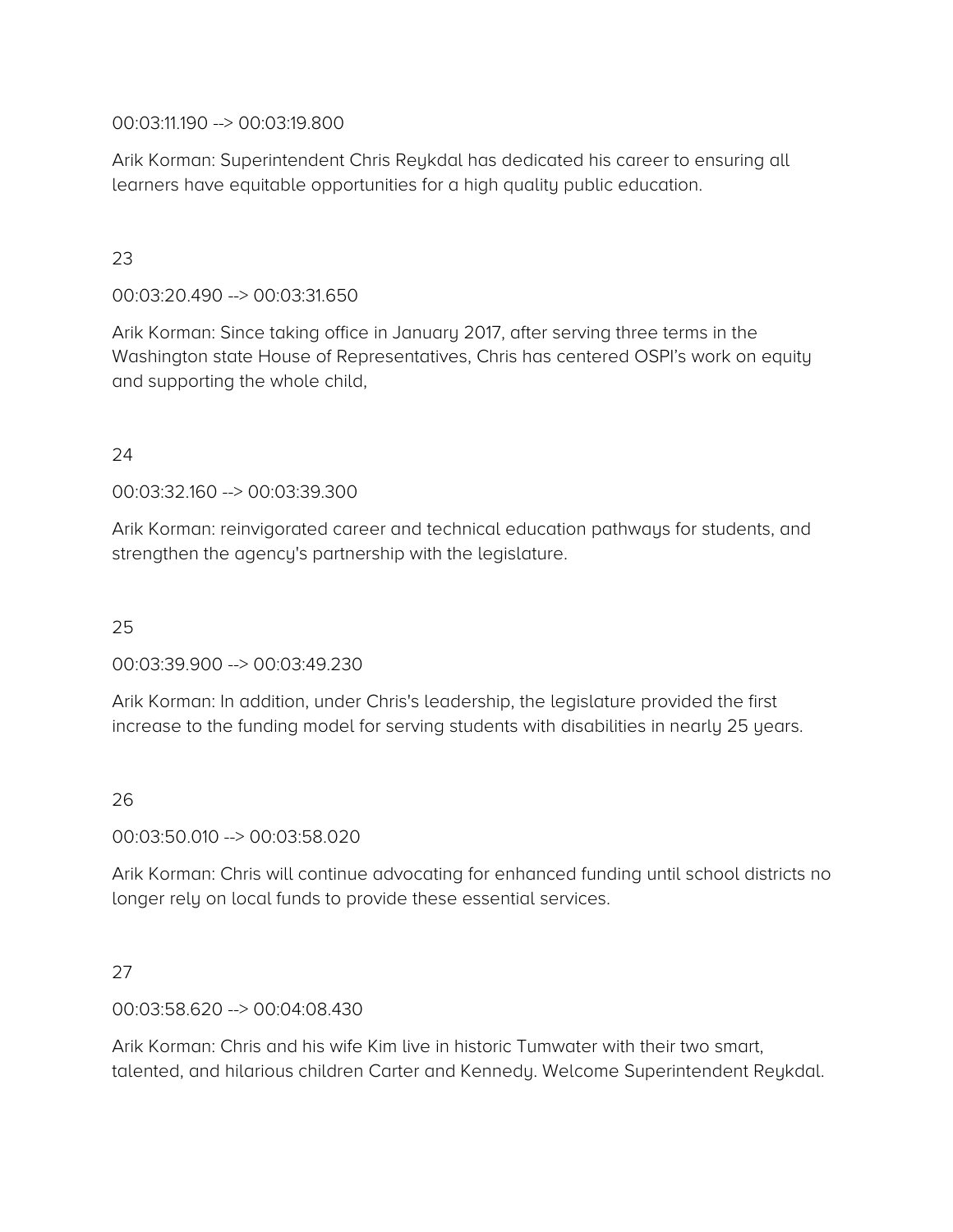00:04:09.240 --> 00:04:10.200

Chris Reykdal: Thank you for having me.

## 29

00:04:11.520 --> 00:04:27.720

Arik Korman: You bet. I know that this is an unusual time, especially the year being what it is and that there are requirements coming from the state, make that the US Department of Education on statewide assessments. What do you know about those requirements right now?

## 30

#### 00:04:29.160 --> 00:04:40.860

Chris Reykdal: Yeah you know, a year ago, at this time, all the school systems in the country shut down 53 million students who are out of their classrooms and the Federal Government offered a kind of a blanket waiver for all states last year on assessments.

## 31

00:04:41.250 --> 00:04:49.530

Chris Reykdal: Speeded up here a year and a presidential election occurred and we've been kind of waiting for a new US Secretary of Education to be seated. He's there now.

## 32

00:04:50.550 --> 00:04:57.060

Chris Reykdal: And just before he got approval from the US Senate, the department put out information that said "Okay, we now kind of are grounded, we know what we're doing."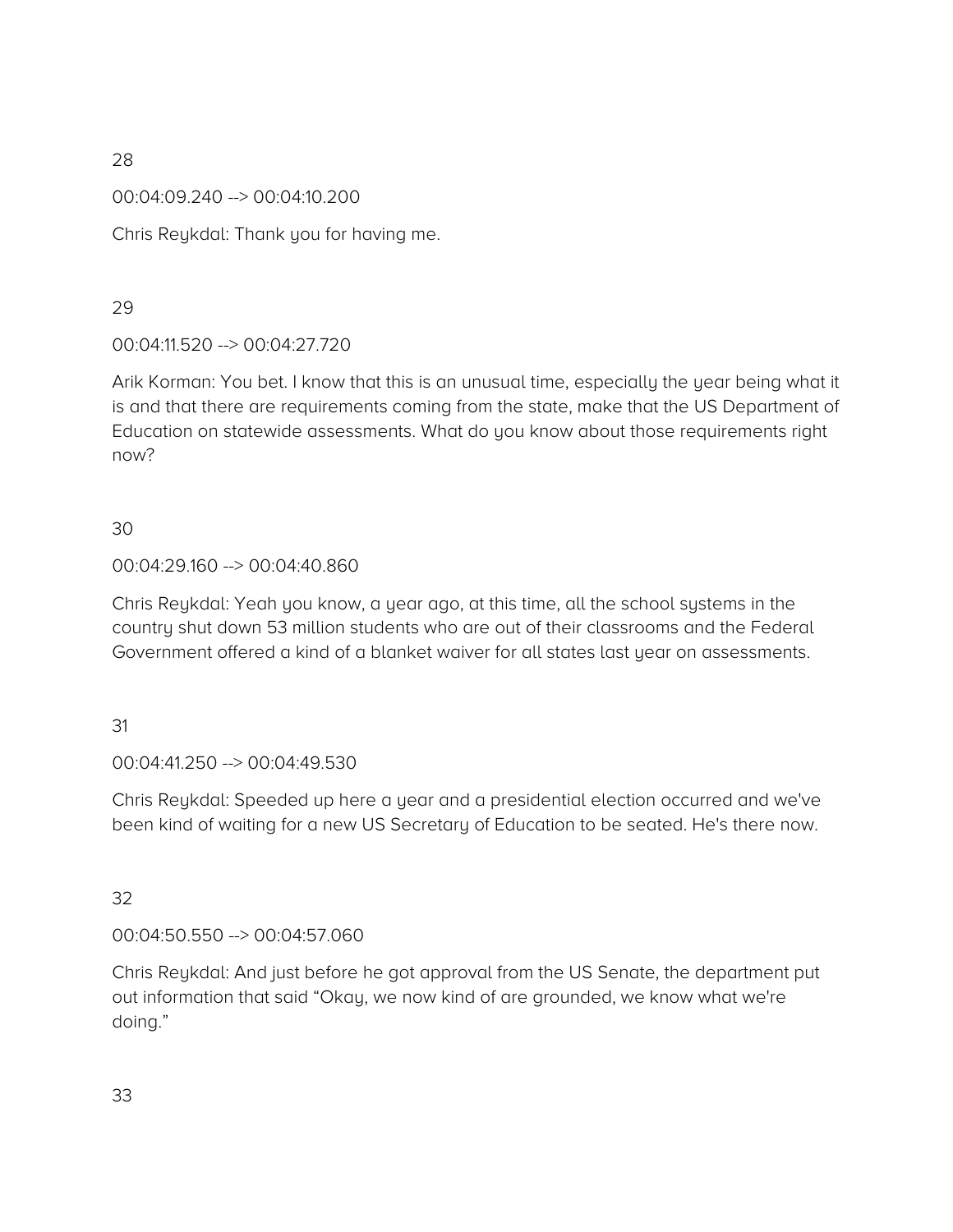00:04:57.540 --> 00:05:02.940

Chris Reykdal: They're offering waivers to the accountability portion of the test, so the stuff that would cause us to

## 34

00:05:03.450 --> 00:05:14.250

Chris Reykdal: score districts or in some states they tie teacher compensation to test scores. Those kinds of things will be almost automatically removed, but the presumption is that we're going to test students.

#### 35

00:05:14.970 --> 00:05:24.870

Chris Reykdal: And right now, all students is sort of the default unless we make an application for something that we think makes more sense but that's no certainty at all.

36

00:05:25.770 --> 00:05:42.360

Arik Korman: Yeah, that makes perfect sense. Well, we have a number of questions from parents and students, educators, community based organizations… are you ready to go for it? Every time we have you on with our LEVinars, there's always a ton of questions.

37

00:05:42.390 --> 00:05:43.350

Chris Reykdal: Awesome, awesome. Let's go for it.

38

00:05:43.680 --> 00:05:52.050

Arik Korman: Okay, great. Well if you have a question for Superintendent Reykdal, you'll notice a Q&A function at the bottom of your screen. No question is too basic.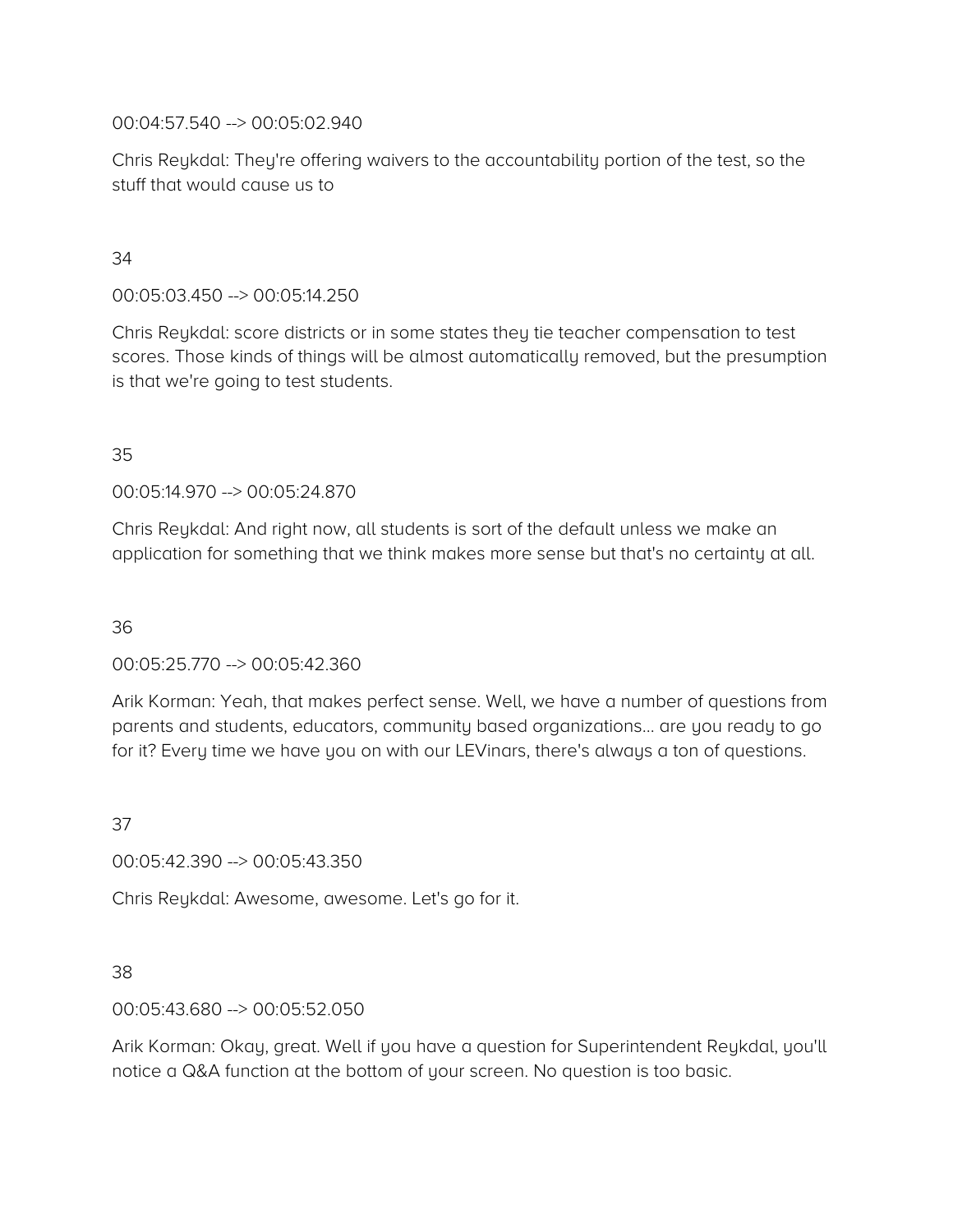00:05:52.770 --> 00:06:02.070

Arik Korman: The first question I have is about guidelines from the US Department of Education and from there, I believe it's from their website… this was submitted to us…

40

## 00:06:02.460 --> 00:06:13.380

Arik Korman: It says that there's some flexibility available to states and some of that flexibility includes extending the testing window and moving assessments to the summer or fall,

#### 41

#### 00:06:13.920 --> 00:06:26.790

Arik Korman: giving the assessment remotely where feasible, shortening the state assessment to make testing more feasible to implement and prioritize in person learning time… the question is which of these options did you consider for Washington state?

#### 42

00:06:28.110 --> 00:06:33.540

Chris Reykdal: Yeah, you know really all of them and they're still being considered. So as we think about our waiver approach,

#### 43

00:06:33.810 --> 00:06:41.310

Chris Reykdal: the first thing we were able to learn is that Smarter Balanced, that's a consortium space that we use for our test in the state. Not all states use it, but we do.

44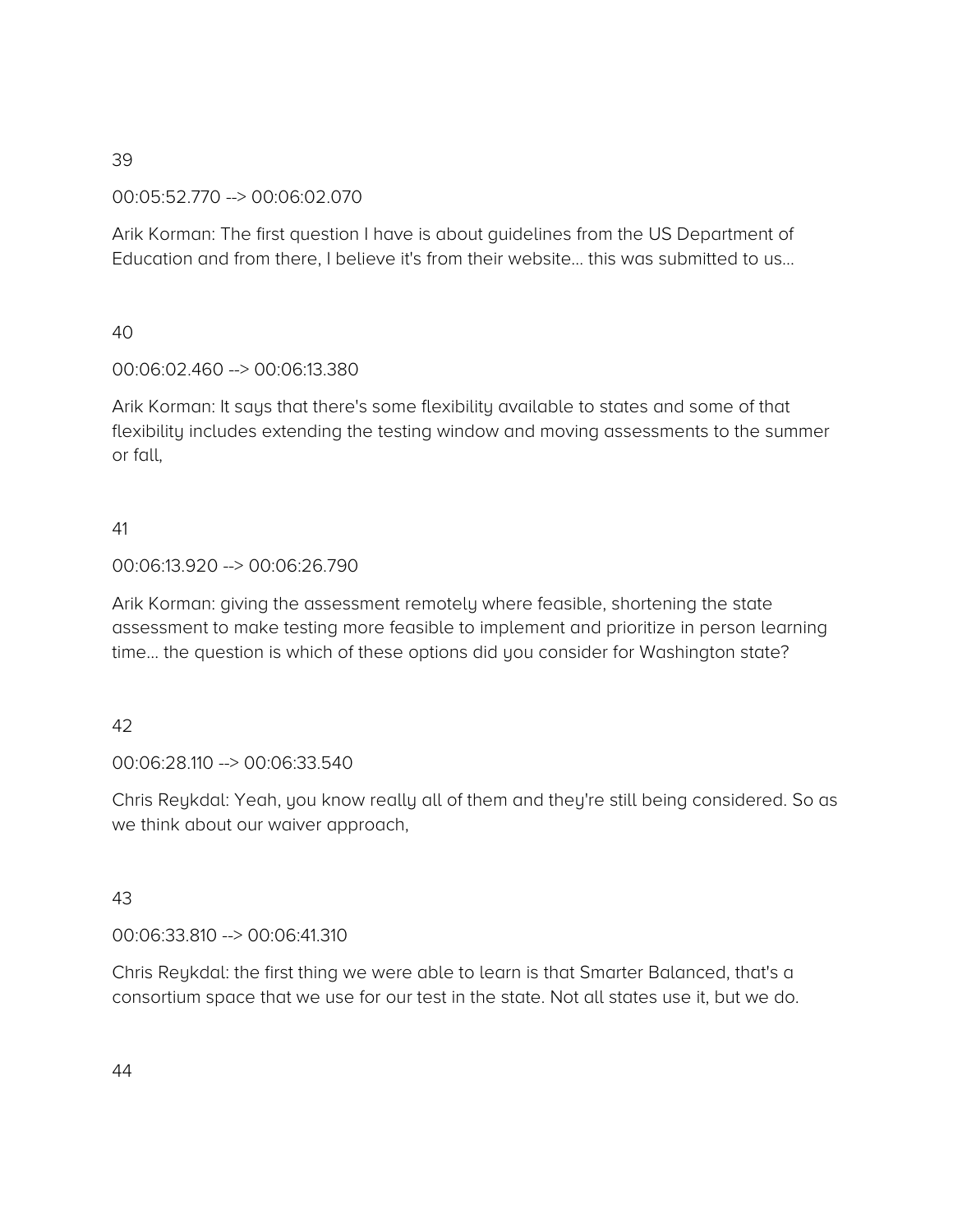### 00:06:41.700 --> 00:06:50.190

Chris Reykdal: They've already shrunk the length of that test by approximately 30% for math and ELA. It sounds like science is pretty consistent, though, from where it was a couple years ago.

45

### 00:06:50.460 --> 00:06:55.560

Chris Reykdal: So there's already perhaps an opportunity here to be on a slightly shorter timeline on the test itself.

#### 46

#### 00:06:56.400 --> 00:07:06.510

Chris Reykdal: The department recognize that there are some things we should consider like they didn't drive anyone that direction, and one of the things they've said is consider maybe testing this summer over next fall.

## 47

#### 00:07:07.050 --> 00:07:13.470

Chris Reykdal: There's a lot of question about that. We know it's an option they've sort of thrown out there. We don't know of any state yet that's gotten approval for that.

#### 48

#### 00:07:13.830 --> 00:07:20.940

Chris Reykdal: And there are big questions. Would we test in the fall and then turn around and test 700,000 students again in the spring six months later? So

#### 49

00:07:21.450 --> 00:07:28.740

Chris Reykdal: it's still sort of in the contemplation if our primary way that we're seeking doesn't get approved, and we have to test all of our students this year.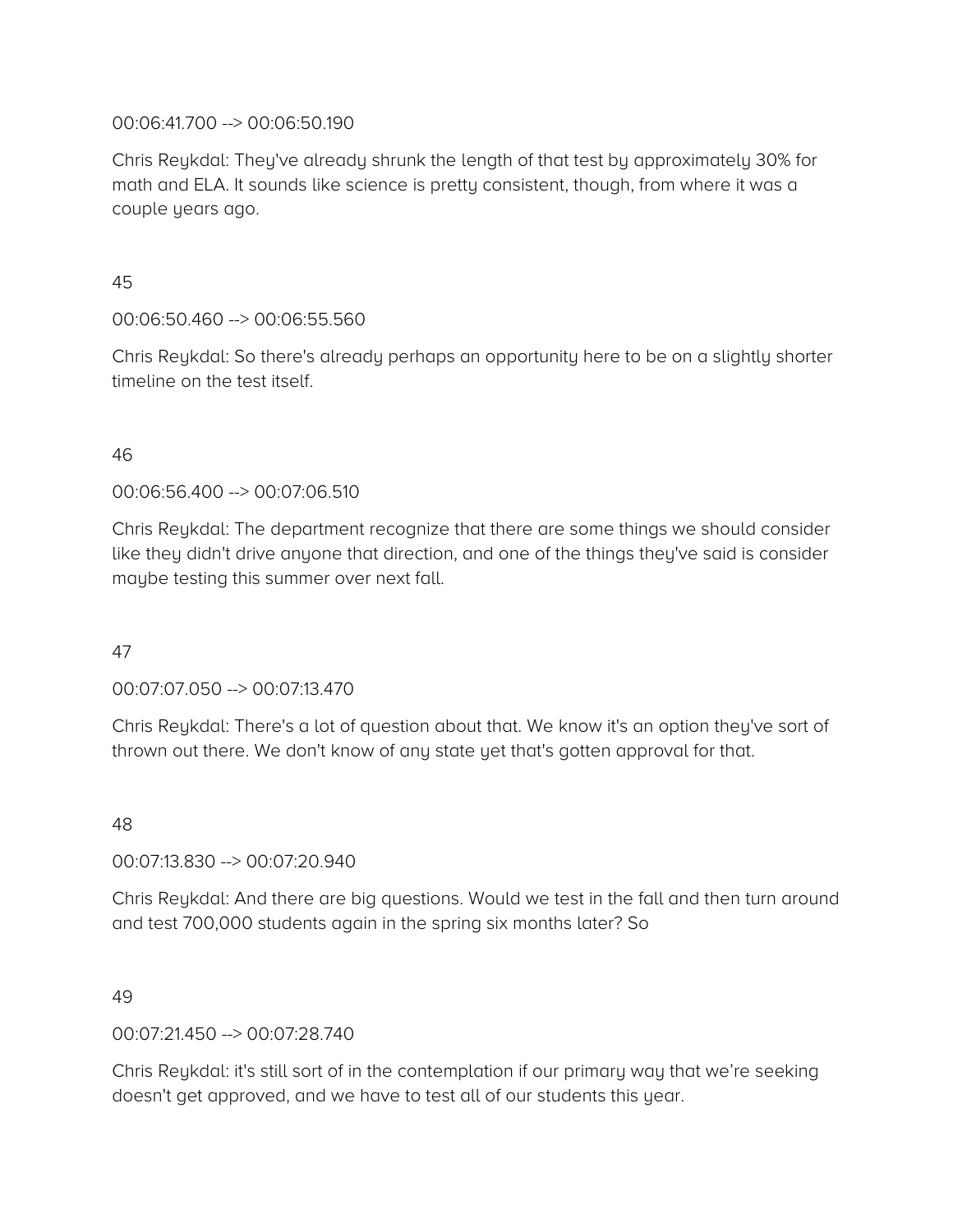00:07:29.130 --> 00:07:36.030

Chris Reykdal: Again 700,000 students in a rapidly shrinking testing window… we'll consider some of those other things for sure.

#### 51

00:07:36.450 --> 00:07:43.680

Chris Reykdal: And then the remote one again, there are states trying to think of all kinds of creative ways to get students assessed. A lot of states like ours, who still

## 52

00:07:44.070 --> 00:07:51.960

Chris Reykdal: have students at home… we are required by law to have a what we call attack a tactical advisory committee. These are psychometrician and PhDs in assessment.

#### 53

00:07:52.320 --> 00:08:00.780

Chris Reykdal: They have not only told us they strongly dissuade us from offering remote exams due to the lack of validity and reliability and consistency

# 54

00:08:00.960 --> 00:08:06.540

Chris Reykdal: and a lack of accommodations for students with disabilities in many cases. They've actually written a letter to the US Department of Education.

55

00:08:07.200 --> 00:08:19.020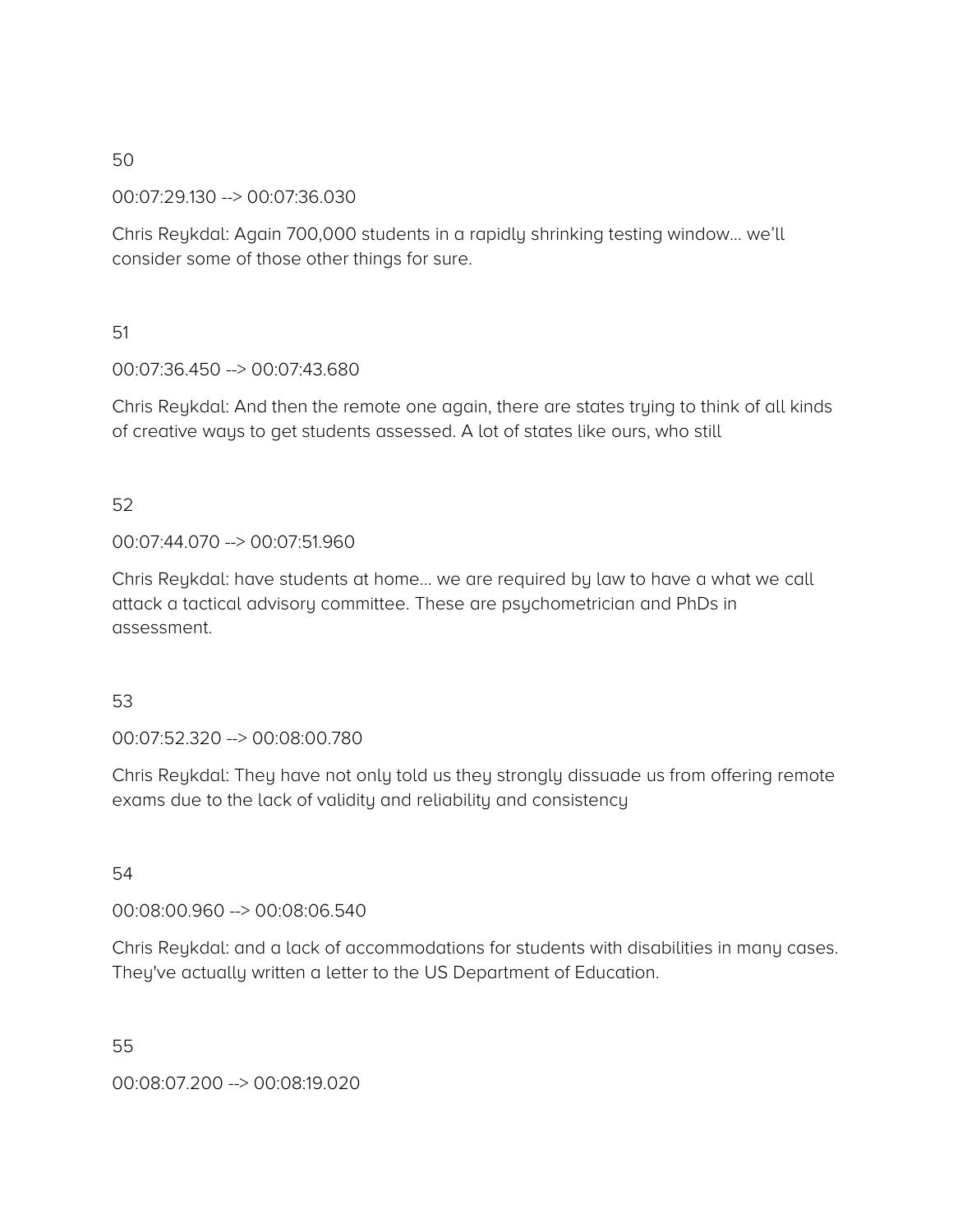Chris Reykdal: That is essentially said "we think that's a bad idea." So we don't think it's a good idea to do formal summative statewide assessments with huge percentages of those students taking it from home,

## 56

00:08:19.350 --> 00:08:24.660

Chris Reykdal: others in their classroom or school environments so we're trying to produce something more consistent than that.

## 57

00:08:25.980 --> 00:08:37.830

Arik Korman: Got it, yeah. Because one of the questions was: Is there any way for students to do remote testing since many students are remote school right now? And it sounds like the answer is no?

#### 58

00:08:38.850 --> 00:08:48.360

Chris Reykdal: Well, we think other states are going to try it but they don't use Smarter Balanced. We're kind of nervous about that. Smarter has a reputation for being one of the better ones for accommodating students with disabilities.

#### 59

00:08:48.570 --> 00:08:51.090

Chris Reykdal: But mostly because of the supports we have in our buildings.

#### 60

00:08:51.510 --> 00:09:04.200

Chris Reykdal: So we run into some equity issues testing from home. I mean they're experts who say you really need a camera on students when they're doing it… you start to get into some interesting privacy stuff that, quite frankly, we don't have high confidence we would do well.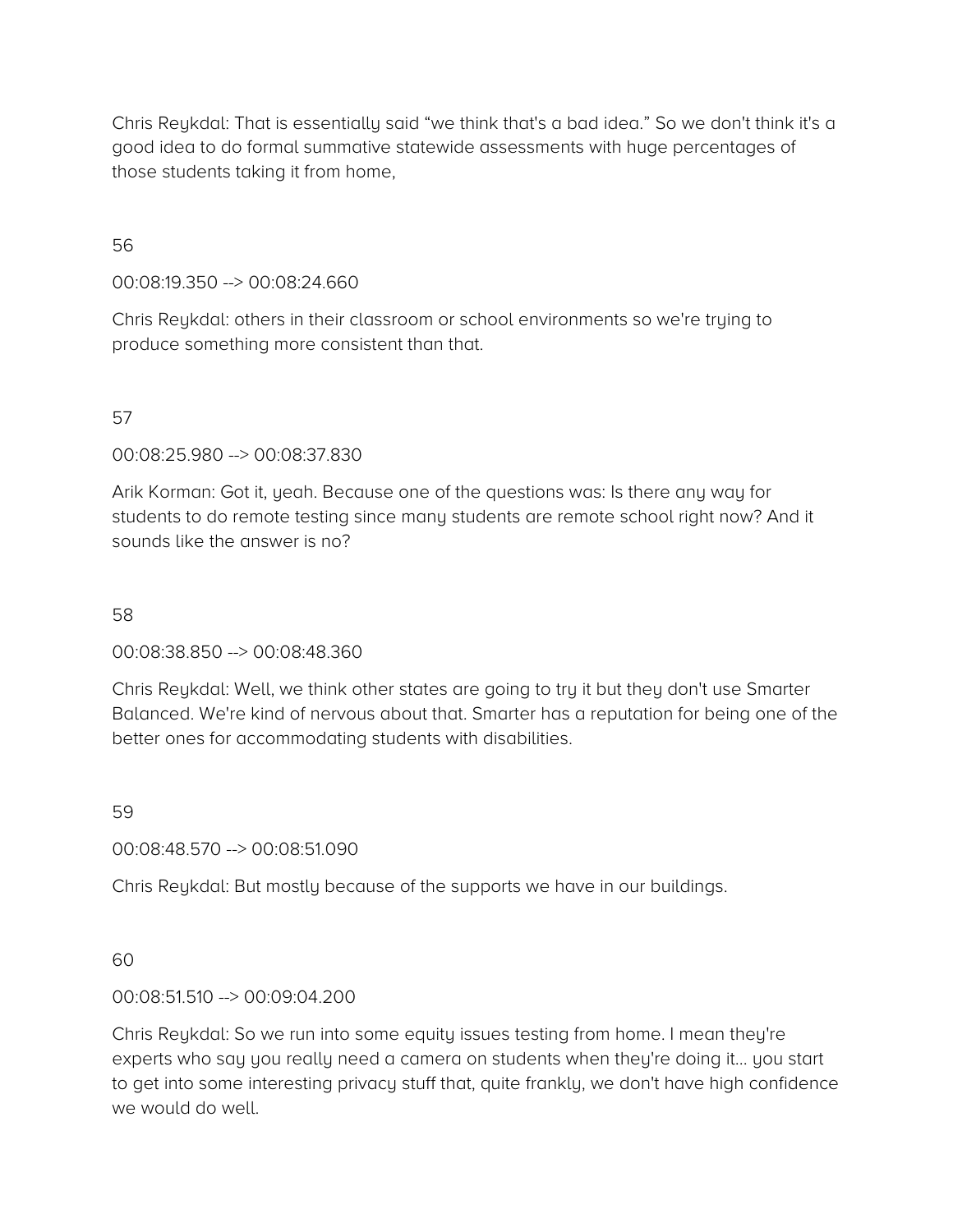#### 00:09:04.710 --> 00:09:13.560

Chris Reykdal: And it is a somewhat artificial environment So how do you control the reliability of those results when some students are being proctored and overseen in schools

## 62

00:09:13.800 --> 00:09:17.550

Chris Reykdal: and some students are sitting at home by themselves or with a parent right next to them? So

#### 63

#### 00:09:18.180 --> 00:09:24.630

Chris Reykdal: It can be done, we understand. It's not something we're very interested in this state because if we're going to have to assess students

#### 64

00:09:24.960 --> 00:09:27.990

Chris Reykdal: and we do think there's a better way to do it, hopefully we'll get into that…

#### 65

00:09:28.230 --> 00:09:40.770

Chris Reykdal: We want to be reliable and valid and we want to be able to tell powerfully the story of what has happened over the last year, specifically around student groups who have likely been disproportionately impacted.

#### 66

00:09:41.340 --> 00:09:51.510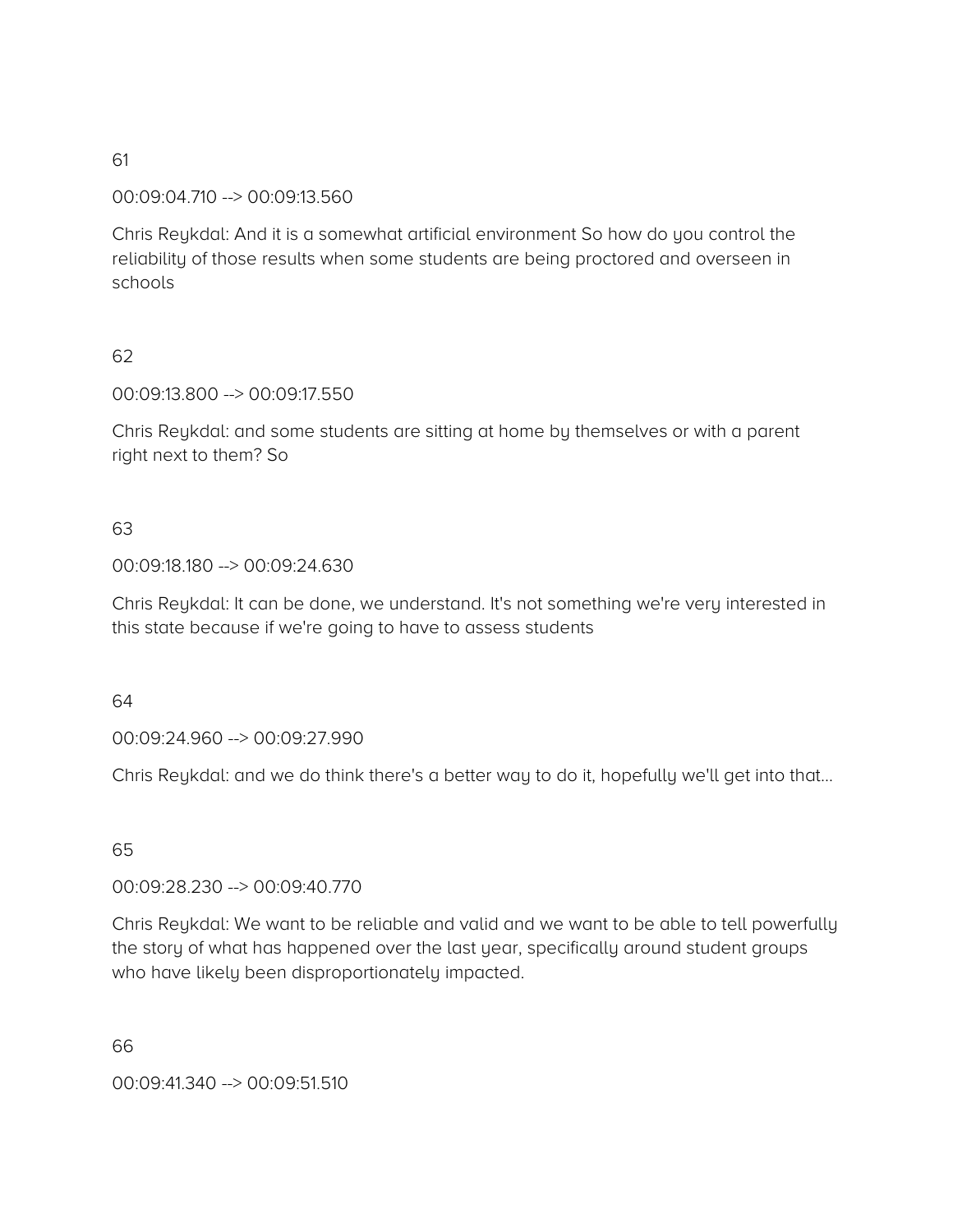Arik Korman: Yeah, yeah that makes sense. I got a question here about federal funding and that question is: Is funding tied to how many students at any given sites take state testing?

67

00:09:52.860 --> 00:09:56.790

Chris Reykdal: It's not. So the state's get some money from the federal government

68

00:09:57.270 --> 00:10:04.800

Chris Reykdal: that rolls through our legislature to us for assessments and generally speaking, the cost of this is significantly more than the federal government provides.

69

00:10:05.130 --> 00:10:14.400

Chris Reykdal: Because generally they send us an amount to purchase the test, work on the test banks, and score them. But all the cost of administering the test locally is born by local school districts.

#### 70

00:10:14.760 --> 00:10:29.520

Chris Reykdal: So we have kind of a fixed contract and whether we assess you know 50 or hundred thousand students or 700,000 students it's pretty much the same fixed costs. Although there is some per student scoring costs where you can save a little bit of money by not testing everybody.

71

00:10:29.550 --> 00:10:39.030

Arik Korman: That makes sense. So here's a question about the data. How will the data gathered from this year's assessments be used and how will it better support students in Washington state?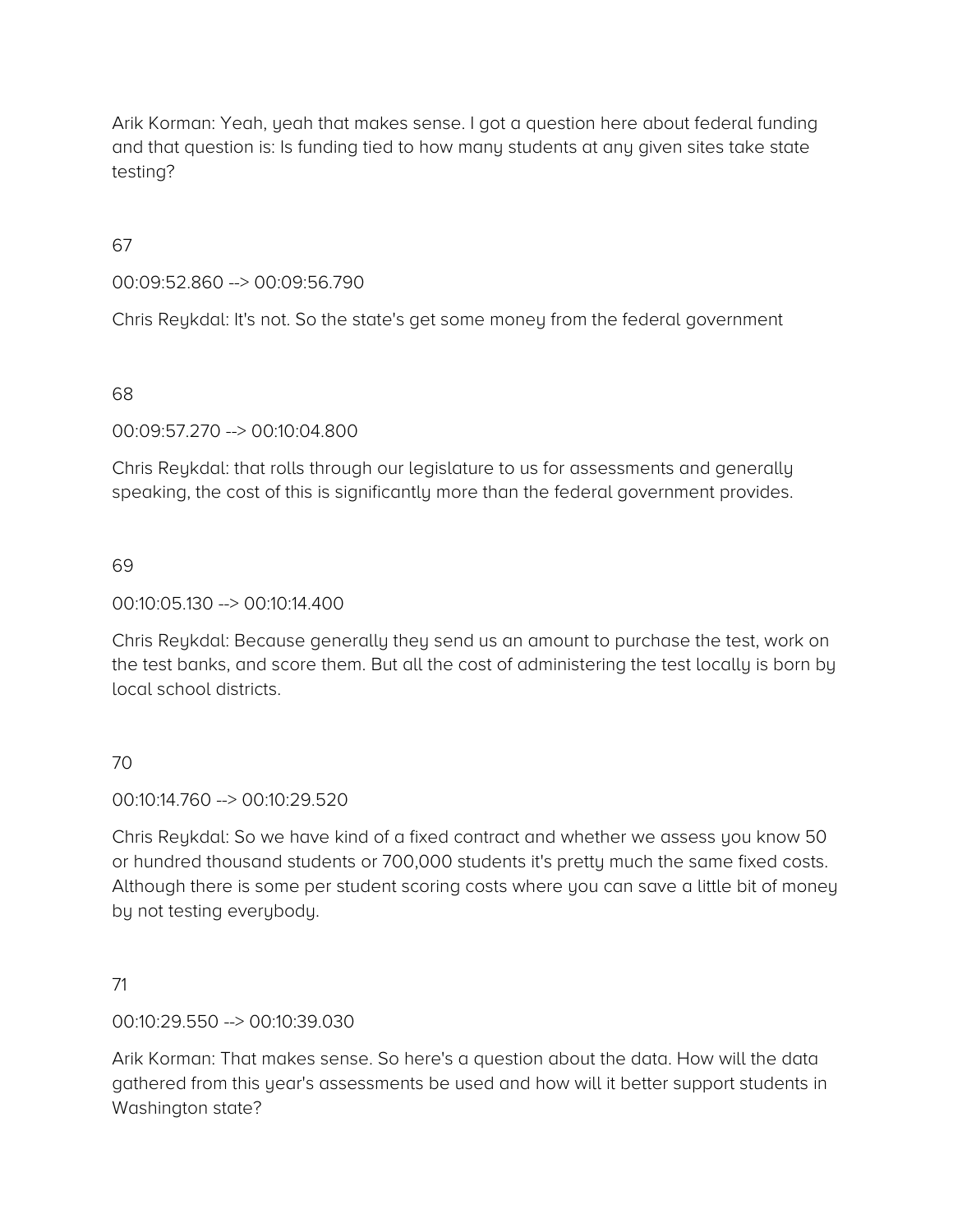00:10:40.200 --> 00:10:45.930

Chris Reykdal: Yeah, I think that's a good time to talk a little bit about the waiver we're seeking here. So, what we're trying to do is recognize that on one hand

## 73

00:10:46.560 --> 00:10:54.120

Chris Reykdal: assessments are about learning students… where students are. And this year we have a separate instrument to try to assess social emotional impacts

# 74

00:10:54.450 --> 00:11:08.100

Chris Reykdal: because we think they're so profound. This is really a conversation about the academic part of this—math, science, ELA, as you indicated in your introduction. Normally we would test 700,000 students. Some students would experience all of those exams because they're elementary or middle.

## 75

00:11:09.360 --> 00:11:19.440

Chris Reykdal: And typically we would test somewhere between four and a half to 5 million hours in our state across 700,000 students grades three through eight and then the ones in high school that you mentioned.

## 76

00:11:20.130 --> 00:11:32.220

Chris Reykdal: What we're what we're actually seeking to do is tell the federal government that we want local educators in all subject areas, particularly the three that are required by the feds to have a local assessment that tells them how students are measuring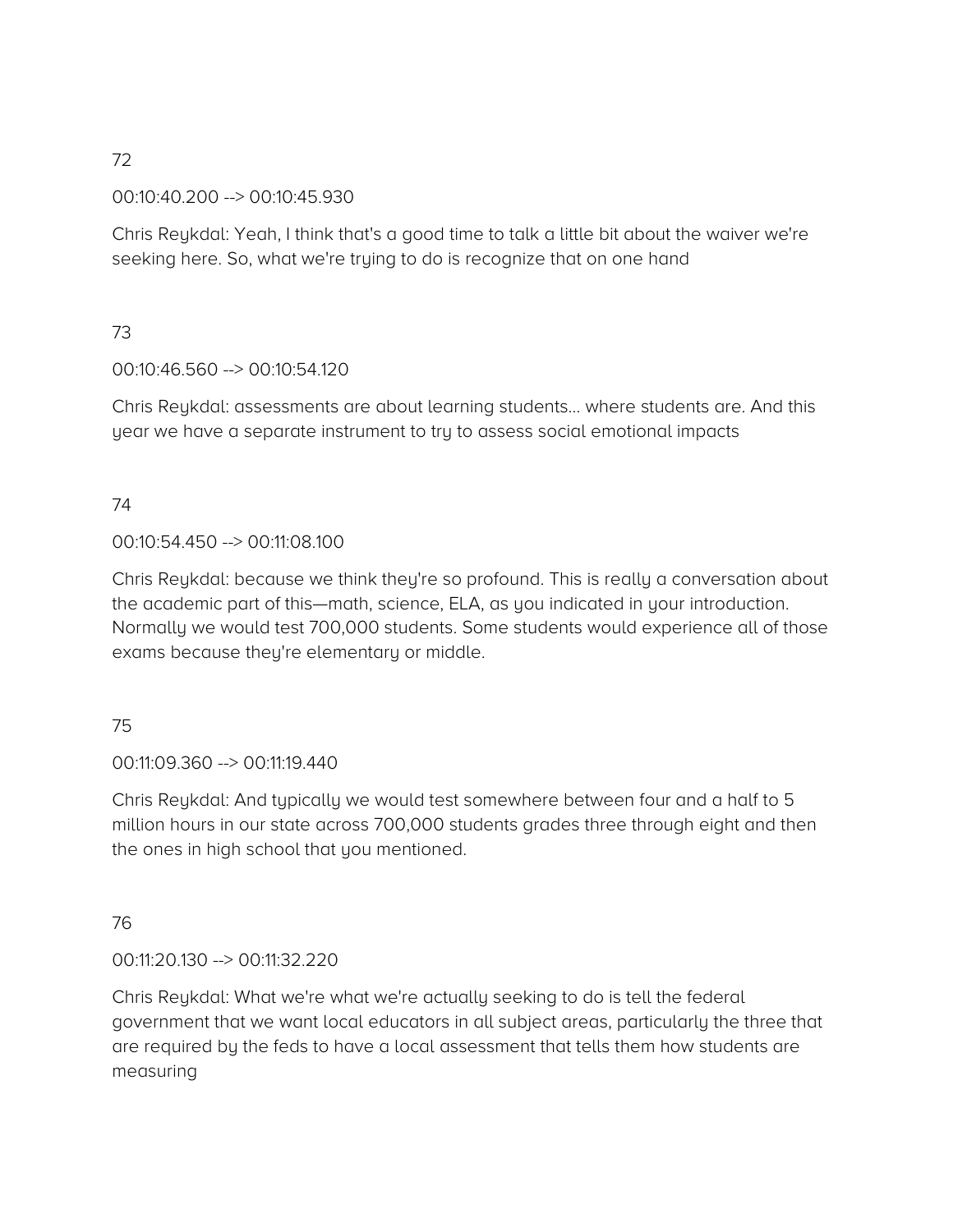00:11:32.730 --> 00:11:37.590

Chris Reykdal: in that content area in the classroom and for this year, let that drive the instructional

## 78

00:11:39.030 --> 00:11:48.510

Chris Reykdal: interventions… how do you bring additional support? But that's not enough. The other reason we have historically tested is we want statewide accountability. How does our state do year over year?

## 79

00:11:48.780 --> 00:11:54.030

Chris Reykdal: How are student groups disproportionately impacted? And to do that, you need a really valid and reliable system.

80

00:11:54.570 --> 00:12:03.660

Chris Reykdal: Typically that's test 700,000 students every year in those subject areas. It's a controlled environment in the schools. This year, with so many students remote, some in hybrid, some in person…

# 81

00:12:05.100 --> 00:12:12.360

Chris Reykdal: We don't think that's a wise choice. So we have proposed, or will be proposing that we actually do a sample it's the most robust sample in the country.

82

00:12:12.900 --> 00:12:21.210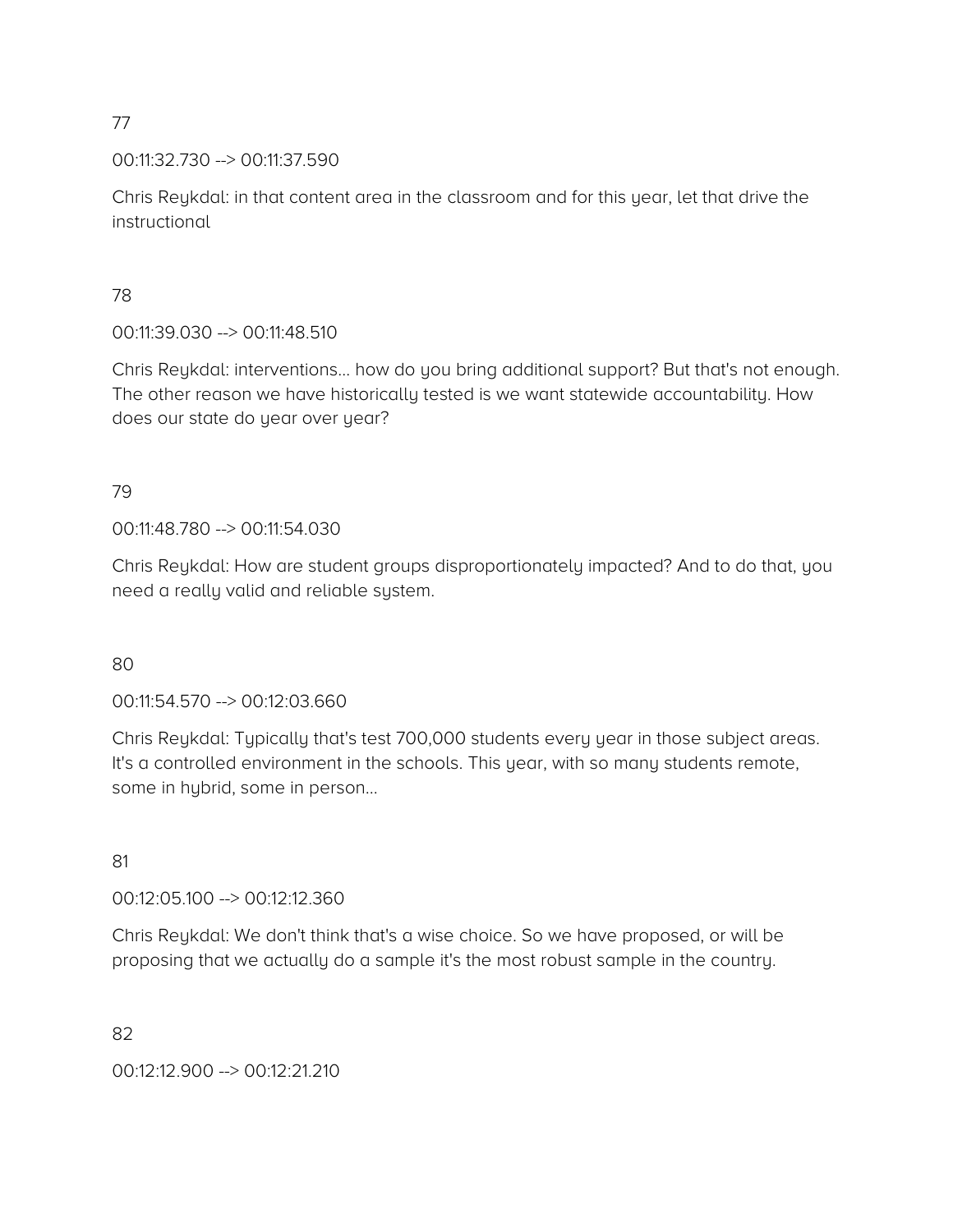Chris Reykdal: 50,000 students would be in it. Researchers at the University of Washington are helping to design that and what we'll be able to do if we can be successful at this

### 83

00:12:21.630 --> 00:12:29.730

Chris Reykdal: is test any one student in only one content area. So we'll still get huge sample sizes for math science and ELA, but no student would be there for all of them.

#### 84

00:12:30.300 --> 00:12:34.020

Chris Reykdal: Shrink that window to maybe three hours for students who were asked to come in and assess.

#### 85

00:12:34.470 --> 00:12:41.280

Chris Reykdal: And we think what it would allow us to do is say with incredibly high confidence and fidelity how impactful this has been for student groups.

# 86

00:12:41.730 --> 00:12:49.470

Chris Reykdal: We won't have you know that 1234 score that has been historically there for all students, it would be the sample. But this year,

#### 87

00:12:49.950 --> 00:13:00.150

Chris Reykdal: if there is ever a year, it's we need to understand how how impactful this was, how to drive state resources and supports, and understand this from a lens of race, disability…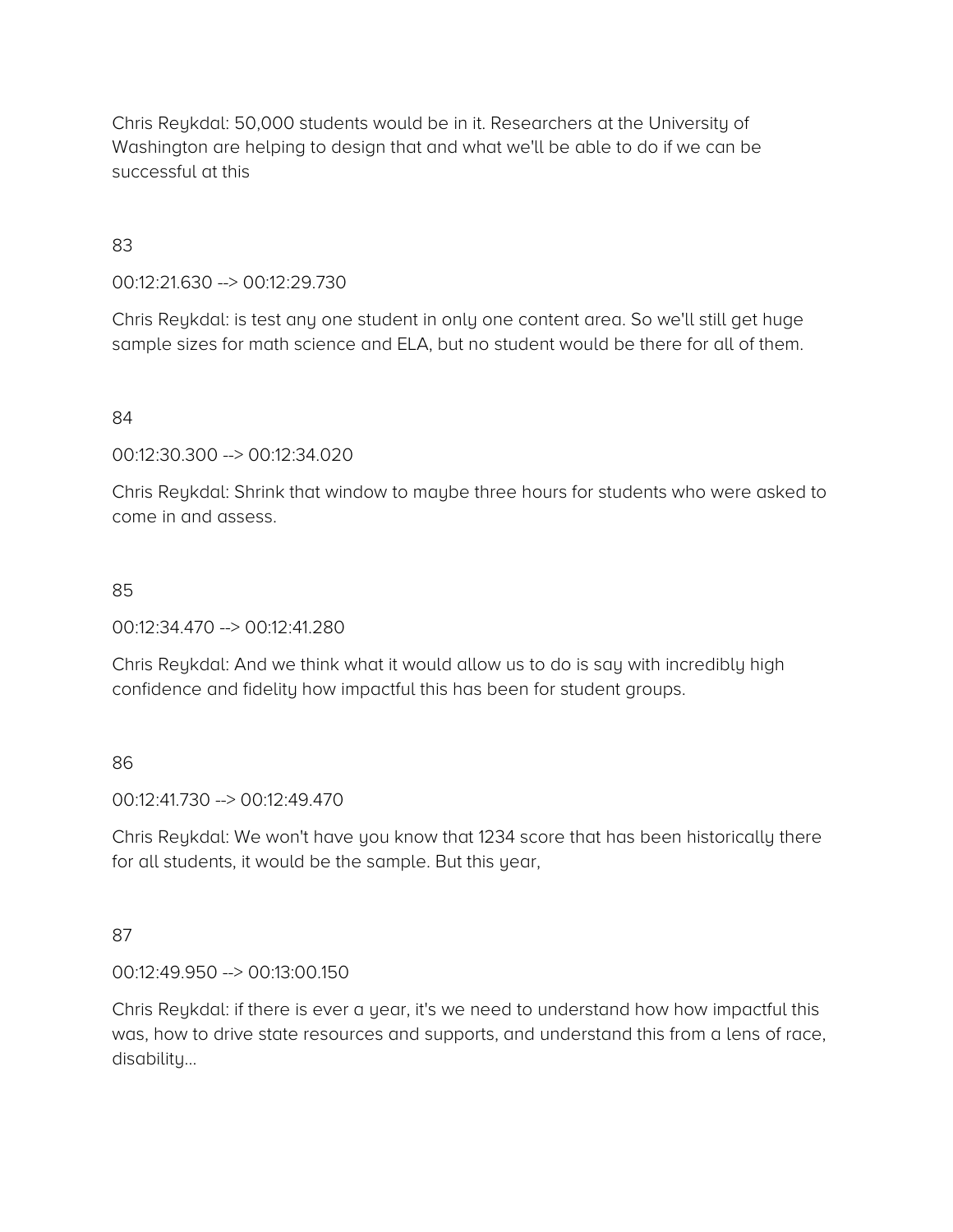00:13:00.960 --> 00:13:09.900

Chris Reykdal: to look at this geographically and by modality. Students who had an in person experience have a different assessment results than students who are primarily remote all year.

## 89

00:13:10.380 --> 00:13:19.080

Chris Reykdal: This is the year to do this but, but if we just open this up to 700,000 students, we think enormous WASA families will say I'm not interested now.

90

00:13:19.560 --> 00:13:26.550

Chris Reykdal: And then we get these incredibly skewed results where maybe the students who are in person are taking it, but most families who are remote will not take it.

91

00:13:27.150 --> 00:13:37.230

Chris Reykdal: We're really trying to create a controlled environment that makes sense, saves time money costs, but does have those students who are selected in the sample, come into the buildings where we can support them,

## 92

00:13:37.650 --> 00:13:43.380

Chris Reykdal: transport them, feed them, and kind of create that stable condition. That's the idea of the waiver and the sample method.

93

00:13:43.950 --> 00:13:55.110

88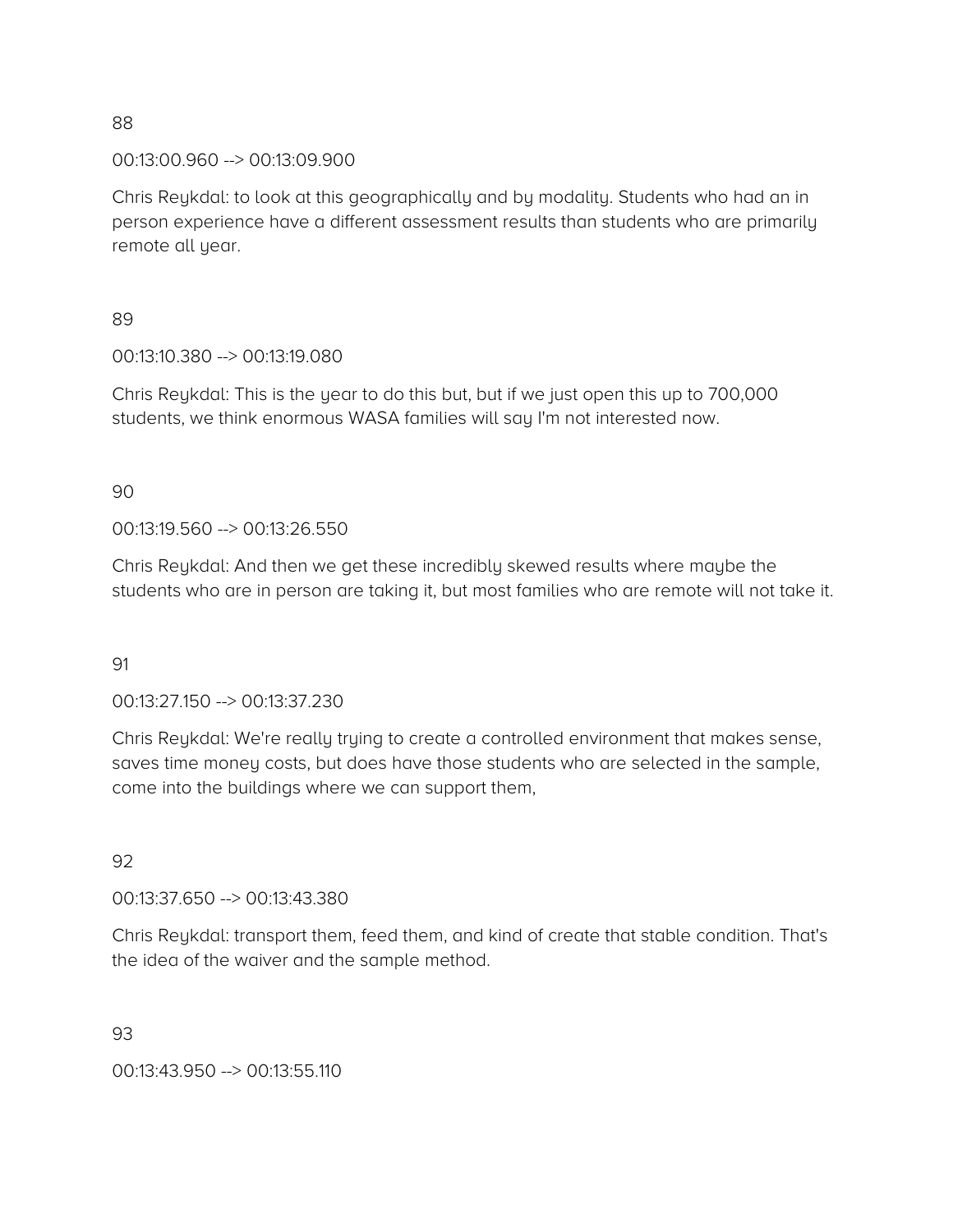Arik Korman: Got it. And I do have a question about about the finances regarding that waiver. Will Washington state save money if the waiver is approved and, if so, how will that money be reallocated?

### 94

00:13:56.250 --> 00:14:08.130

Chris Reykdal: Yeah, a little bit. Again one portion of our assessment budget is a per student scoring budget so there's a little bit of money to be saved by scoring 50,000 assessments, instead of you know, the the normal

#### 95

00:14:08.670 --> 00:14:13.530

Chris Reykdal: 700,000 student assessment system here. So, it'll be a couple million dollars for sure.

#### 96

00:14:13.860 --> 00:14:23.490

Chris Reykdal: That's on a base of 15 or \$16 billion, so this doesn't even show up in multiple zeros after the decimal point but it's but it's enough real money that it will allow us to

#### 97

00:14:24.480 --> 00:14:38.100

Chris Reykdal: be a lot more informative of districts of how the impact is gone. It would help us drive a little more resources, particularly, I think, early literacy where we're going to see some some real interesting challenges there. Um, we already have

#### 98

00:14:38.580 --> 00:14:43.650

Chris Reykdal: two and a half billion dollars coming from the federal government in aid, you know response aid,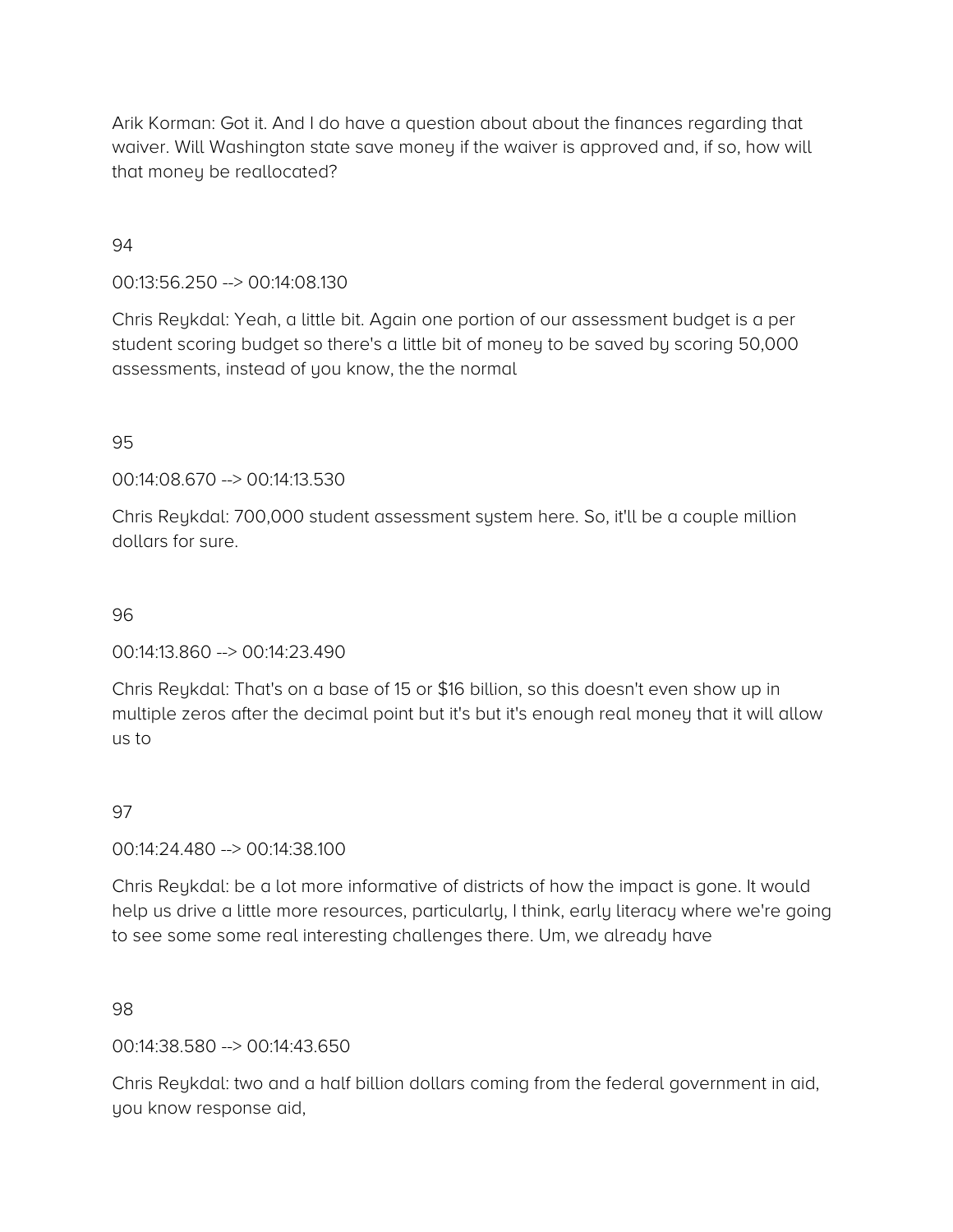00:14:45.090 --> 00:14:52.260

Chris Reykdal: to learning recovery, and learning acceleration so these few million dollars would kind of go on top of that. It wouldn't be significant, but a little bit of savings there.

## 100

00:14:52.590 --> 00:15:00.090

Arik Korman: Great and I've got a question here about timeline. What is the timeline for the state's waiver application to be accepted or rejected?

#### 101

#### 00:15:00.960 --> 00:15:04.680

Chris Reykdal: We sure wish we knew that. That's one of the mysteries we can't get out of the US Department of Ed.

#### 102

00:15:04.860 --> 00:15:12.780

Chris Reykdal: We're actually in our testing window in the state of Washington, right now, so there is an urgency to this. We just got a template a week and a half or so ago from the feds on this thing so

#### 103

00:15:13.110 --> 00:15:18.270

Chris Reykdal: everything is kind of late. We've already said whether we get the waiver or not the testing window will be pushed out

104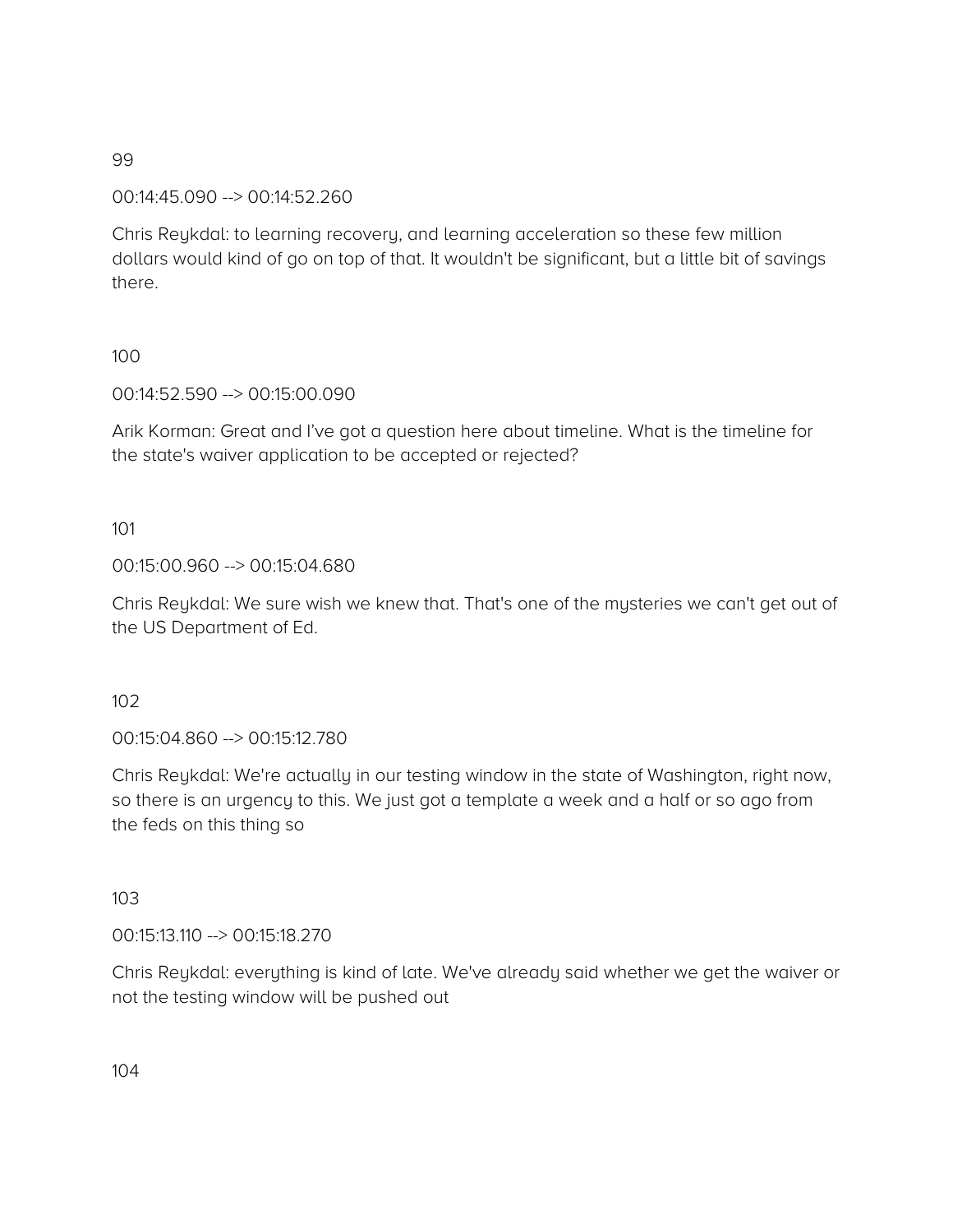00:15:18.780 --> 00:15:22.230

Chris Reykdal: from early April to the end of the traditional school year, middle of June.

105

00:15:23.040 --> 00:15:29.520

Chris Reykdal: So that's our assessment window, but when will we know from the feds whether it's a go or no go on our sampling method?

106

00:15:29.880 --> 00:15:44.340

Chris Reykdal: We don't know. We hear they are in talks with other states who have submitted, but this is kind of a one state at a time process and they don't they don't indicate any timeline. We obviously are pressing to get an answer very soon. We'd like to submit our application tomorrow.

107

00:15:44.370 --> 00:15:56.970

Arik Korman: Okay, thank you. So I've got a question here about the way that the the sampling will be done. What is the selection criteria for the sample population and when will schools be notified if they've been selected?

108

00:15:58.290 --> 00:16:03.570

Chris Reykdal: Yeah, so again these research teams at the University of Washington have helped us out here. They're doing what's called a stratified

109

00:16:03.870 --> 00:16:10.320

Chris Reykdal: random sample so they're going to grab a set of school districts randomly but proportional in each region.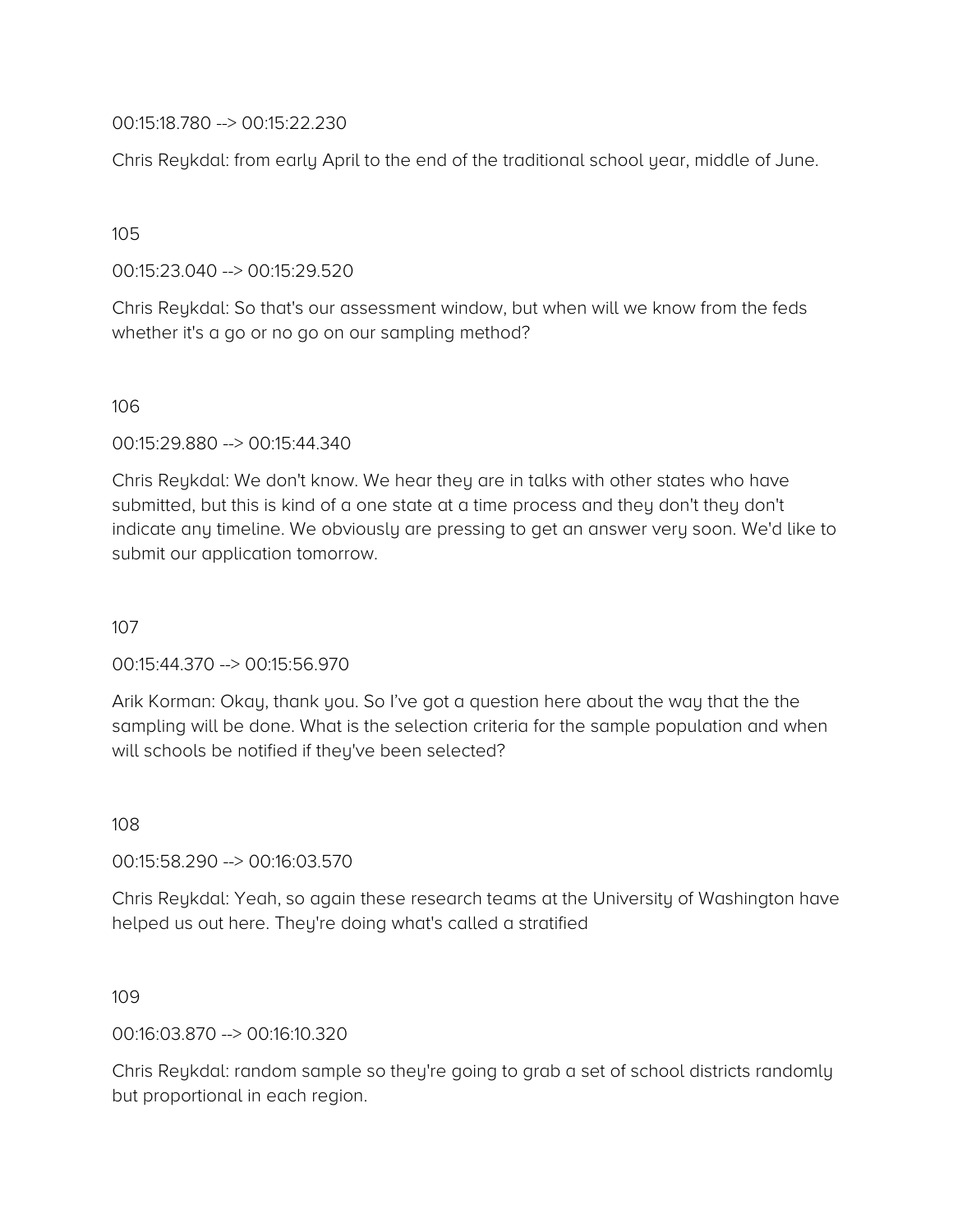00:16:10.770 --> 00:16:18.450

Chris Reykdal: So it isn't that you would get disproportionate representation from Spokane or from Vancouver or Seattle. They'll grab districts

111

00:16:19.110 --> 00:16:31.800

Chris Reykdal: randomly within the nine regions, and then they will randomly grab elementary schools for a grade band, so you know Emerson Elementary School in Snohomish district might randomly get selected.

112

00:16:32.130 --> 00:16:42.630

Chris Reykdal: Fourth graders are taking one of the content areas there, so it truly is random. It is stratified in that we get balanced and we don't oversample a region in that regard.

113

00:16:42.990 --> 00:16:50.580

Chris Reykdal: And there's an oversampling that occurs because even in something that we can really effectively communicate, there will be families who say I'm not interested in assessing and

114

00:16:50.850 --> 00:17:01.440

Chris Reykdal: they always have the right to opt-out. We can get as far more manageable with 50,000 you know, on the sample that we can communicate with and tell the value of instead of just sort of opening it up to 700,000.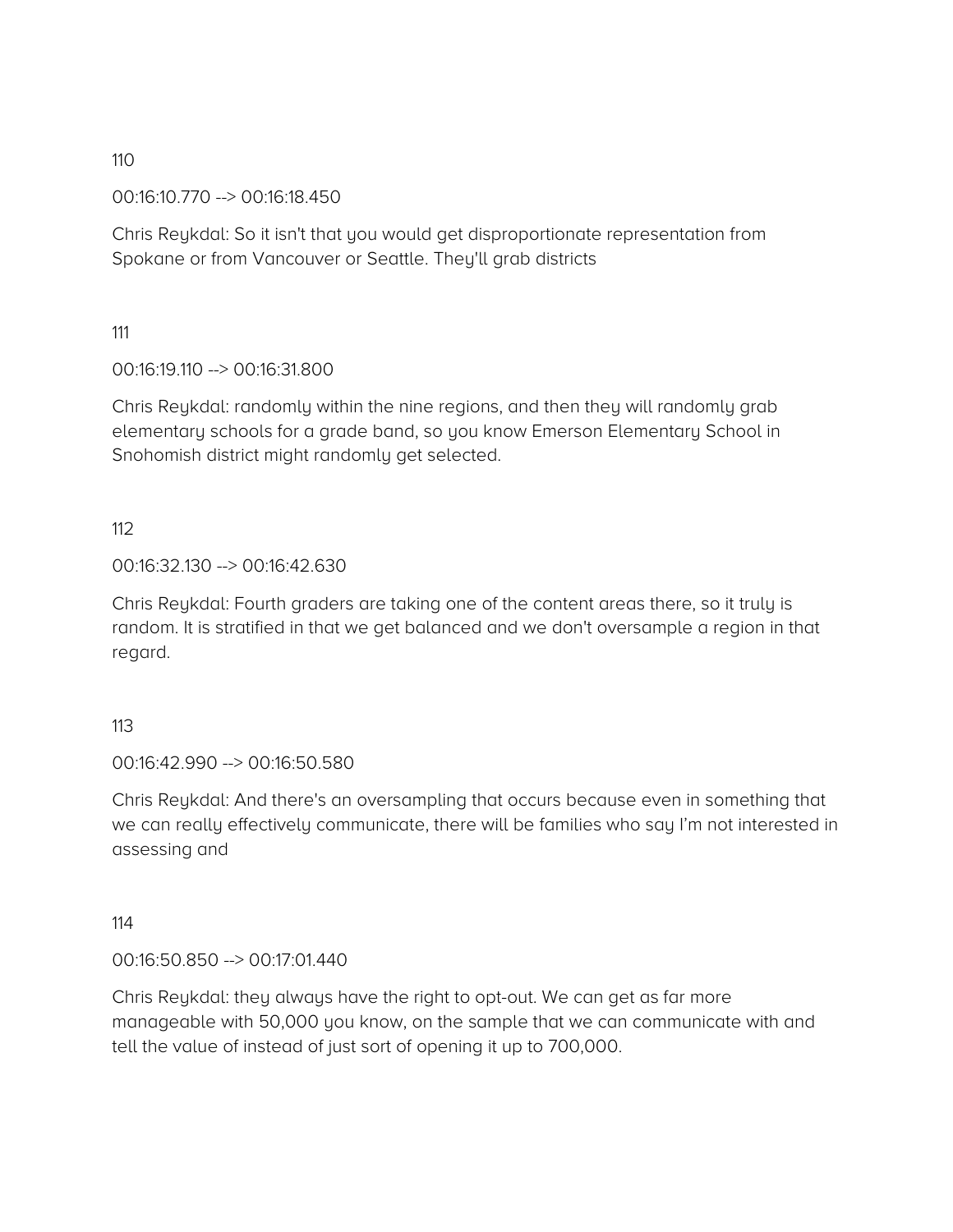00:17:03.540 --> 00:17:17.940

Arik Korman: So I have a question here about mental health and the question is: How will these assessments help support students mental health, especially if the main push for returning to in person learning is for the mental health of students.

116

00:17:19.350 --> 00:17:27.060

Chris Reykdal: Yeah, I think this is why we are trying to figure out a middle ground right. On one hand, the federal government saying they're not likely to waive assessments, they--

## 117

00:17:27.150 --> 00:17:34.530

Chris Reykdal: Their their default is that every student should come in, again in our state and I can't speak for others that's about four and a half a million hours of test time.

118

00:17:35.100 --> 00:17:41.730

Chris Reykdal: We don't think this is the year to do that, that is the opinion of your state superintendent and people can certainly disagree with that.

119

00:17:42.060 --> 00:17:50.850

Chris Reykdal: On the other hand, we owe them something that really demonstrates statewide accountability and understanding of how student groups, and so this is the methodology we think makes the most sense.

120

00:17:51.570 --> 00:17:58.320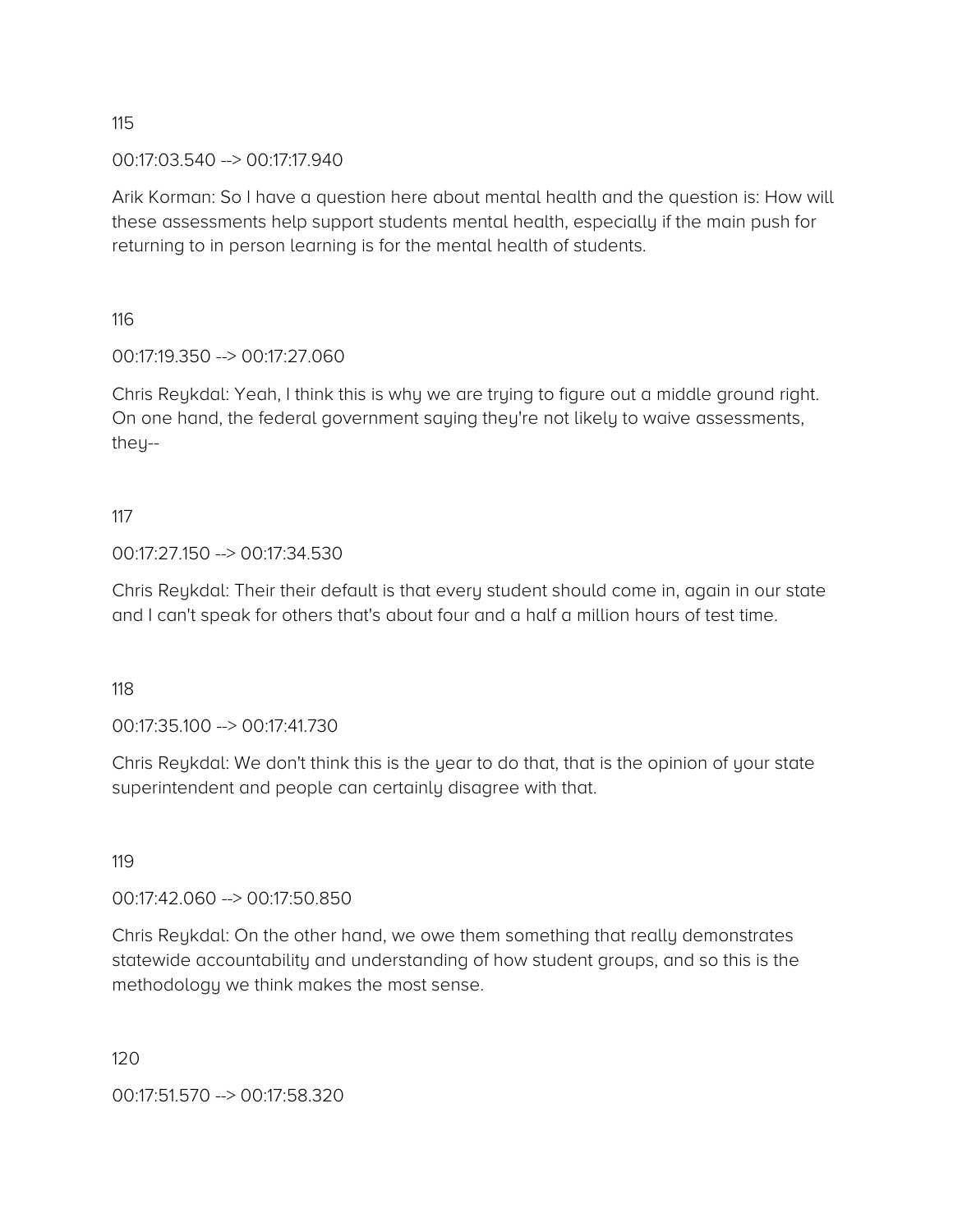Chris Reykdal: But, but clearly bringing students into our buildings for the limited time we have this spring and then dedicating three of those hours to testing.

## 121

00:17:58.890 --> 00:18:09.300

Chris Reykdal: Maybe additional hardship for students, some might really want that we know there are families and parents and districts, who say we really want to assess, we really want to know this, and so they'll build a positive environment but

#### 122

00:18:10.050 --> 00:18:24.600

Chris Reykdal: it certainly cuts both ways and that's why we just think it makes more sense to go this route than everyone come in, do the multiple batteries of exams, we would then be dedicating 7, 8, 9 hours per student testing. We're trying to find a middle ground here.

123

00:18:24.900 --> 00:18:33.120

Arik Korman: Mhm, yeah. Yeah so the next question I have is about the digital divide, and it sounds like there won't be much of an impact

124

00:18:33.900 --> 00:18:45.630

Arik Korman: of the digital divide on this since the testing will be in person. But could there be impacts from the digital divide in terms of outreach to students and families to ask them to come in?

125

00:18:47.010 --> 00:18:49.350

Chris Reykdal: You know there's always that risk. We've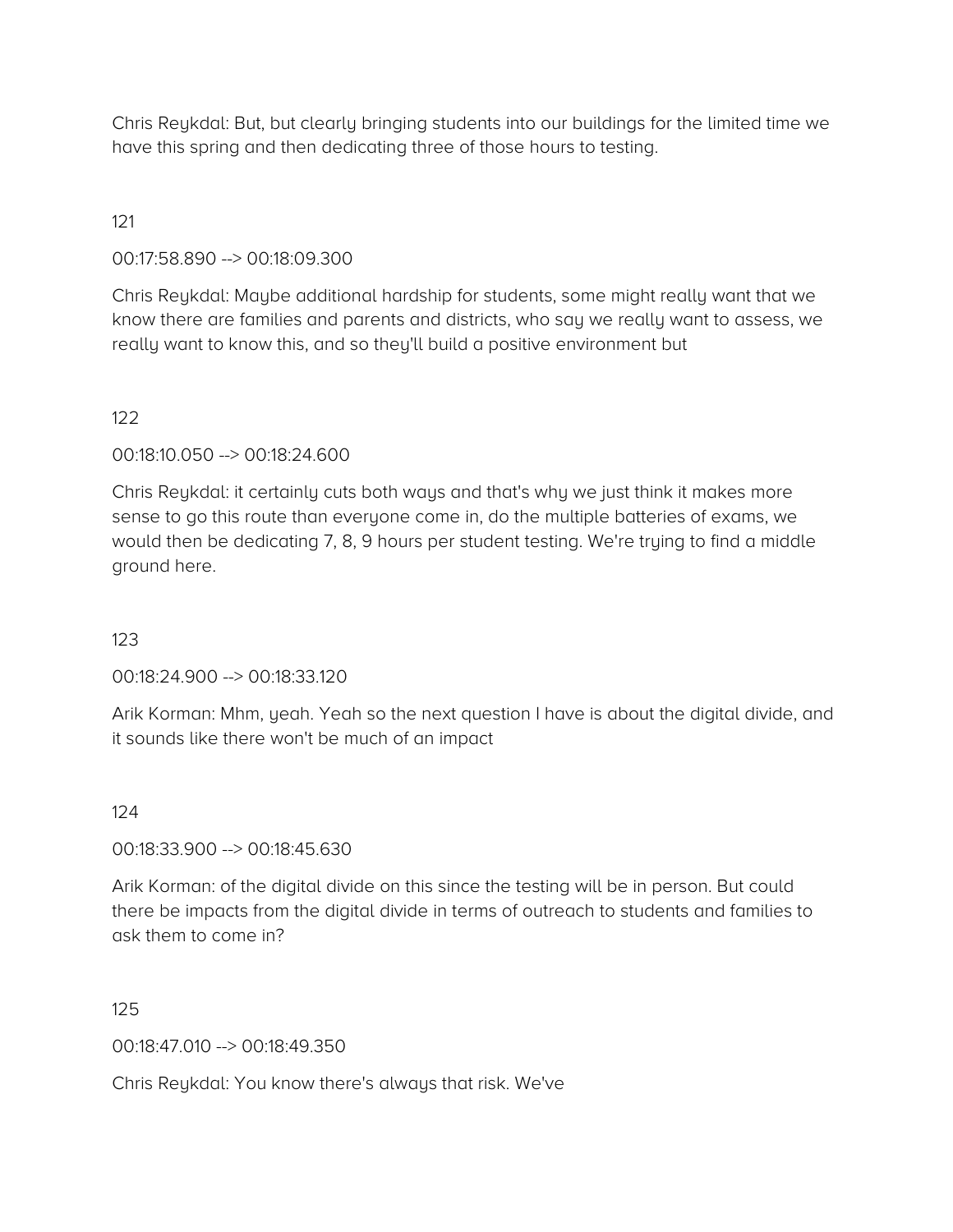00:18:49.830 --> 00:18:59.400

Chris Reykdal: deployed more than 300,000 devices since the pandemic started making more than 50,000 internet connections and some districts have gone well beyond those numbers that we were able to be a part of in any way.

#### 127

00:18:59.970 --> 00:19:09.840

Chris Reykdal: We're pretty confident districts can reach families in high high percentages, but there is still some connectivity challenge for sure so multiple methodologies would be involved here.

#### 128

00:19:10.350 --> 00:19:21.480

Chris Reykdal: Digital outreach, paper outreach, phone calls if necessary, visits. Again if you're sampling you really want to be just relentless about that sample so it means something at the end.

#### 129

00:19:23.190 --> 00:19:26.850

Chris Reykdal: And that would be something we partnered with school districts to communicate. Why are we doing this,

#### 130

00:19:26.880 --> 00:19:35.820

Chris Reykdal: what is the requirement, why is there value in doing this, what will it tell us, and what will we know when we're done with it? This is the kind of stuff we have to communicate effectively.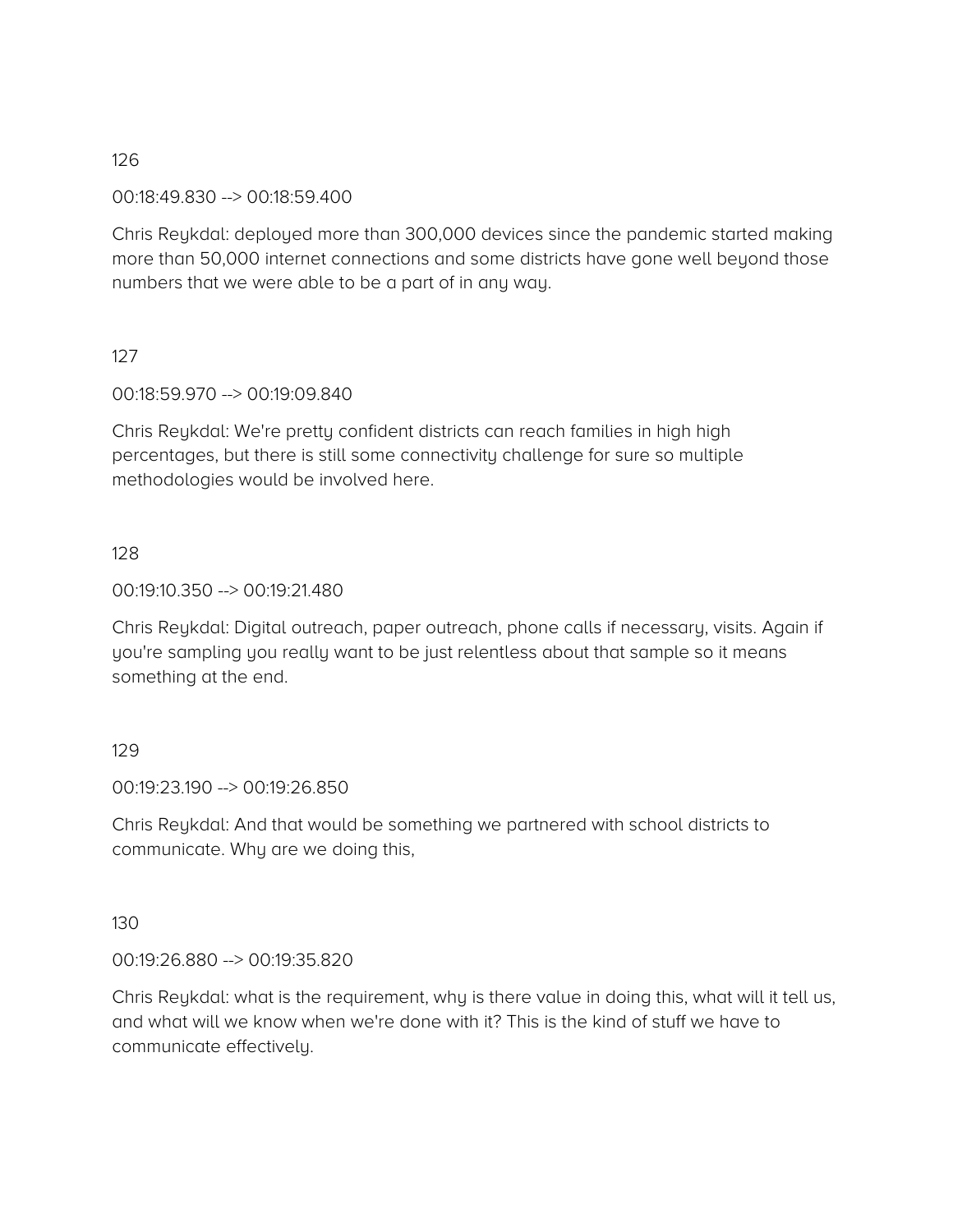00:19:35.910 --> 00:19:46.470

Arik Korman: Yeah so, I've got a question here about high school graduation requirements and testing: To be fair don't high school students need access to state testing in order to graduate from Washington state?

132

00:19:47.910 --> 00:19:56.790

Chris Reykdal: Yeah, we have a pathway approach to graduation now. You have to demonstrate proficiency in one of multiple sort of ways. Most of those ways

133

00:19:57.120 --> 00:20:03.720

Chris Reykdal: require a standardized exam either the Smarter Balanced or, then you kind of go grab an SAT or an ACT or something like that.

134

00:20:04.110 --> 00:20:09.270

Chris Reykdal: But we also have pathways through course taking a particularly CT pathways.

135

00:20:09.900 --> 00:20:20.610

Chris Reykdal: So this year is going to be another interesting year. The State Board of Education by by virtue of the legislature has the ability and and now an adopted framework for waiving some credits

136

00:20:21.300 --> 00:20:26.040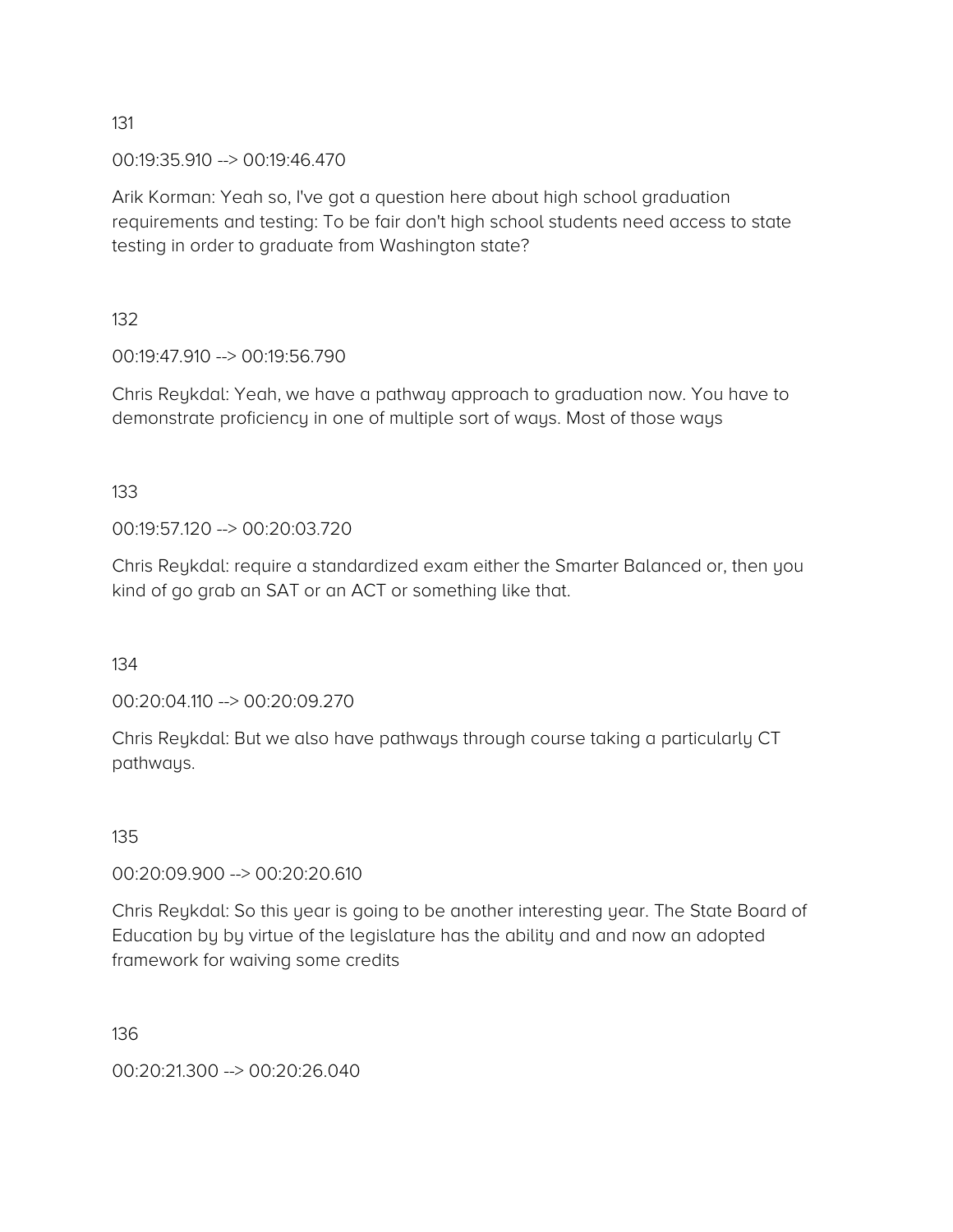Chris Reykdal: for graduation this year and waving those pathways with some conditions so

## 137

00:20:26.550 --> 00:20:32.700

Chris Reykdal: testing this year won't be nearly as implicated as it is the most years for that ability, but, but after this year

#### 138

00:20:32.970 --> 00:20:40.380

Chris Reykdal: you know, again we have to revisit that. Are we back to Smarter Balanced next year with so many colleges and universities, not using the SAT/ACT

#### 139

00:20:41.010 --> 00:20:52.230

Chris Reykdal: as predominantly anymore. There are fewer and fewer testing windows for students, so we continue to believe we've got to create more pathways that are that are focused on students taking rigorous courses with meaning.

#### 140

00:20:52.980 --> 00:20:58.140

Chris Reykdal: Just side note. WSU was the latest university to drop the SAT requirement and in their own research they found

#### 141

00:20:58.530 --> 00:21:04.200

Chris Reykdal: that student course taking in GPA was a much better predictor of their first year college success than the SAT.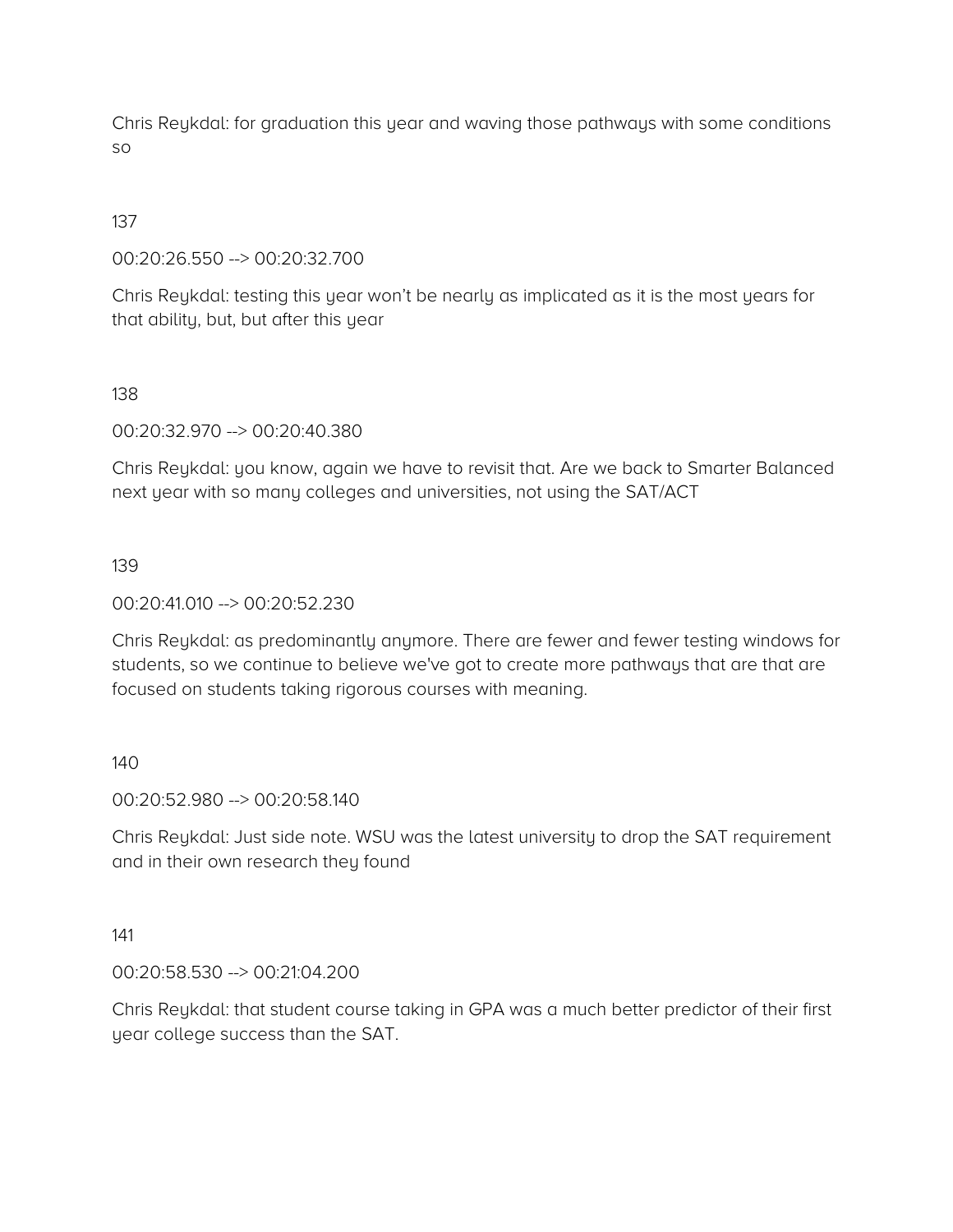00:21:04.890 --> 00:21:12.480

Chris Reykdal: So we've known this forever that there's a place for assessment and it's meaningful and we've got to do it there's also a place where it becomes more barrier than an

143

00:21:13.170 --> 00:21:25.800

Chris Reykdal: uplift and I think that's what's being questioned all across the country right now when it comes to graduation. Should graduations really be tied to a single exam or should we create multiple ways to do it? The state does have multiple ways.

144

00:21:26.820 --> 00:21:29.370

Chris Reykdal: It's something we've got to keep exploring got it.

145

00:21:29.400 --> 00:21:40.080

Arik Korman: Yeah, because I have a follow up question which basically says: If not all high school students are tested and in both math and ELA. What will this do to the class of 2023's graduation pathways?

146

00:21:41.550 --> 00:21:53.130

Chris Reykdal: Yeah 2023 so you're talking about students two years from now, or sophomores right now, who would normally be taking the Smarter Balanced again. It's just one avenue for them, those same students would get access to SAT/ACT.

147

00:21:53.580 --> 00:22:02.310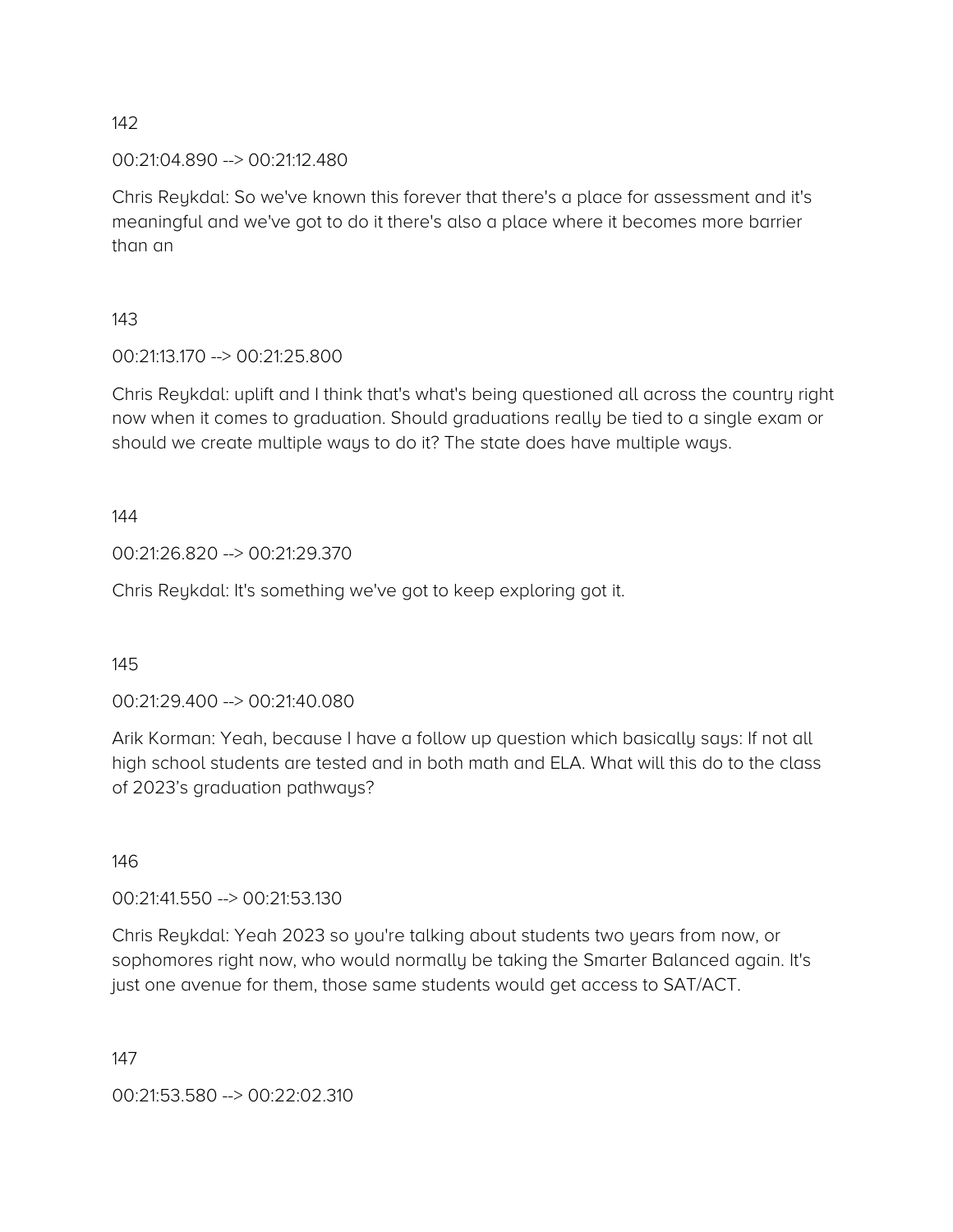Chris Reykdal: Or maybe Smarter Balanced retakes and content areas, the ASFAB, which is a military sort of readiness assessment.

### 148

00:22:03.030 --> 00:22:10.800

Chris Reykdal: Our sophomores today will have their junior, senior year to kind of reengage multiple pathways. I think some of the bigger concern from districts, right now, are today's juniors

#### 149

00:22:11.370 --> 00:22:20.580

Chris Reykdal: because they didn't take the test as 10th graders last year. They won't be in the sample or the regular test this year, even if we're required to test everybody.

#### 150

00:22:20.910 --> 00:22:34.980

Chris Reykdal: And so it's our juniors that we're most concerned about because they haven't had access to the assessments, particularly and they don't get the same graduation flexibility to the seniors this year do so we've got a heavy focus right now on juniors.

#### 151

#### 00:22:35.430 --> 00:22:49.170

Arik Korman: Yeah, thanks. Now this question is about comparison between this year and other years: How are you going to gauge how well students are doing using these tests from this year if they're not necessarily comparable to previous years?

#### 152

#### 00:22:49.860 --> 00:22:55.860

Chris Reykdal: Yeah, it is the same assessment so it's the Smarter Balanced. And then they condensed in a little bite by eliminating a few questions.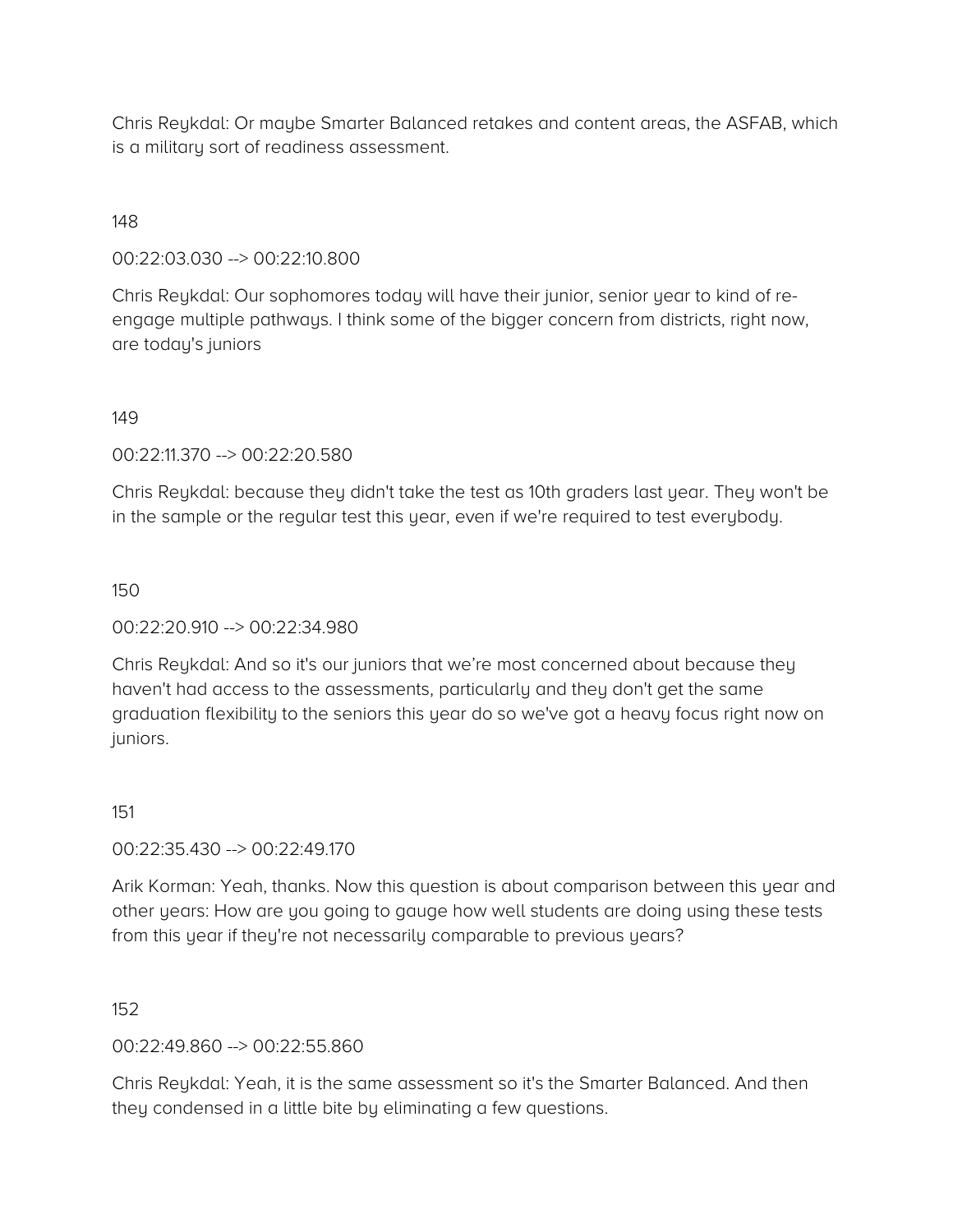00:22:57.060 --> 00:23:01.920

Chris Reykdal: But I think it's really comparable. We're not picking a different instrument; we're trying to come up with a better sample here.

#### 154

00:23:02.280 --> 00:23:06.930

Chris Reykdal: I think it's a really good question that's asked, because everyone, I think, still confuses this question.

#### 155

00:23:07.440 --> 00:23:13.080

Chris Reykdal: Typically, what what we do with standardized assessments is we compare a group. Let's say fourth graders.

156

00:23:13.560 --> 00:23:20.370

Chris Reykdal: Get the fourth grade assessments and mostly what happens is people compare a fourth grader's to last year's fourth graders who are now fifth graders.

157

00:23:20.850 --> 00:23:26.340

Chris Reykdal: So we get this interesting idea whether fourth graders in general are improving achievement.

158

00:23:26.940 --> 00:23:34.740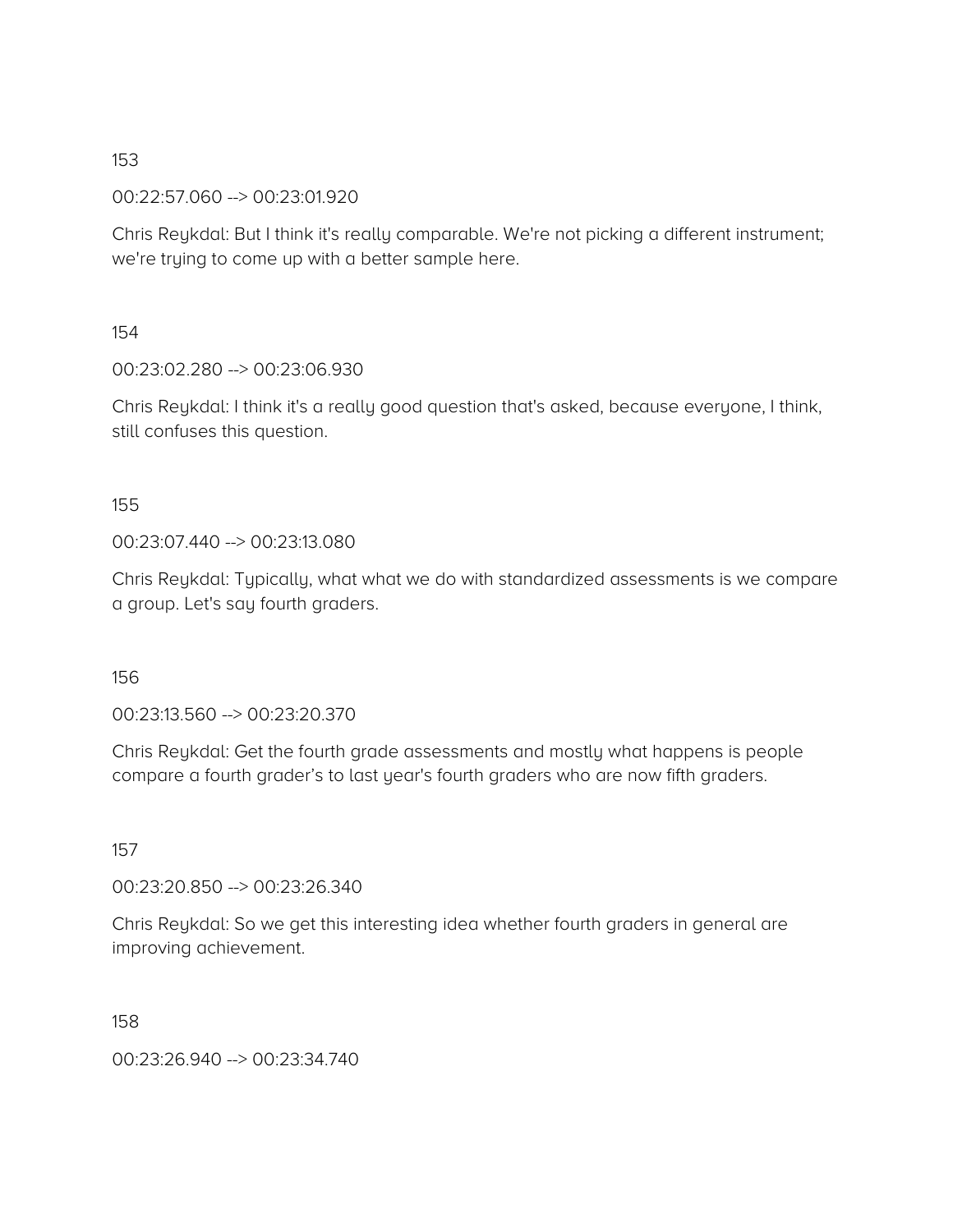Chris Reykdal: But we very rarely scale the scores, in a way to tell you meaningfully whether your fourth grader got better as a fifth grader.

### 159

00:23:35.130 --> 00:23:46.380

Chris Reykdal: That's what parents really want to know. Did my student get a year's worth of learning? And almost nothing out there right now tells them that. It's part of what I want to keep exploring which is let's stop the sort of

160

00:23:47.280 --> 00:23:56.340

Chris Reykdal: age of grade cohort comparison and instead find something that's a pretest post-test within the year to tell families and parents and community,

161

00:23:56.610 --> 00:24:07.590

Chris Reykdal: hey we either did or didn't have as much success as we needed to in a year's worth of learning that was expected that year. The current regime just doesn't really do that and no state has figured this out very well.

#### 162

00:24:08.070 --> 00:24:17.160

Chris Reykdal: That isn't to say we don't need standardized exams. Again, I think in the sample forum to talk about statewide accountability, but it's not really informing parents very much.

163

00:24:17.820 --> 00:24:27.900

Arik Korman: Mhm, yeah. And here's a question about parents who do want to be informed who might necessarily be part of the sample. Will families be provided the opportunity for their students to be assessed voluntarily?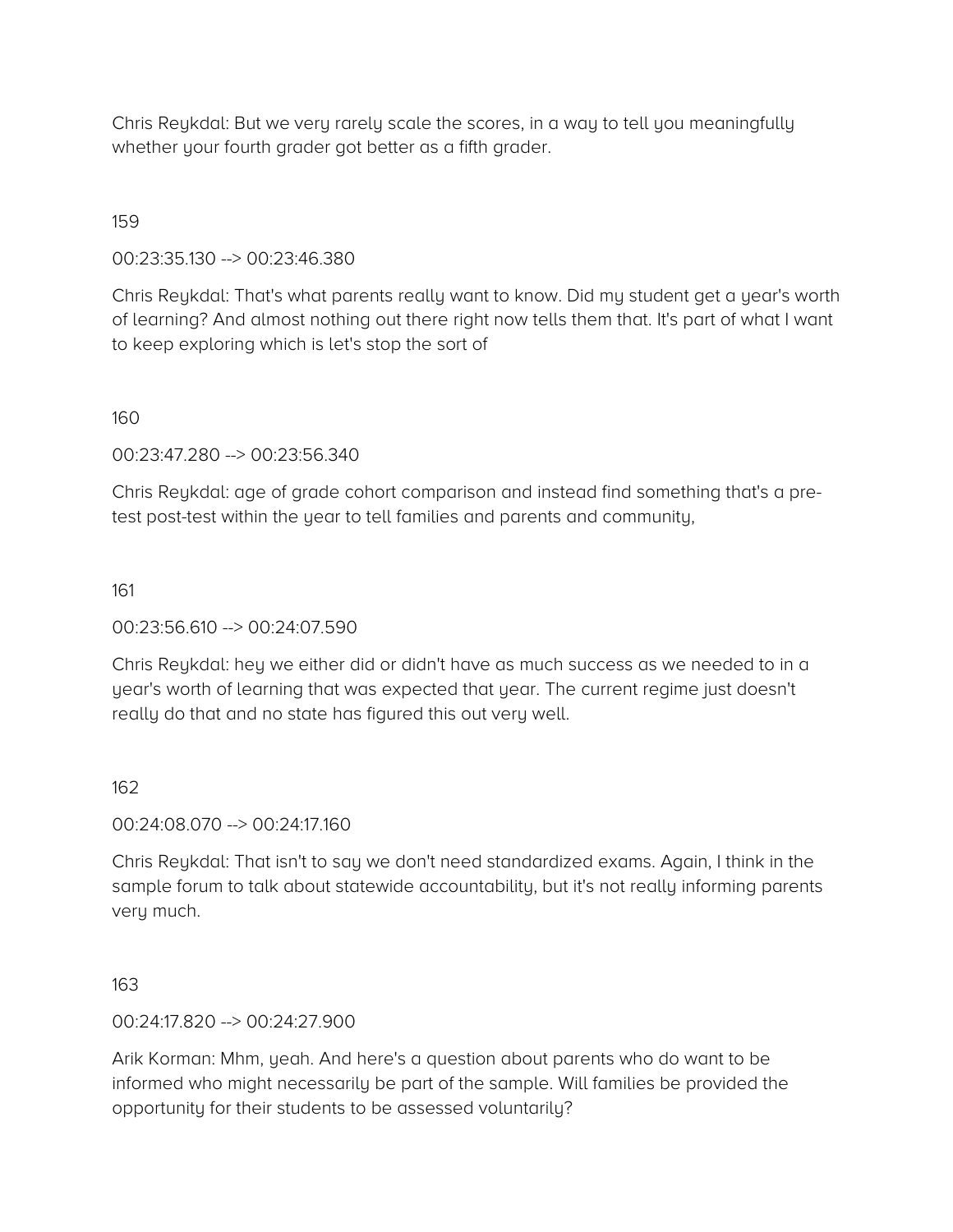00:24:28.980 --> 00:24:36.090

Chris Reykdal: Yeah, what what again if we get that permission from the feds, what we will tell districts is they can certainly offer this broader to families who wanted...

165

00:24:36.870 --> 00:24:46.590

Chris Reykdal: Some districts have been in person since day one. A lot of our small very small rural districts have been able to get older students in it… had the physical space with that six foot rule.

166

#### 00:24:47.400 --> 00:25:01.800

Chris Reykdal: And some of them have indicated, they want to assess all their students and they certainly can. What we'll be careful to do if we're approved for this is make clear from the back end data systems who's in the sample and who isn't so that we don't get a skew as a result of that.

#### 167

00:25:01.860 --> 00:25:08.640

Arik Korman: Got it, yeah. And then this is kind of a follow up question which is: Will you be sharing which school districts and schools were selected for the test?

168

00:25:08.940 --> 00:25:13.710

Chris Reykdal: Oh yeah. Yeah, yeah. That'll all be very, very public and again those districts will be notified we hope

169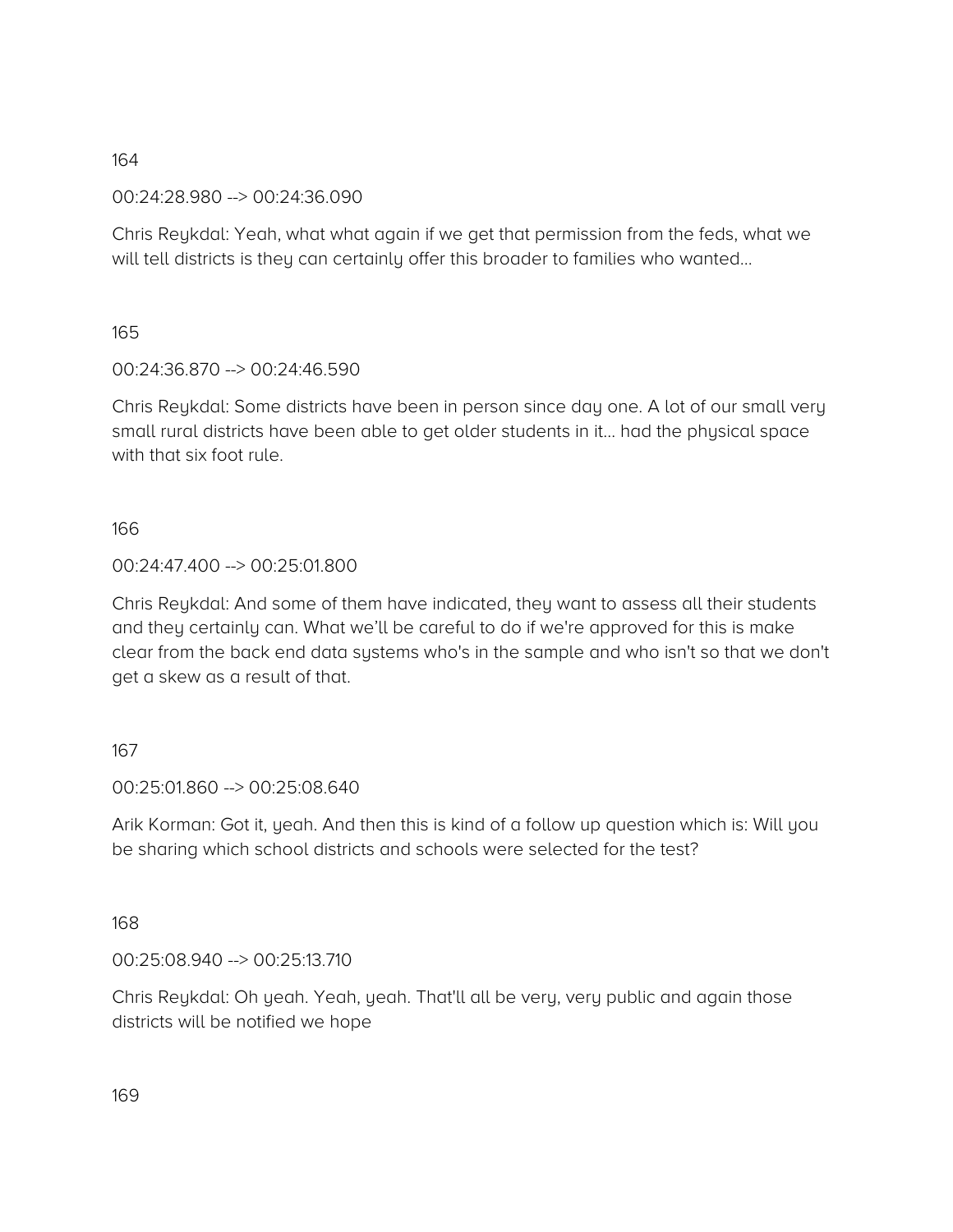#### 00:25:14.070 --> 00:25:27.270

Chris Reykdal: within a couple weeks of hearing from the feds on this if we are approved, and then there'll be a very public process for that, because they have to inform families about it, and of course our state every state really families have the right to decide to stay in it, or opt out of it.

170

00:25:27.720 --> 00:25:40.230

Arik Korman: Got it. I've got a process question here about the Department of Education's waiver process. Is there anything you wish that the Department of Education had included or excluded in the waiver process?

171

#### 00:25:42.330 --> 00:25:52.020

Chris Reykdal: Yeah, I wish they would have been more clear around what they want to achieve this year in assessments. I'm going to hopefully be clear about this.

172

## 00:25:52.560 --> 00:26:05.910

Chris Reykdal: On one hand they're abundantly clear that they're going to de-link all the accountability from the tests and on the other hand, they're almost insisting that we test everybody. So across the country, you know, they want us to spend you know, the equivalent of

173

## 00:26:06.930 --> 00:26:19.890

Chris Reykdal: maybe a billion dollars or more on it on exams with an explicit belief that they're not going to hold any states accountable to the results. And I don't think that's going to be the best outcome. I want to know whether students have been disproportionately impacted.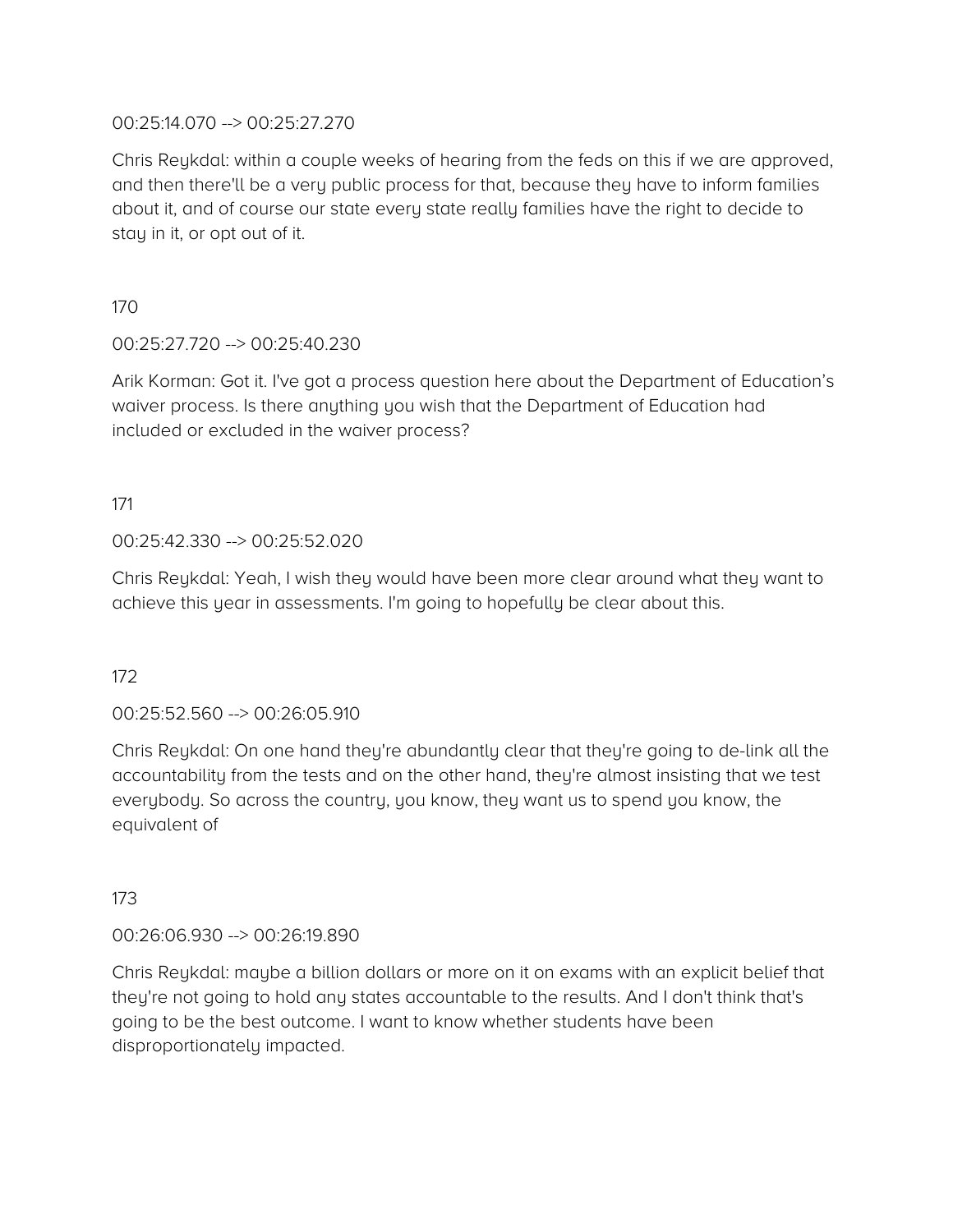00:26:21.300 --> 00:26:25.230

Chris Reykdal: Lots of lenses and I think we have a method to do that that's more robust

175

00:26:25.680 --> 00:26:34.050

Chris Reykdal: than what we might get by assessing every one of them having huge geographic squats or certain modalities opt out of that. I wish they would have been really clear about

176

00:26:34.560 --> 00:26:42.180

Chris Reykdal: what exactly they want us to achieve this year and then we could have gotten creative saying we want to be successful, and we want to achieve what your interest is.

177

00:26:42.480 --> 00:26:48.450

Chris Reykdal: It almost feels like they're saying on one hand we don't want anyone to count and on the other hand, we really want to just keep testing everybody.

178

00:26:49.080 --> 00:26:54.240

Chris Reykdal: And I, and that is hard to reconcile right now and part of it is that the guidance came out for the secretary seated.

179

00:26:54.930 --> 00:27:01.260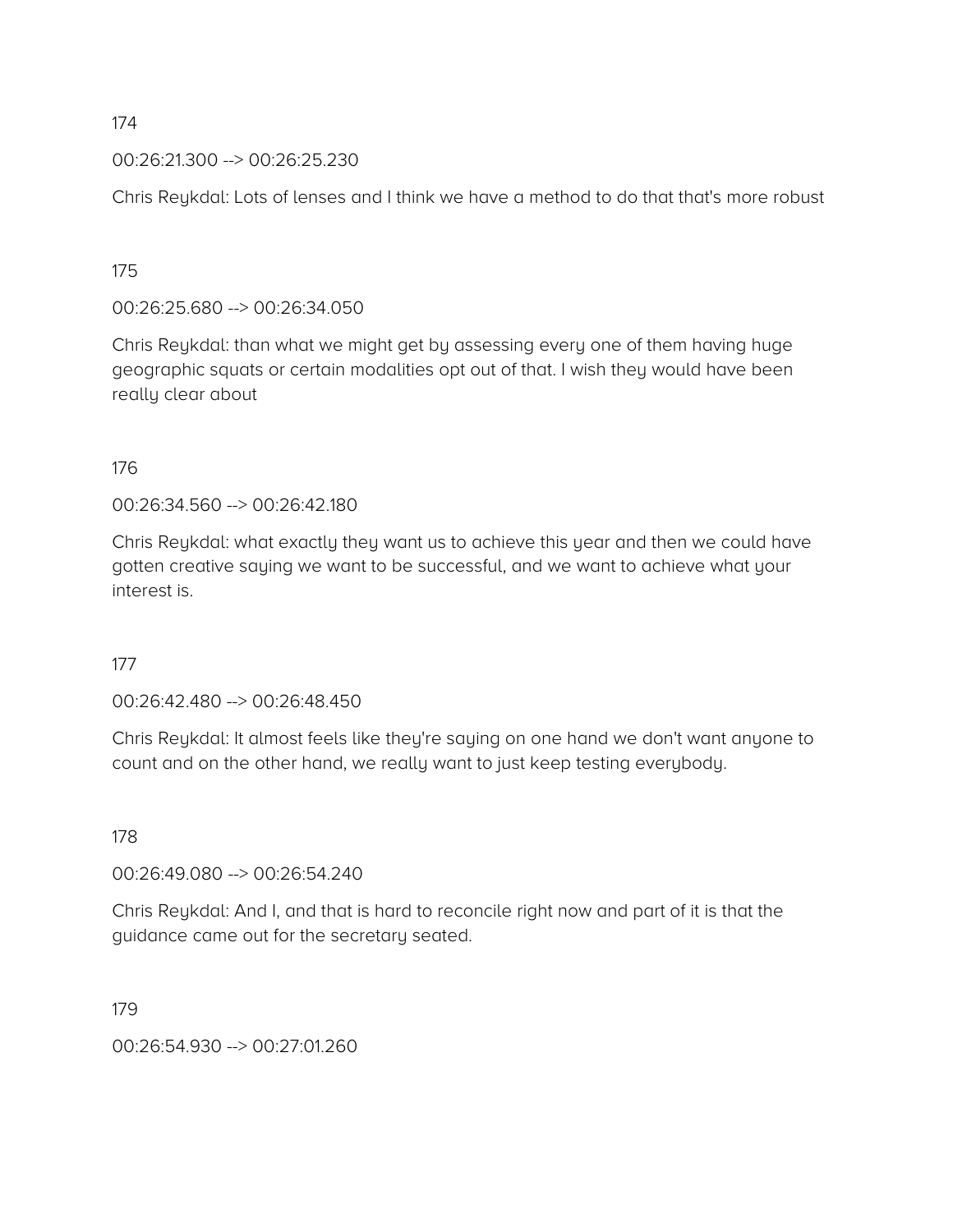Chris Reykdal: And we know Congress is still playing a very outsized role in some of these decisions. And maybe it's for another

180

00:27:01.740 --> 00:27:08.460

Chris Reykdal: LEVinar, but I have real concerns right now with how big the US Department of Education has become with respect to testing

181

00:27:09.240 --> 00:27:24.720

Chris Reykdal: n general, but also just the details of it. I think they should be accountable for civil rights, race, students with disabilities, other protections-- telling us how to test, when to test, who the test, what to tie it to... that is just out of scope, in my opinion.

182

00:27:25.440 --> 00:27:28.500

Arik Korman: Do you think the new education Secretary will pull back?

183

00:27:30.030 --> 00:27:39.480

Chris Reykdal: I don't know. He he's been a part of an association that I've been a part of. By virtue of being in this role, he's he's relatively new to it, his state role before he was selected to this…

184

00:27:40.200 --> 00:27:46.500

Chris Reykdal: He's he's outstanding from everything we understand and and had some brief conversation over zoom with him.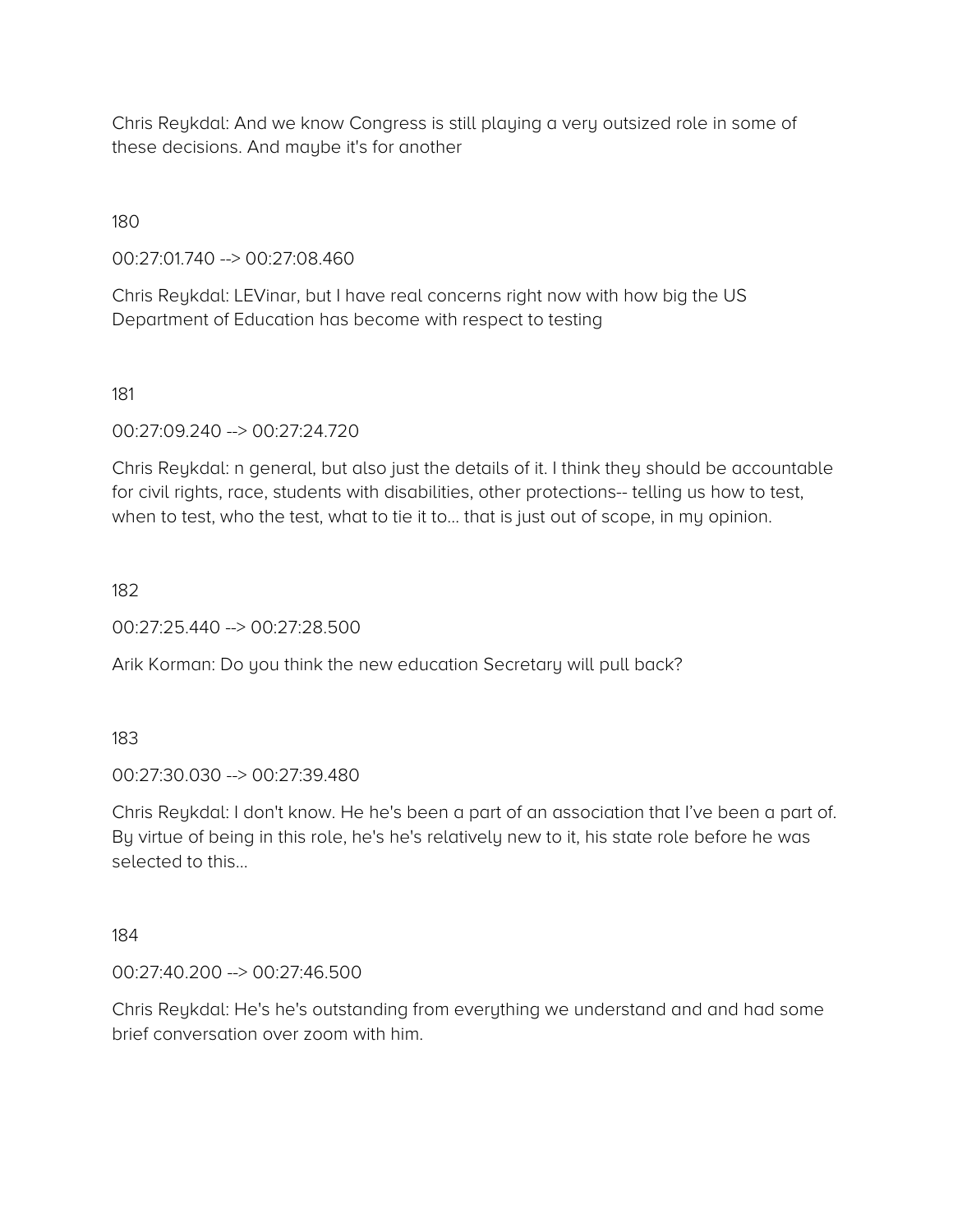00:27:46.830 --> 00:27:56.520

Chris Reykdal: I don't know and I don't know how much freedom he gets from the White House on this or, quite frankly, how much control Congress and the Senate, in particular, wants to claim to.

186

00:27:56.850 --> 00:28:08.970

Chris Reykdal: And this entire question is a fascinating debate for any PhD candidates out there who want to write an incredible case study on policy area assessments and who's really deciding that in DC right now.

187

00:28:09.390 --> 00:28:15.900

Arik Korman: Yeah and I got to follow the question about that which is: What do you know about Dr. Jill Biden's position on assessments?

188

00:28:17.010 --> 00:28:20.580

Chris Reykdal: You know, not much. I was at the community technical college system when she was

189

00:28:21.450 --> 00:28:30.300

Chris Reykdal: at first close to the White House, as the second lady, and we were super excited. She's just an amazing individual, continues to be an educator within the CTC system.

190

00:28:30.600 --> 00:28:42.810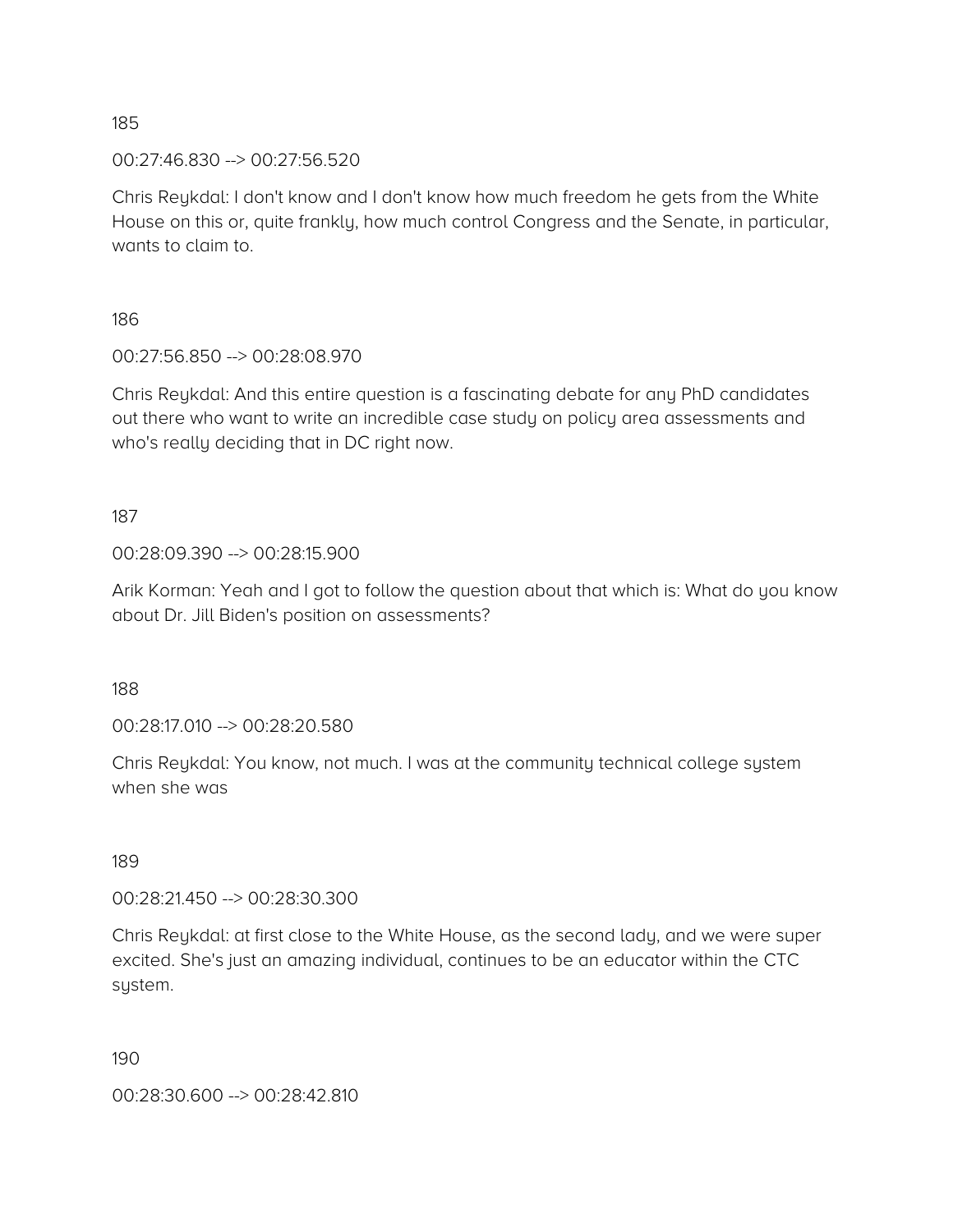Chris Reykdal: I don't have a very tight read on her approach to standardized assessments. There's very little of it by way of student evaluation in higher ed. There's a ton of it in K-12. Most of her experience has been in higher ed so I don't know.

### 191

### 00:28:43.320 --> 00:28:57.270

Arik Korman: Okay yeah, thanks for that. So here's a question about just analysis in general versus remote and in person. What type of analysis are you planning to put together about performance of students who spent most of the year in person versus remote?

#### 192

00:28:58.350 --> 00:29:07.470

Chris Reykdal: Yeah, we've been collecting data for quite a long time now on a weekly basis for how much in person instruction districts are providing, what grade band, so we continue to collect that data.

193

00:29:07.860 --> 00:29:14.790

Chris Reykdal: So sort of on the back end of this we can attach the student, you know when they're randomly selected their district, and then their grade band and...

194

00:29:15.090 --> 00:29:22.410

Chris Reykdal: in that fourth grade classes selected, we have a pretty good sense of how much instructional time they've had in person, and we can attach it go to that so

195

00:29:22.680 --> 00:29:34.350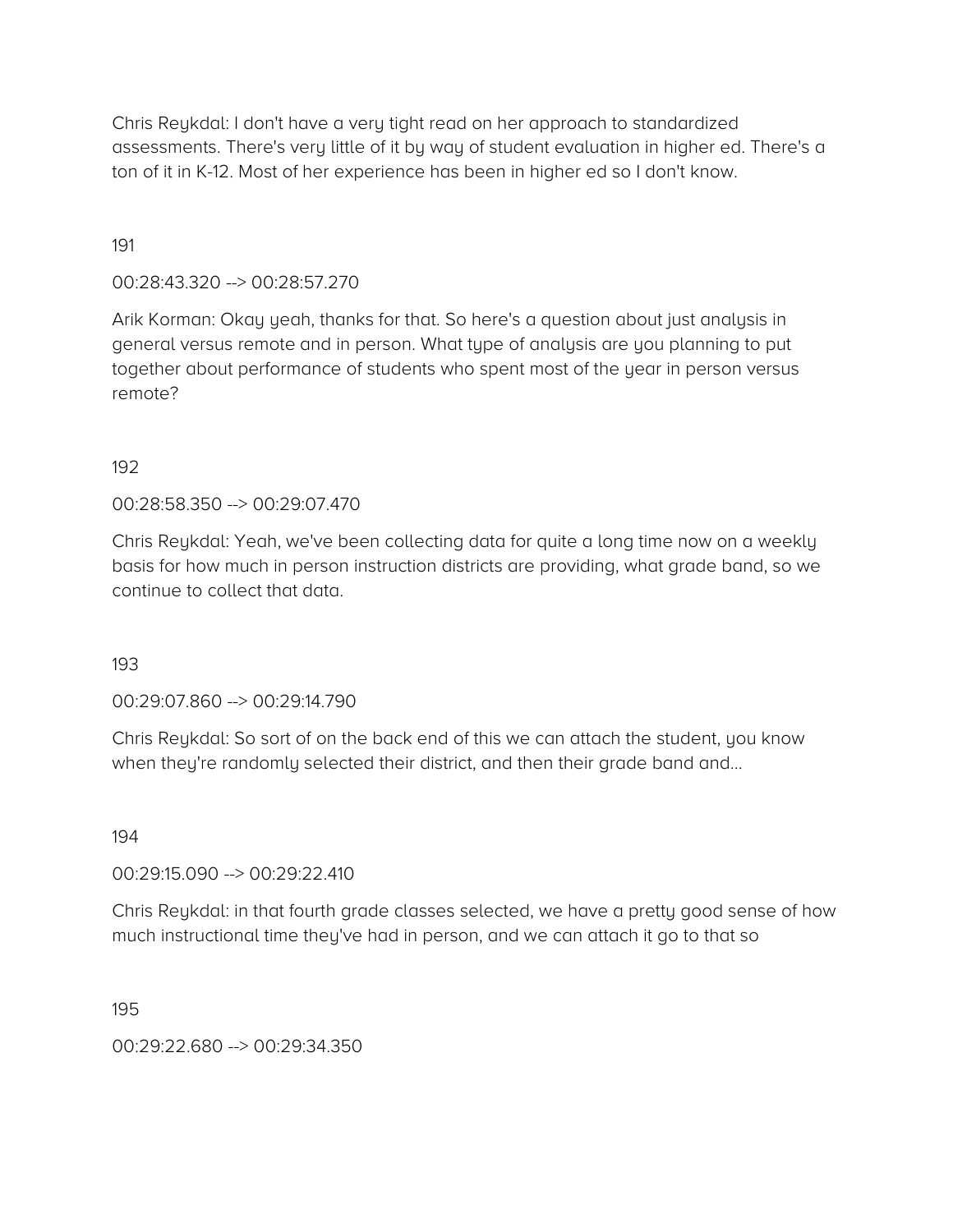Chris Reykdal: we intend to do that. We really want to know whether in person, hybrid, or fully remote for most of the year, has a meaningful impact on on how students are doing this year. That's part of the reason we want to control this sample so tight.

### 196

#### 00:29:34.920 --> 00:29:49.890

Arik Korman: Got it, okay. And here's a question about how this data will be used: Based on the assessments of remote versus in person and hybrid learning what will be done to close the gap between what should have been learned and what was learned during the school year?

#### 197

#### 00:29:51.540 --> 00:29:59.580

Chris Reykdal: This is where that local assessment in the classroom that will tell you a lot about the individual student or child right, I want to know how my individual student is doing.

#### 198

#### 00:30:00.240 --> 00:30:11.640

Chris Reykdal: Where that means this larger question of the state being able to perhaps say hey elementary students were really disproportionately in early math or early reading or maybe it's middle school students in in one of the content areas.

#### 199

#### 00:30:12.210 --> 00:30:17.490

Chris Reykdal: We're then able to take a lot of federal money that's coming in, for recovery acceleration and a little state money

200

00:30:17.850 --> 00:30:24.660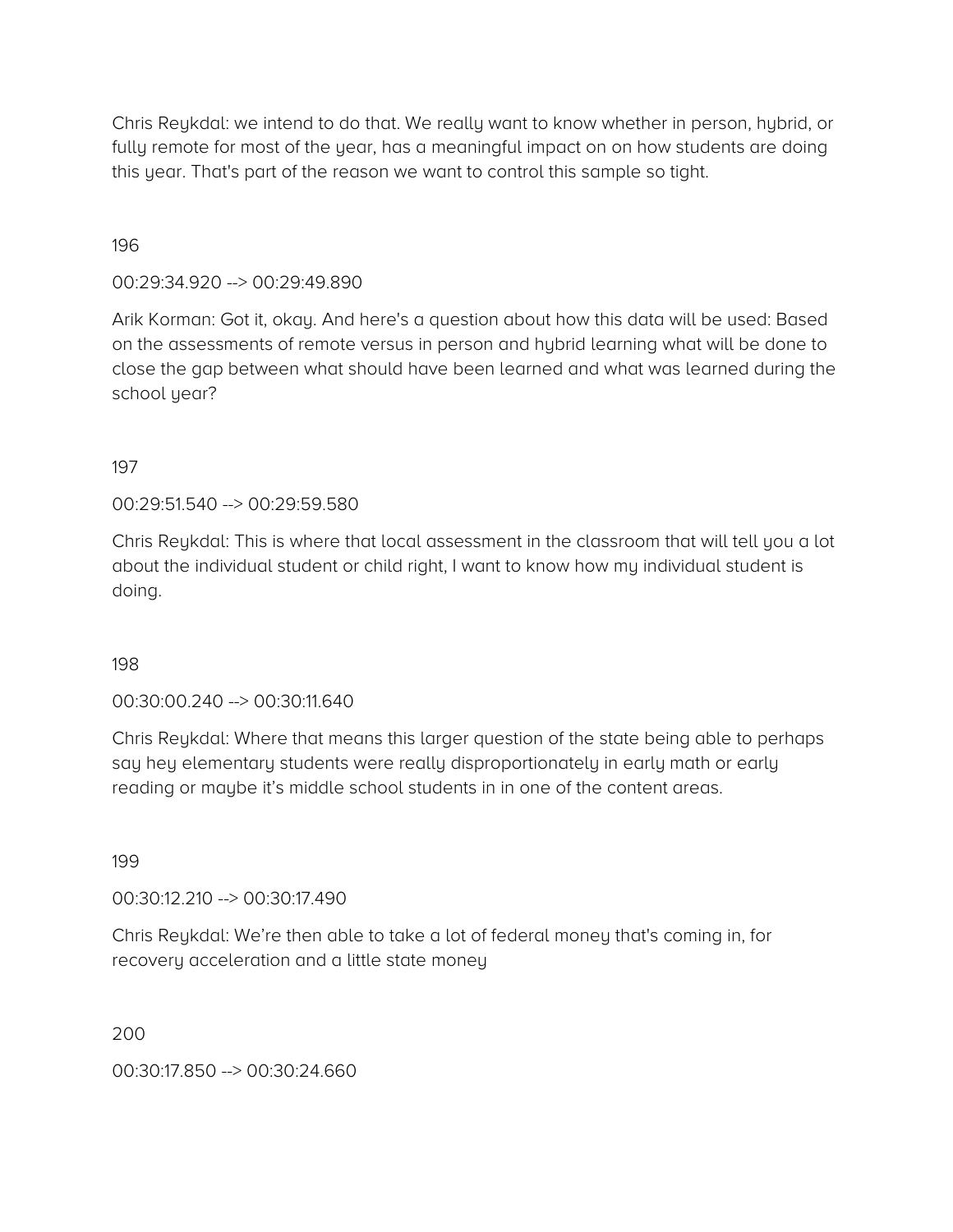Chris Reykdal: and we can put emphasis and priority on that. We can say to districts, we want you to use your… we have an indication from our statewide results

## 201

#### 00:30:25.050 --> 00:30:32.430

Chris Reykdal: that middle school students struggle profoundly in mathematics this year. I'm making this up. We're going to get a social emotional indicator from a student

#### 202

00:30:33.360 --> 00:30:46.260

Chris Reykdal: student led student filled out SEL survey and we can say to districts, "We think there's a particular trend here that you need, in part, to pay attention to… you're getting resources to address learning recovery and acceleration.

#### 203

00:30:46.650 --> 00:30:56.220

Chris Reykdal: Go into that classroom based assessment and see if your local data affirms what we're seeing at the statewide level and then drive your resources there." So we can be really intentional about this

## 204

00:30:56.550 --> 00:31:01.440

Chris Reykdal: with the caveat that you and I have talked about now for so long, which is, at the end of the day, each school district

## 205

00:31:01.830 --> 00:31:16.050

Chris Reykdal: gets those federal dollars. They bypass the state on 90% of the money and it's by formula straight to the school districts, so at the end of the day, you still got to know your local school board, your local superintendent teacher, and make sure that there's a plan. But we can inform a lot.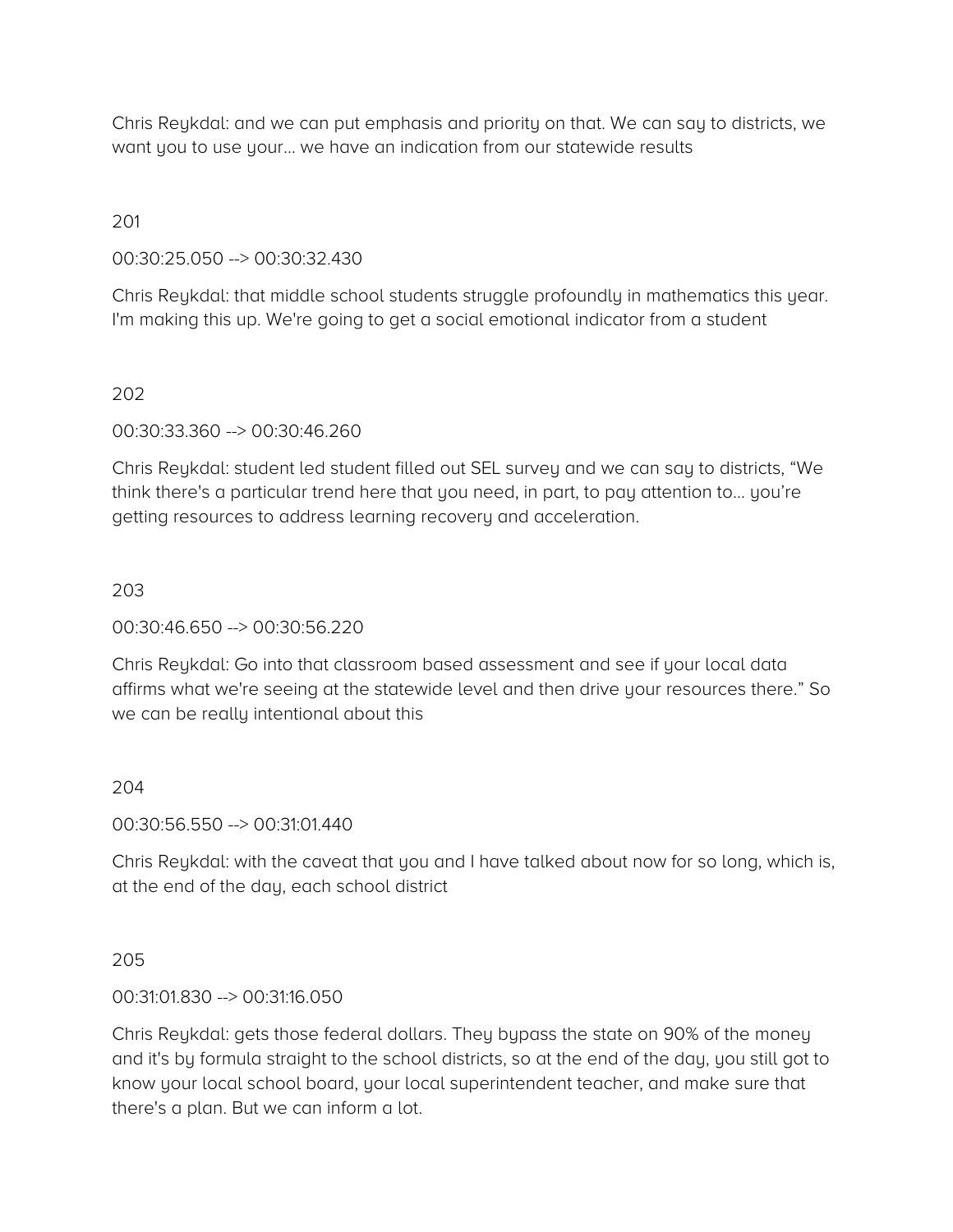00:31:16.920 --> 00:31:27.330

Arik Korman: Great yeah and here's a question about those local assessments, which is a very simple one: What are the rules or guidance for the local assessments as teachers work to create those?

## 207

00:31:28.530 --> 00:31:36.270

Chris Reykdal: Most districts have them already virtually every classroom does already, especially in early literacy (ELA) and early math. This is common to schools.

# 208

## 00:31:36.600 --> 00:31:47.070

Chris Reykdal: You used to get as a parent a lot of this feedback, but instead over the years that sort of waned on the feedback from those because instead you're getting a letter home every year on a more formal Smarter Balanced.

## 209

00:31:48.120 --> 00:31:58.590

Chris Reykdal: Districts already use these. They are not universal in terms of what they use, so we have some districts, using a different instrument for math and another that's one of those longer term questions that we want to ask ourselves.

## 210

00:31:58.950 --> 00:32:06.990

Chris Reykdal: If we really got better and more transparent around classroom based assessments that more effectively inform families about performance of students,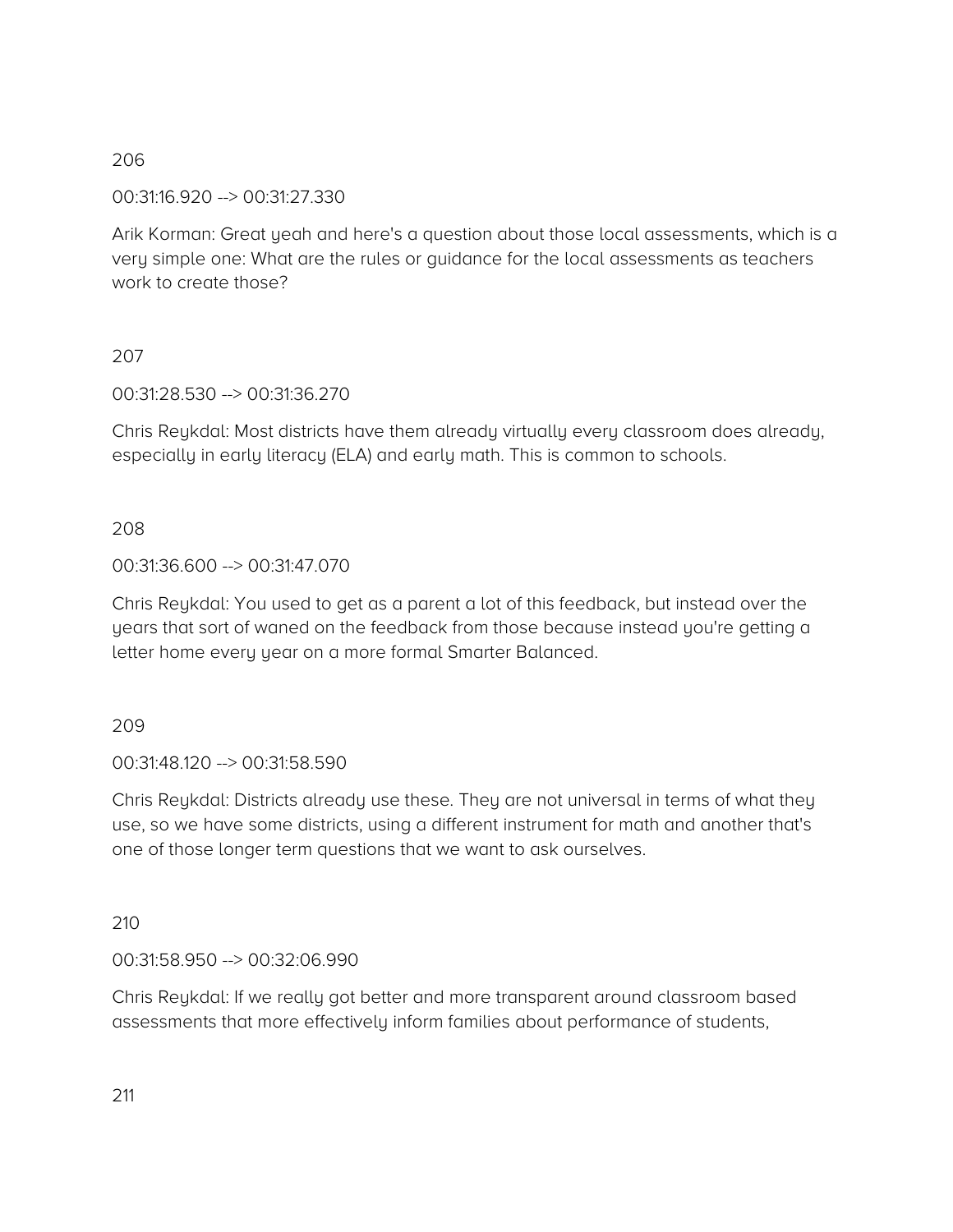#### 00:32:07.320 --> 00:32:16.440

Chris Reykdal: we could make that instrument a lot more common and I think build a lot of confidence in those but they've got them already they know how to use them, they use them real time to intervene with students.

212

00:32:16.800 --> 00:32:21.750

Chris Reykdal: And now it's a matter of challenging districts in there. They've got a June 1st

#### 213

00:32:22.470 --> 00:32:26.040

Chris Reykdal: form they owe us on how they're going to use these federal dollars for for

#### 214

#### 00:32:26.370 --> 00:32:38.790

Chris Reykdal: acceleration & accountability and we're going to task them to say how well do you communicate with families when you make these local assessments and you determine that a student needs additional support. So we're building a pretty good framework here for moving forward.

## 215

00:32:39.240 --> 00:32:48.120

Arik Korman: That's good. So I have a question here about the impact of assessments and the intersectionality of assessments on students who need special education services.

216

00:32:48.900 --> 00:32:53.010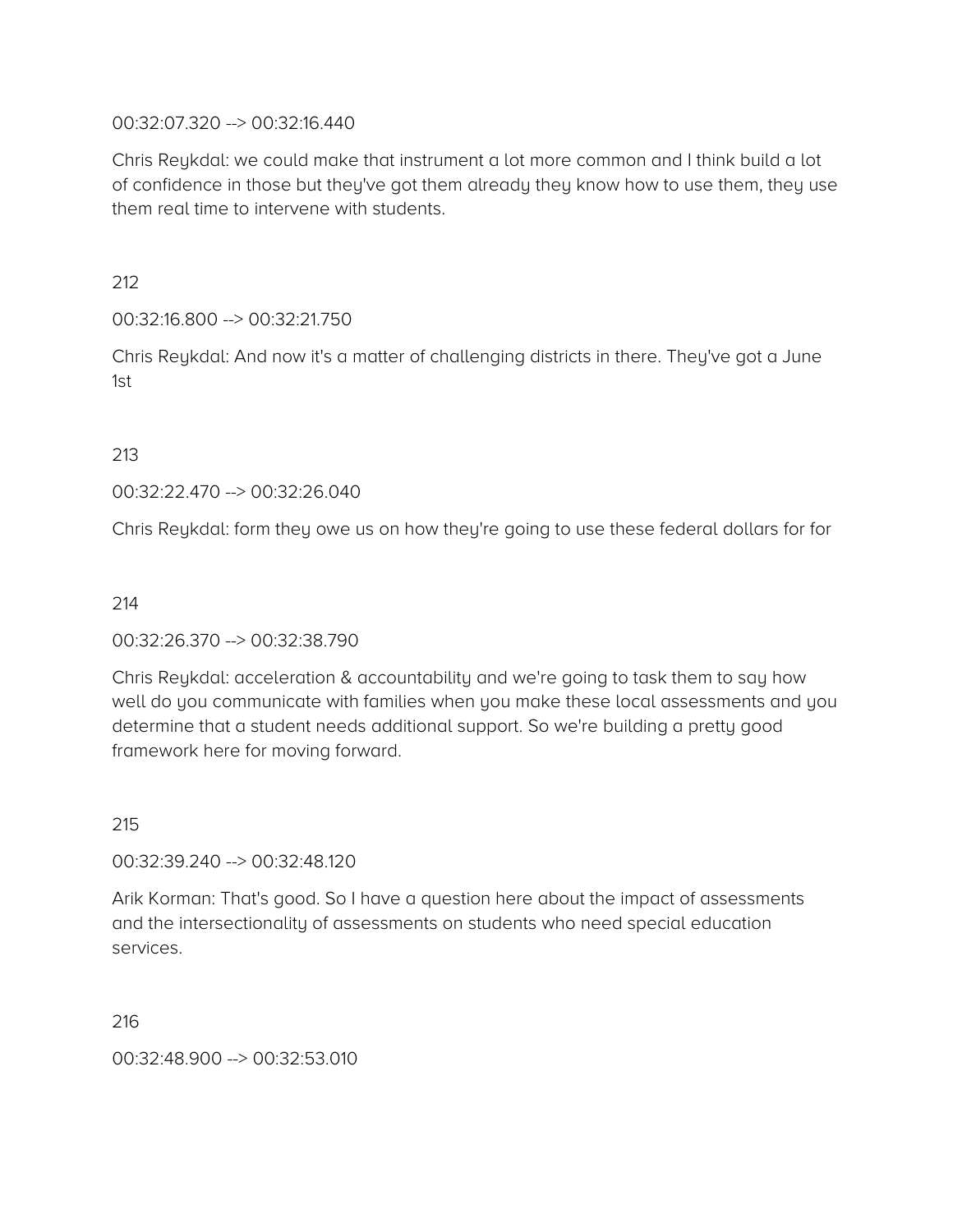Arik Korman: For high school seniors who have an individualized educational program an (IEP),

## 217

00:32:53.550 --> 00:33:05.430

Arik Korman: would there be an option to participate in an off grade level testing in order to meet graduation requirements. The class of 2021 still has access to the certificate of individual achievement, the CIA diploma.

218

00:33:05.790 --> 00:33:09.840

Arik Korman: And some students would benefit from being able to take the off grade level tests.

#### 219

00:33:11.430 --> 00:33:27.570

Chris Reykdal: Yeah, I've written that down because I want to follow up a little bit, but not overstate my knowledge of this. The IEP is the driver here, so the family and school and educator and student determination of this is really key. There are multiple ways to demonstrate

#### 220

00:33:29.430 --> 00:33:35.160

Chris Reykdal: that CIA that's a terrible term we should all clarify, certificate of individual achievement….

221

00:33:36.270 --> 00:33:46.710

Chris Reykdal: So I think so, is my answer, but I really want to check with our team here in a little to talk a little bit around that option for families. What we're going to try to make clear is anyone who wants to take assessment still can.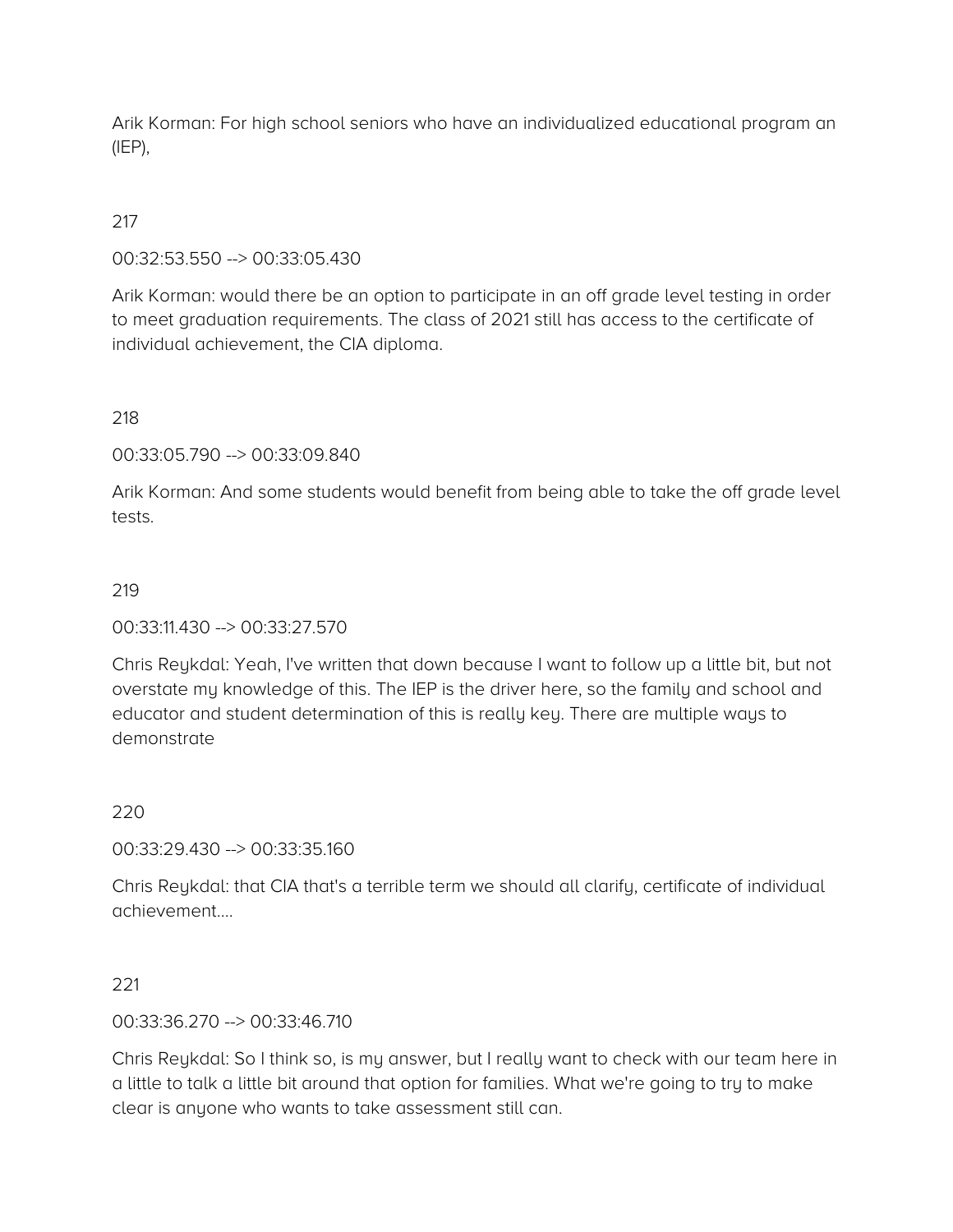## 00:33:47.520 --> 00:33:58.800

Chris Reykdal: In the case of students with disabilities, that IEP really drives a lot of it, and then you probably well know there's a small fraction maybe 1% of students who take an assessment with profound

## 223

00:33:59.700 --> 00:34:07.470

Chris Reykdal: cognitive or developmental disabilities that the federal government allows us. They've been taking their assessment… they've been taking that for a while.

## 224

## 00:34:07.740 --> 00:34:19.860

Chris Reykdal: There will not be any flexibility right aim for WA-AIM or for English language learners. And that's coming from the feds, so I think so is the answer, and I owe you a response back on how much opportunity families would have if their

## 225

00:34:20.280 --> 00:34:31.380

Chris Reykdal: student's a senior and wants to do that. I would suggest that the waiver process coming from the state board of ed is probably more viable and yeah stay tuned I'll get back to you on that one.

## 226

00:34:32.130 --> 00:34:40.140

Arik Korman: Alright, I appreciate that. So here's another question about the waiver itself the federal waiver. What happens if the federal waiver is not granted?

227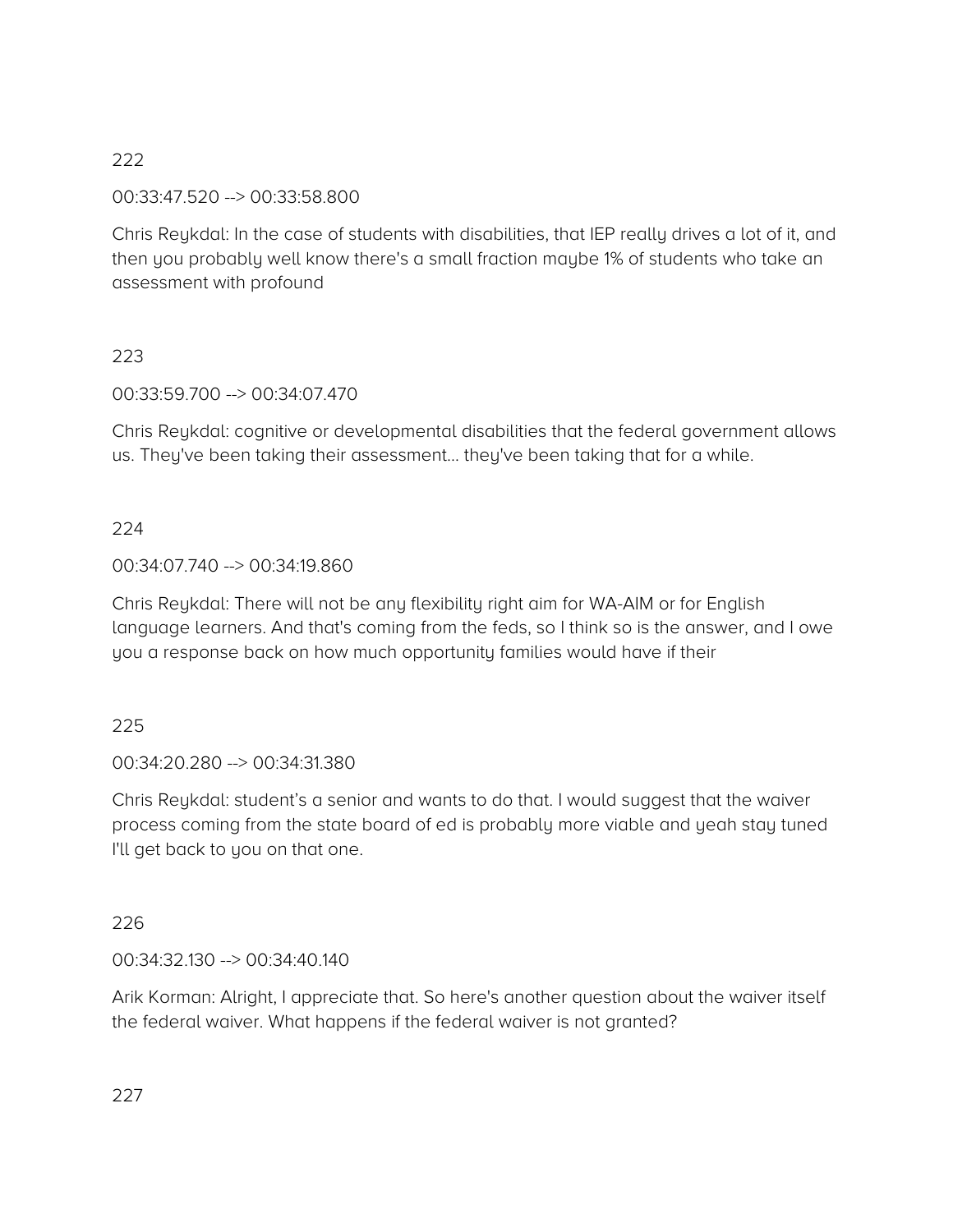00:34:42.030 --> 00:34:48.030

Chris Reykdal: Then we open up our testing window and every single student grades three through eight and 10th grade.

## 228

00:34:48.390 --> 00:34:55.620

Chris Reykdal: And I think 11th grade science will all be expected to come in and take standardized exams. That will be the expectation of the feds.

## 229

00:34:56.250 --> 00:35:05.940

Chris Reykdal: That's what we will be held accountable to offering, and I say that carefully, because they seem so clear that they're going to decouple all of that test taking from accountability.

230

00:35:07.410 --> 00:35:13.680

Chris Reykdal: And almost there urging not even just the states so so that's what we'd be prepared to do.

# 231

00:35:14.820 --> 00:35:18.810

Chris Reykdal: I can't imagine that will make a ton of sense for a lot of families.

#### 232

00:35:20.070 --> 00:35:28.350

Chris Reykdal: But I also want to respect the fact that if that's the determination of the US Department of Education as influenced it sounds like by members of Congress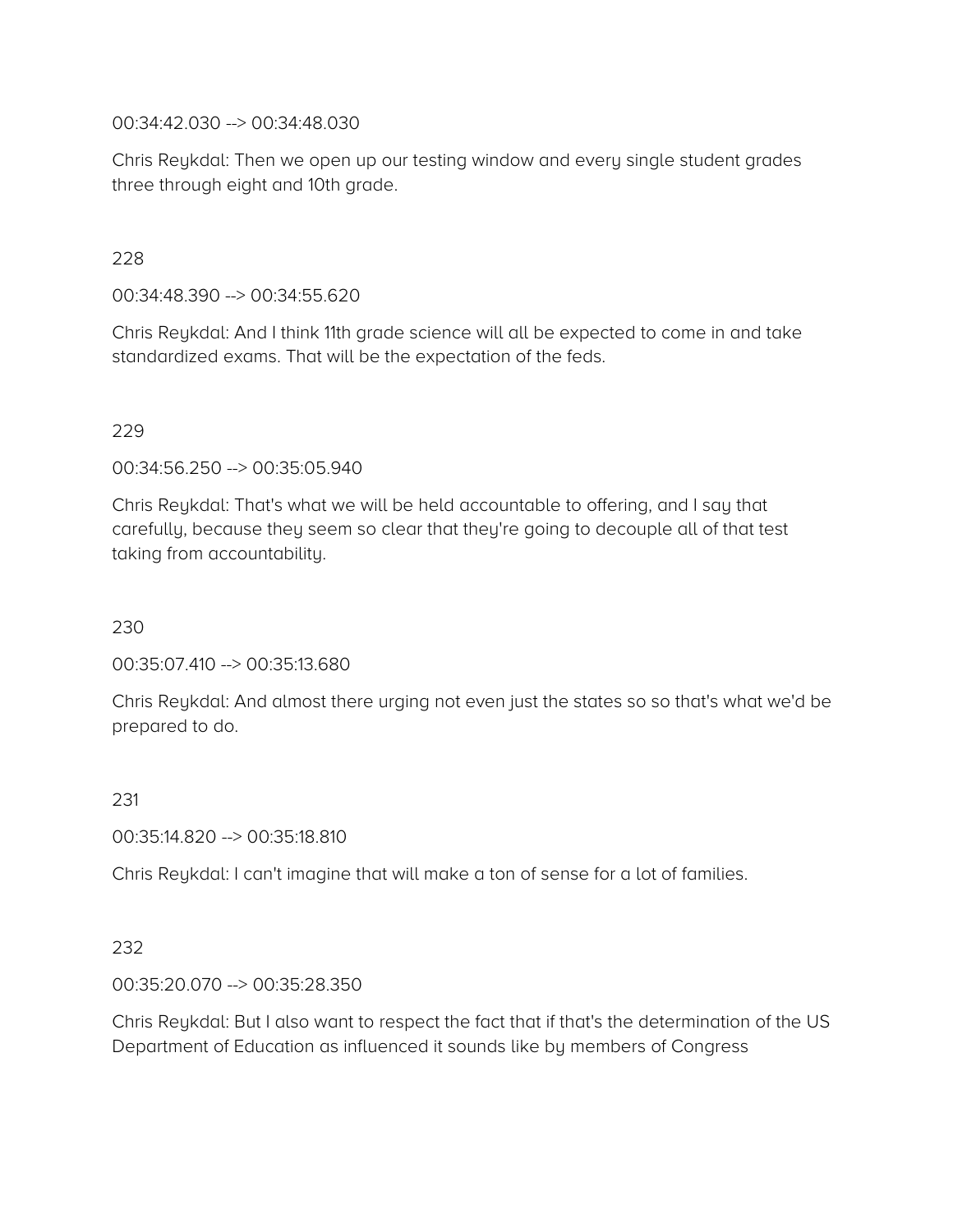00:35:29.190 --> 00:35:44.610

Chris Reykdal: which is, which is something we should explore, but if that's the determination then we have to proceed with that and we're ready to. It's just logistically going to be exponentially more complicated than a controlled environment of 50,000 students.

## 234

00:35:44.820 --> 00:35:48.150

Arik Korman: Got it, yeah. So it'd be much better for everyone if that waiver is approved.

## 235

00:35:49.200 --> 00:36:02.220

Chris Reykdal: It'd certainly give us, I think, more reliable results and shrink the intensity of this, but not everyone agrees with that I want to be respectful of those who think we should be testing all students this year. There's plenty of folks who believe that.

236

00:36:02.580 --> 00:36:11.460

Arik Korman: Mhmm and for the families that don't believe in testing, is there a mechanism for them to opt out? A number of people have been asking about that.

# 237

00:36:12.270 --> 00:36:26.130

Chris Reykdal: Yeah yeah that that is a right of families, of course, always you know. Your children are your children and you have that right. Typically every state is is required to do their best to get above a 95% test participation rate.

238

00:36:27.300 --> 00:36:34.350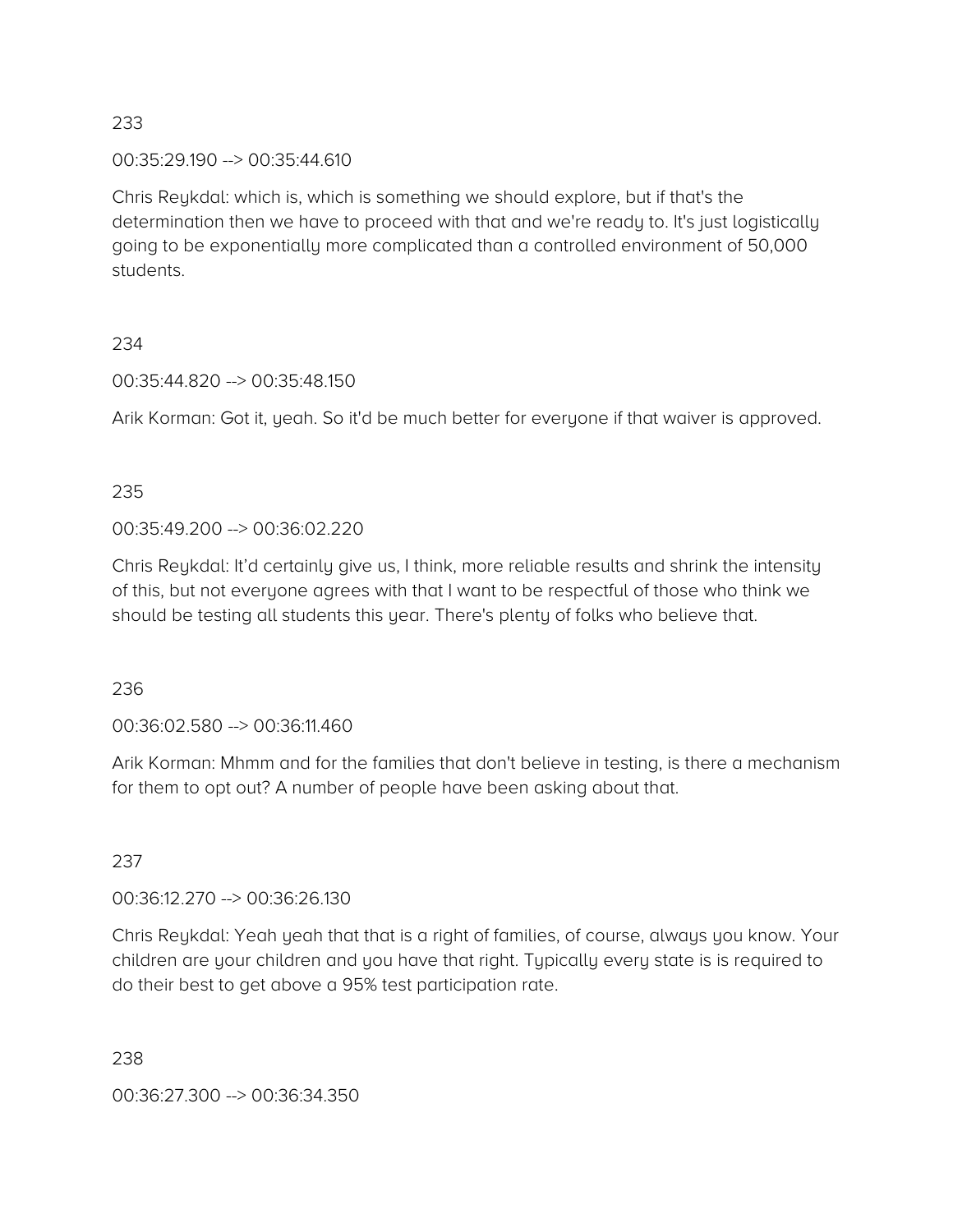Chris Reykdal: I think this year that'll be incredibly challenging. The feds are prepared to waive that so either way families do have a right to opt out.

239

00:36:34.890 --> 00:36:39.990

Arik Korman: Got it and would that be at the district level or would that be at the State level to do that?

240

00:36:40.320 --> 00:36:42.990

Chris Reykdal: At the district level.

241

00:36:43.260 --> 00:36:54.900

Arik Korman: Okay, great. Thanks. So I have a question about the CDC guidelines. Does the latest CDC guideline release per the three foot rule change anything, as far as assessments go? Does this mean that we can get more kids back in school to test?

242

00:36:56.520 --> 00:37:08.790

Chris Reykdal: I don't know because this is a determination of our local Department of Health, that is a cabinet agency, so the governor's playing a role in this right now we know that reviewing the CDC guidance. It was way more nuanced than was recorded.

243

00:37:09.240 --> 00:37:17.220

Chris Reykdal: Elementary school seems to have quite a bit of flexibility. There are still tremendous limitations on secondary middle and high school students.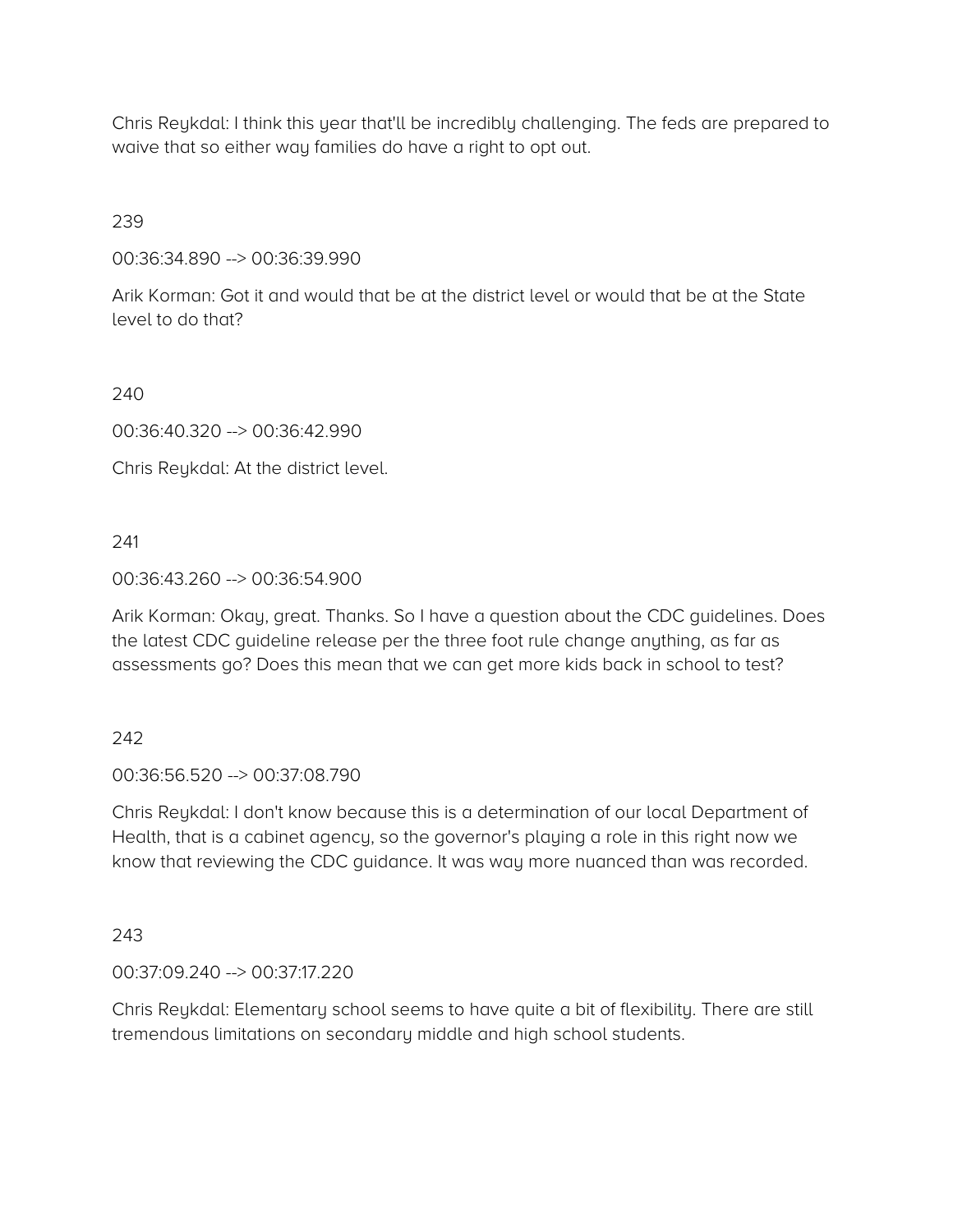00:37:17.610 --> 00:37:23.970

Chris Reykdal: The epidemiology of older students is a lot more like adults… their mobility patterns, their cases, their

### 245

00:37:24.840 --> 00:37:27.300

Chris Reykdal: ability to shed virus and infect others so.

#### 246

00:37:27.720 --> 00:37:40.260

Chris Reykdal: It was still very much tied to community spread, attempting to cohort. There were lots of other kind of conditions around that that's what I know DOH is pouring through right now to understand. So I would not expect a dramatic change

## 247

00:37:40.890 --> 00:37:48.270

Chris Reykdal: in terms of who can come to school right away. But I know they're looking at that. We want an answer for this fall. We want certainty

## 248

00:37:48.870 --> 00:37:53.250

Chris Reykdal: with recommendation from the governor or guidance this spring like soon

## 249

00:37:53.820 --> 00:38:02.430

Chris Reykdal: to give high confidence this fall that our students are coming back, and I believe they will, with the exception being if we have a variant or something that really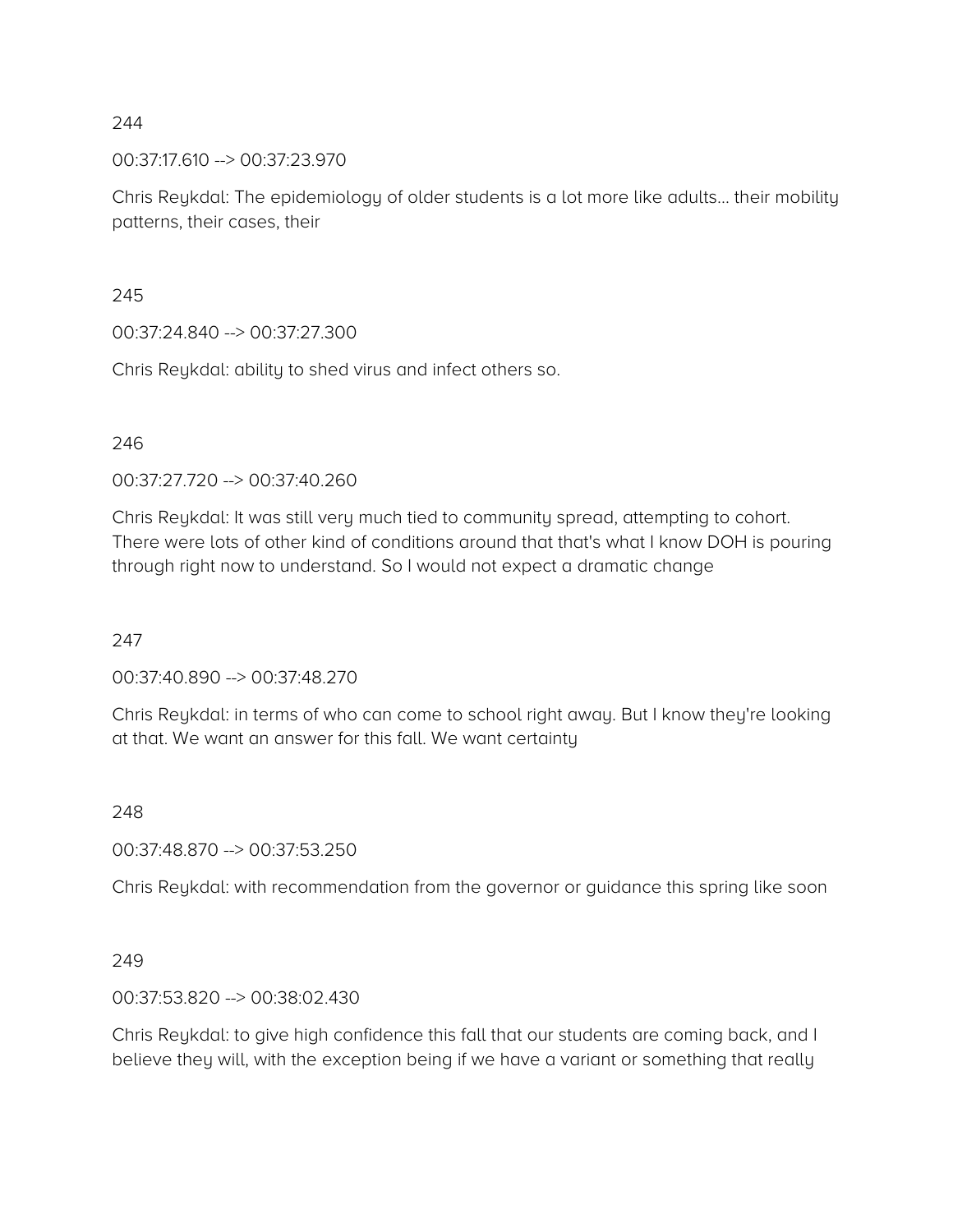00:38:03.090 --> 00:38:12.330

Chris Reykdal: starts to allude to the vaccine and obviously we'd be back into a pretty serious situation next fall, but at this point my expectation is we'll be in really good shape by then.

251

00:38:12.810 --> 00:38:22.380

Chris Reykdal: But we got to do our part… got to keep our cases down, got to get vaccinated. That's looking good… this spring I wouldn't expect a big statewide transformation around that.

252

00:38:22.620 --> 00:38:36.600

Arik Korman: Okay, great. Thank you. So here's a question about the seal of bi-literacy and the Smarter Balanced assessments. Will we be able to award students the seal of biliteracy if they haven't taken the Smarter Balanced English language Arts test?

253

00:38:38.190 --> 00:38:38.790

Chris Reykdal: That

254

00:38:40.020 --> 00:38:48.030

Chris Reykdal: is an awesome question, so I will get back to focus on that as well. But it's been growing every year. It's a powerful powerful tool. We want lots more of that.

255

00:38:48.570 --> 00:38:59.460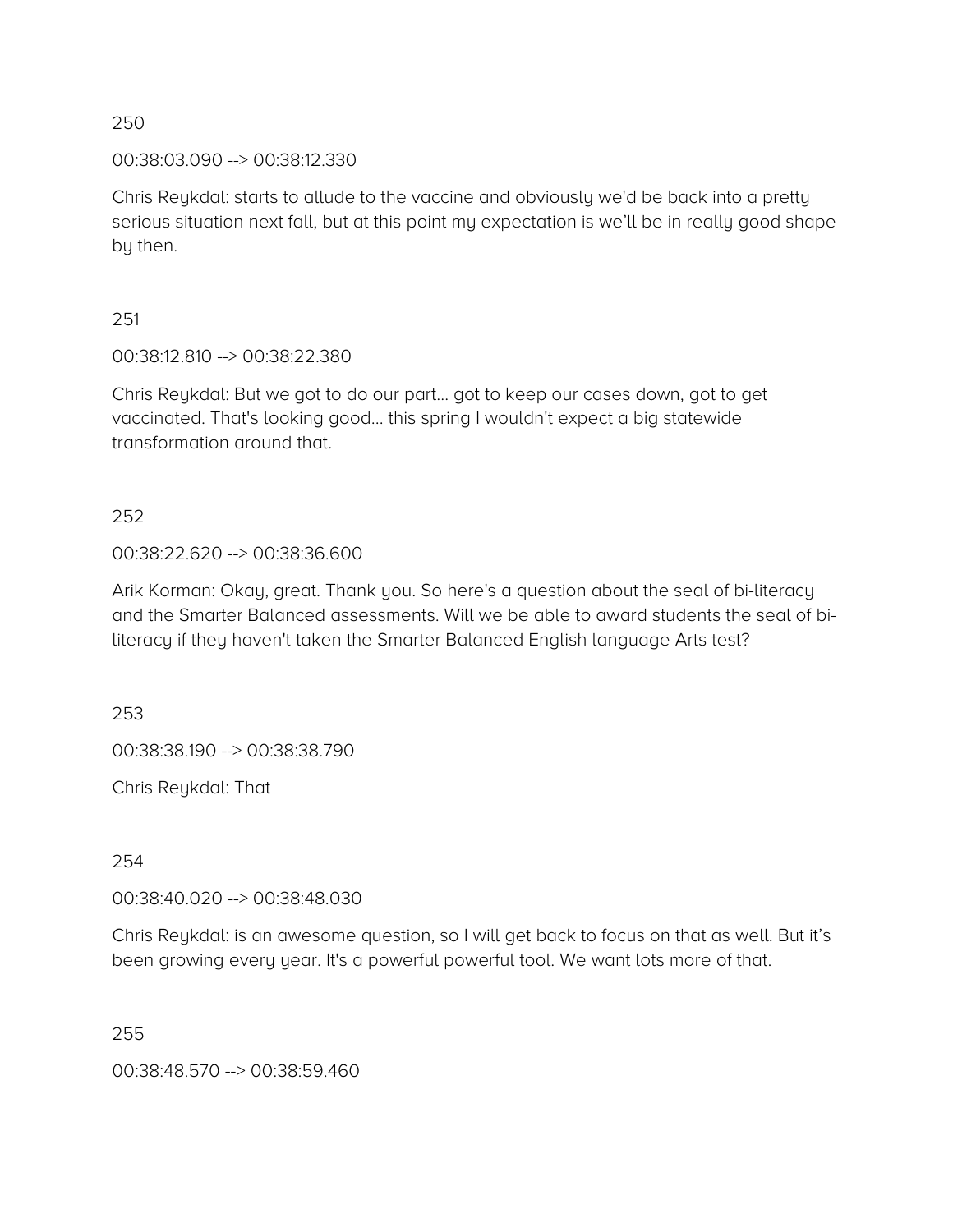Chris Reykdal: So I'm going to figure out what assessments students can use to achieve that and that's another one I owe you and, hopefully, you have a way to post that or get it back out to participants.

### 256

00:38:59.610 --> 00:39:07.680

Arik Korman: Oh, I definitely do. Yeah, I definitely do. In fact, I'll I'll loop back with everyone who is registered for this webinar and I'll I'll give them the answers to that.

#### 257

00:39:08.160 --> 00:39:15.750

Arik Korman: So here's a question about the social emotional learning survey that you referred to earlier: Can you tell us more about that SEL survey?

#### 258

00:39:16.620 --> 00:39:25.920

Chris Reykdal: Yeah, it's for students grades six through 12. Districts registered for it and then they communicate the opportunity for students. Students fill it out themselves.

#### 259

00:39:27.300 --> 00:39:36.630

Chris Reykdal: We have had something called the Health Youth Survey, for years, this is a combination of how students feel about the climate of their school, their social emotional well being…

#### 260

00:39:37.590 --> 00:39:51.210

Chris Reykdal: Lots of factors health factors in that. This one was on top of it, so it didn't replace it but it was a real focus on COVID-19 you know learning modalities, the mental health challenges of students, their perception of supports are lacking around.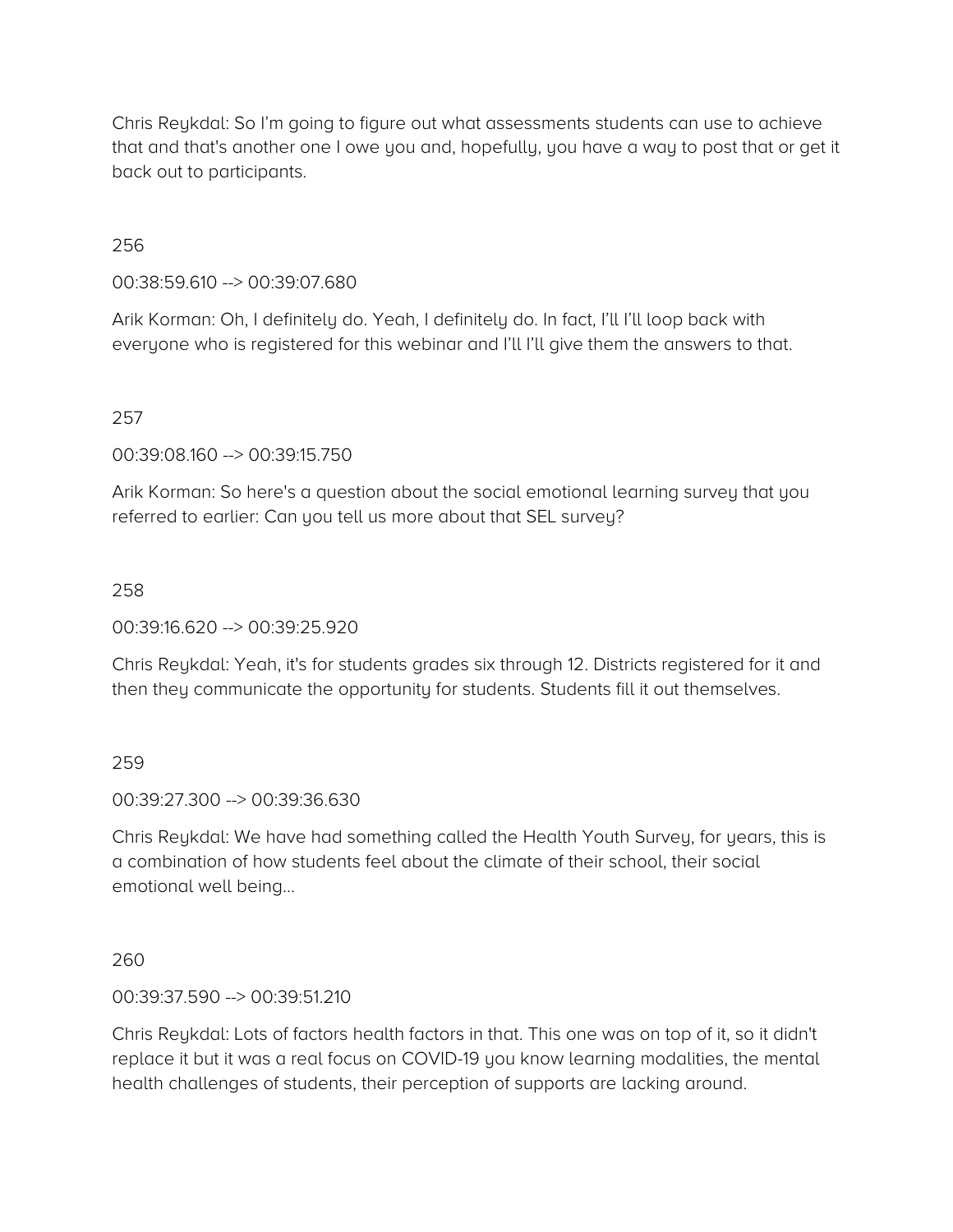00:39:52.350 --> 00:40:04.920

Chris Reykdal: It's in the field now and maybe closing very near closing right now. We will collect that data. The good news is it's anonymous by student, but we get enough information demographically to tell you again

## 262

00:40:05.520 --> 00:40:13.860

Chris Reykdal: disproportionality by race by elementary, middle, high again at six through 12 so there isn't a lot of elementary there but, but we can certainly

## 263

00:40:14.130 --> 00:40:18.840

Chris Reykdal: make some really powerful inferences around how impactful this last year has been for our young people.

## 264

00:40:19.380 --> 00:40:31.050

Chris Reykdal: And by all evidence of professionals and pediatricians in this space it's been quite impactful for some students. We wanted a little bigger sense directly filled out my students so that's what that's about.

265

00:40:32.610 --> 00:40:38.010

Arik Korman: All right, thank you very much for that. So I have a question here about communications lessons during this time.

266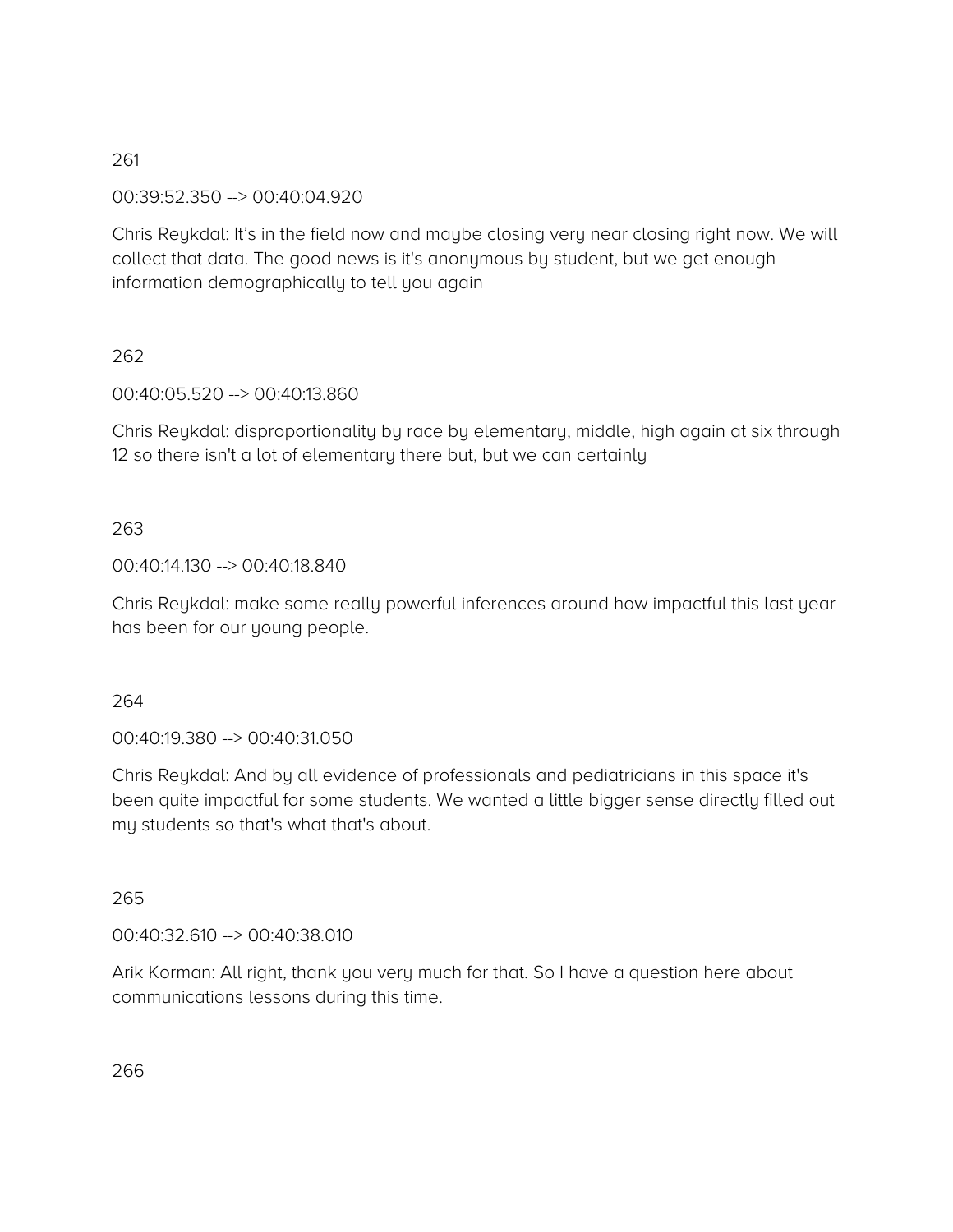00:40:38.580 --> 00:40:46.830

Arik Korman: COVID-19 has provided many valuable lessons about what works and doesn't for getting important information from OSPI to families and students

## 267

00:40:47.190 --> 00:40:55.290

Arik Korman: especially those who are most impacte. What lessons about communication are you applying in regards to getting this information out about state assessments?

## 268

00:40:56.940 --> 00:41:07.230

Chris Reykdal: Yeah, this is obviously as complicated as it gets because we're a State Agency that sets some tone for policy and partnership with the legislature, the governor's office, other regulatory agencies…

## 269

00:41:07.650 --> 00:41:16.380

Chris Reykdal: And then all those deployment decisions are at the local level. So some of what we learned is just how relentless we have to be around multiple communication channels,

## 270

00:41:16.650 --> 00:41:24.360

Chris Reykdal: bringing this to as many languages as we can, and a ton of our guidance this year we put in multiple languages to try to give families access to it.

## 271

00:41:24.690 --> 00:41:30.720

Chris Reykdal: But again, it wasn't always informative because it's often sort of statewide policy targeted at a school district.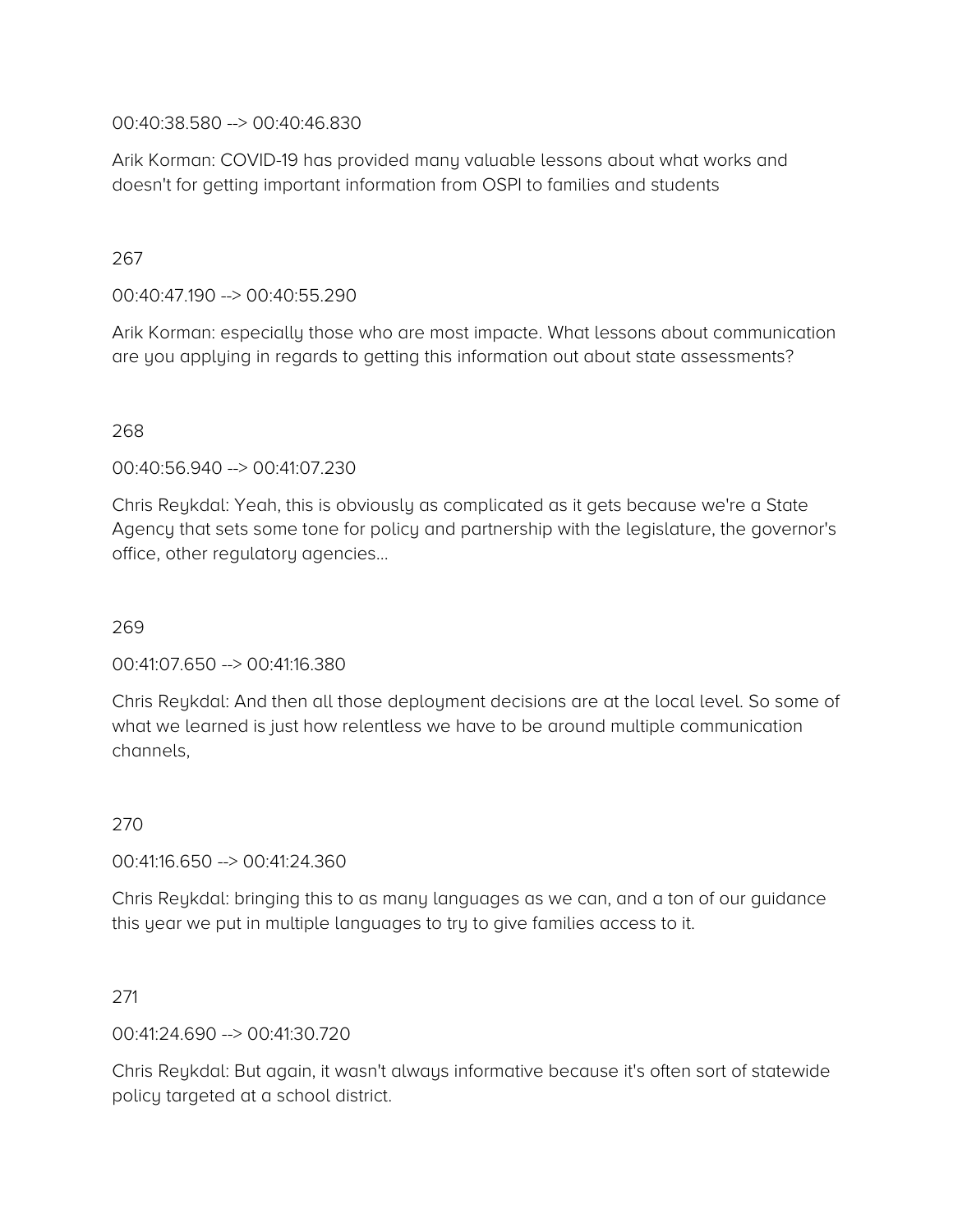00:41:31.080 --> 00:41:37.170

Chris Reykdal: And then they still had to follow up with her district to say "Okay, are we going to do that or not? You've been given the option, whether it's grading practices or.

## 273

00:41:37.530 --> 00:41:47.160

Chris Reykdal: you know attendance issues." So we know multiple channels, multiple languages with as timely of information as we can get, and then always challenging school districts

## 274

#### 00:41:47.580 --> 00:41:56.280

Chris Reykdal: to do the same and directly communicate to families. OSPI does not have a database of the 1.1 million students and their families, so we do not directly communicate

## 275

00:41:56.820 --> 00:42:07.230

Chris Reykdal: with students or families here. Our communication is broad public on our website and other media channels and directly to districts and then they have that direct family communication.

# 276

## 00:42:07.560 --> 00:42:20.160

Arik Korman: Got it, great. Thank you. I have a couple of more questions about the SEL survey. The first one is: Will the SEL survey results be shared in a similar fashion to the HYS? And and what is the HYS for people who don't know?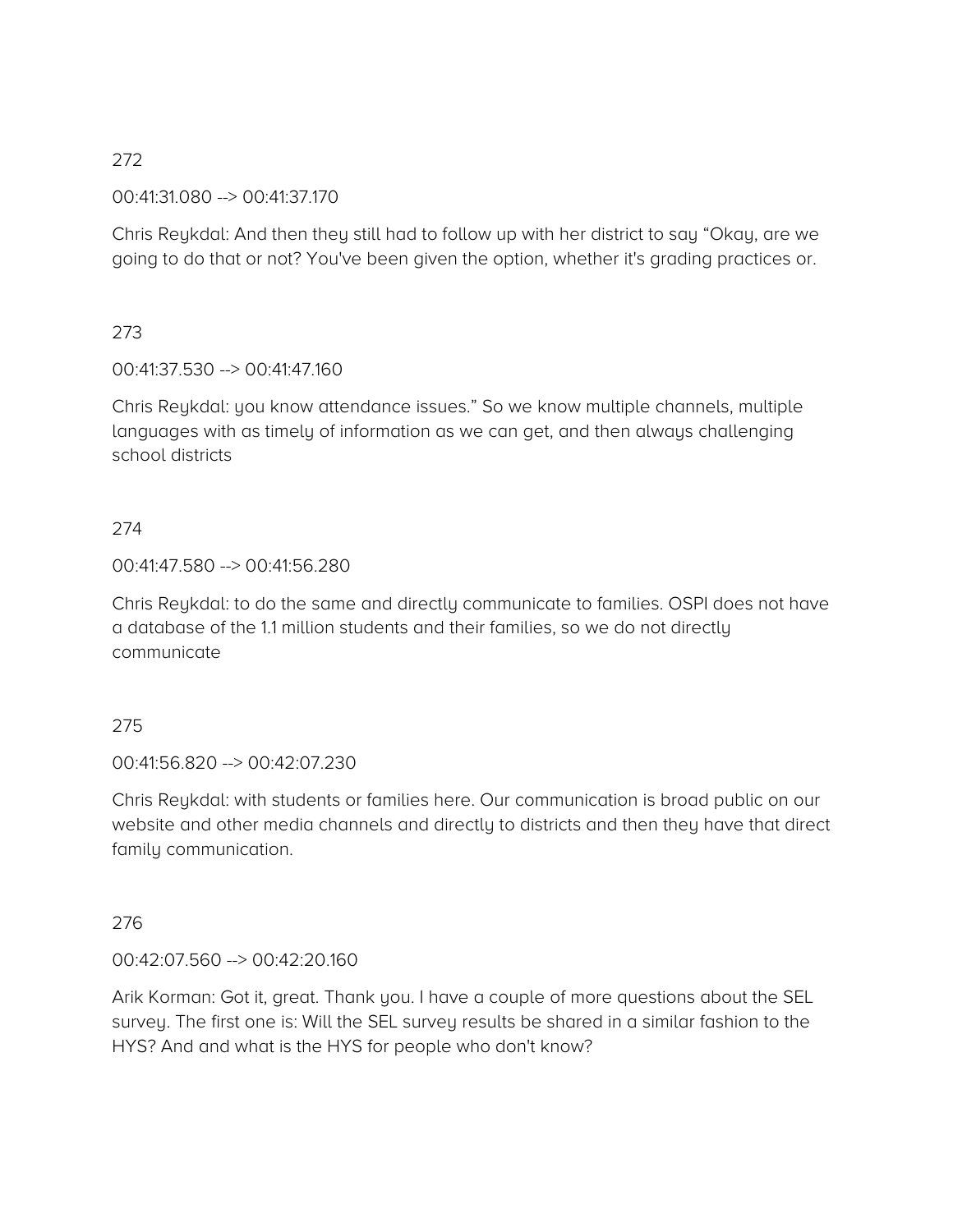00:42:20.610 --> 00:42:31.380

Chris Reykdal: Yeah, that's that annual Health Youth Survey. I guess it's a every two year health survey. The answer is yes, with protection of student privacy, of course, we will have this rolled up into categories

278

00:42:32.400 --> 00:42:41.340

Chris Reykdal: and groupings that make a ton of sense. By question… we have partners in this Department of Health and the health care authority, so there will be some time taken with researchers

# 279

00:42:41.850 --> 00:42:53.160

Chris Reykdal: to make sure that the results we get are meaningful and we can tell you the significance of those. But yeah, that will be very public. We hope to get those kind of wrapped up in the summer, but going into this fall, I think we're going to be able to tell a

280

00:42:54.240 --> 00:42:57.060

Chris Reykdal: very powerful story about this last year.

281

00:42:57.150 --> 00:43:03.870

Arik Korman: And, are there any plans underway to create an assessment for SEL for elementary school students?

282

00:43:04.950 --> 00:43:14.820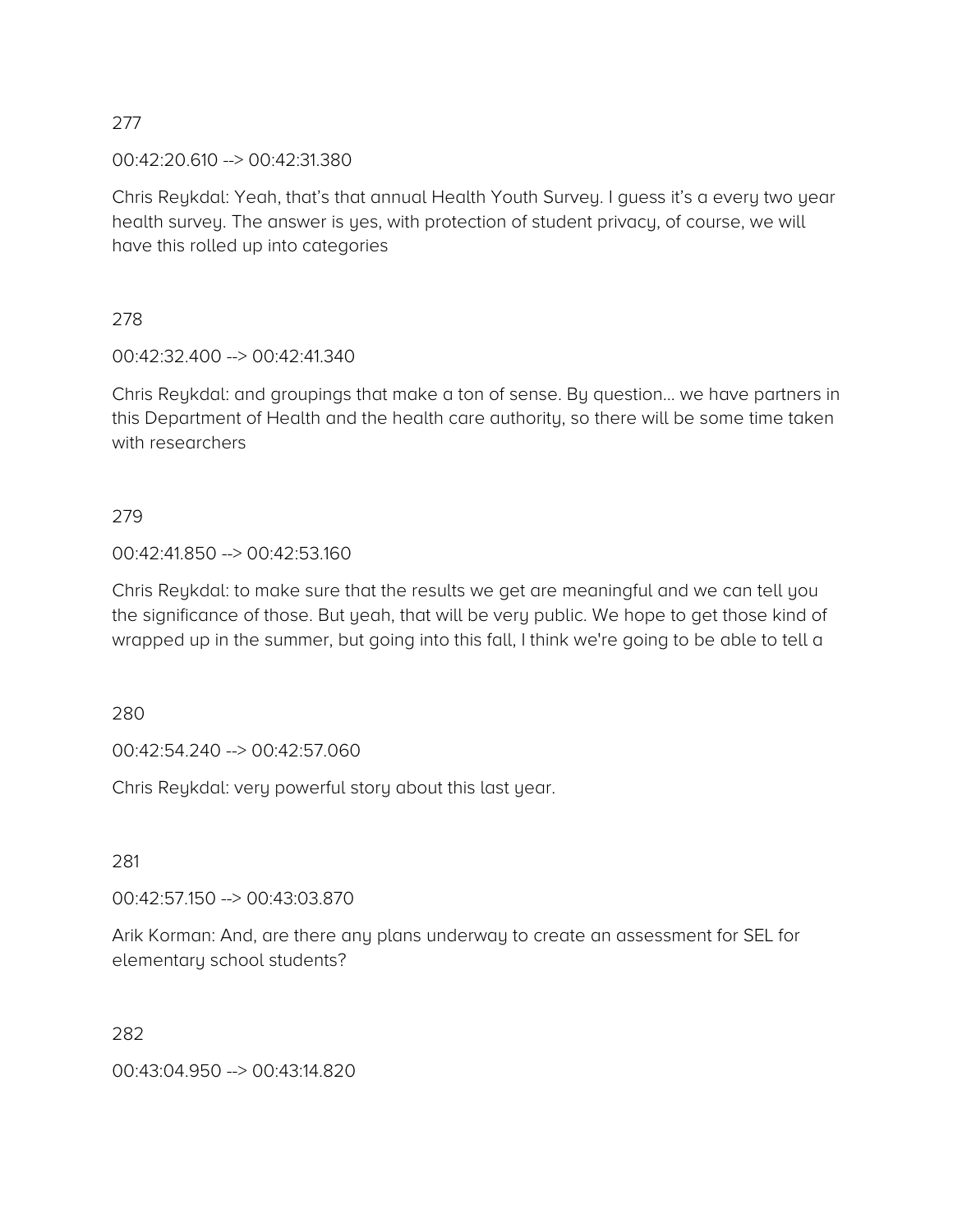Chris Reykdal: Not for this particular instrument, but districts do have access to that. Either things they created themselves or there are other providers out there who do elementary grade level SEL

### 283

00:43:15.450 --> 00:43:21.750

Chris Reykdal: screeners is what we typically call those. We have tasked districts with guidance suggesting to them

## 284

00:43:22.110 --> 00:43:32.040

Chris Reykdal: that they need to make that a framework for their reopening… not just know the academic impacts, but also the SEL impacts and they have various instruments they use for that, but nothing in the contemplation right now

### 285

00:43:32.790 --> 00:43:41.460

Chris Reykdal: because as you get to the younger grades… asking students those questions really needs to be informed often with a trusted adult next to them or a parent or guardian.

#### 286

00:43:42.360 --> 00:43:48.840

Chris Reykdal: And so, this one is six through 12 only and we wouldn't expect to K-5 instrument like that this year.

#### 287

00:43:49.200 --> 00:43:59.550

Arik Korman: Okay, great Thank you. And so, my last question is: Do you have anything you would like to say to students and caregivers as we enter the fourth quarter of this historic and challenging school year?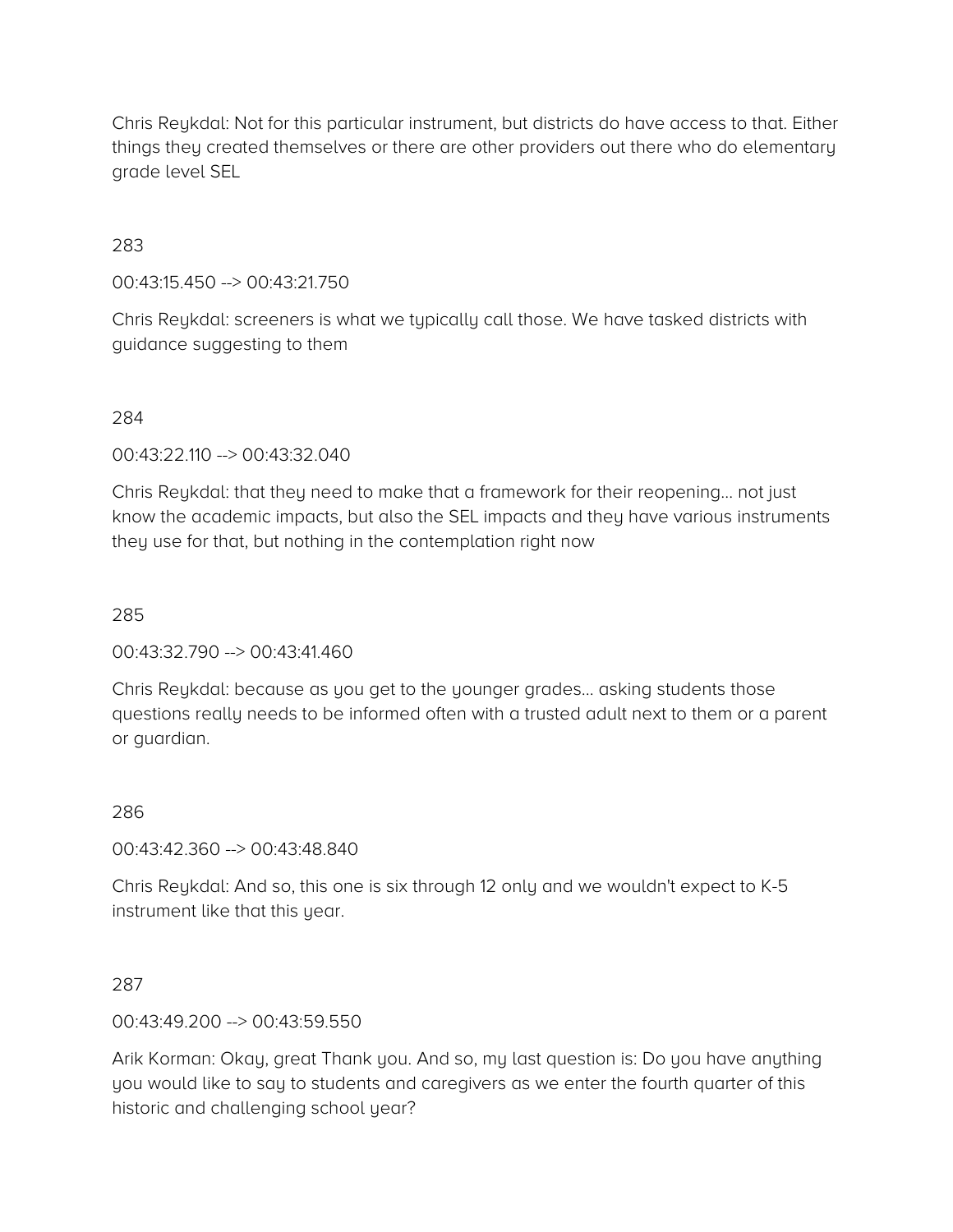00:44:00.600 --> 00:44:06.000

Chris Reykdal: Yeah, just a thank you mostly. This has been a stunningly complicated year in all of our lives.

# 289

00:44:07.650 --> 00:44:17.910

Chris Reykdal: And as we sort of emerged, I look at the parallel to the weather right? It's getting sunnier and it's getting nicer and there is this sense of renewed spring. There's an opportunity coming out of this for sure.

# 290

00:44:18.690 --> 00:44:28.740

Chris Reykdal: But it is a virus that has killed over half a million Americans and it's still with us. Vaccination rate, you know for double dose in this country is less than 15%. We have ways to go here.

# 291

00:44:29.430 --> 00:44:36.240

Chris Reykdal: And so we keep trying to create opportunities for districts to serve more students in-person with safety protocols.

# 292

00:44:36.870 --> 00:44:43.410

Chris Reykdal: So, mostly I just want to say thank you. Continue to stay close to your local district on options and opportunities.

293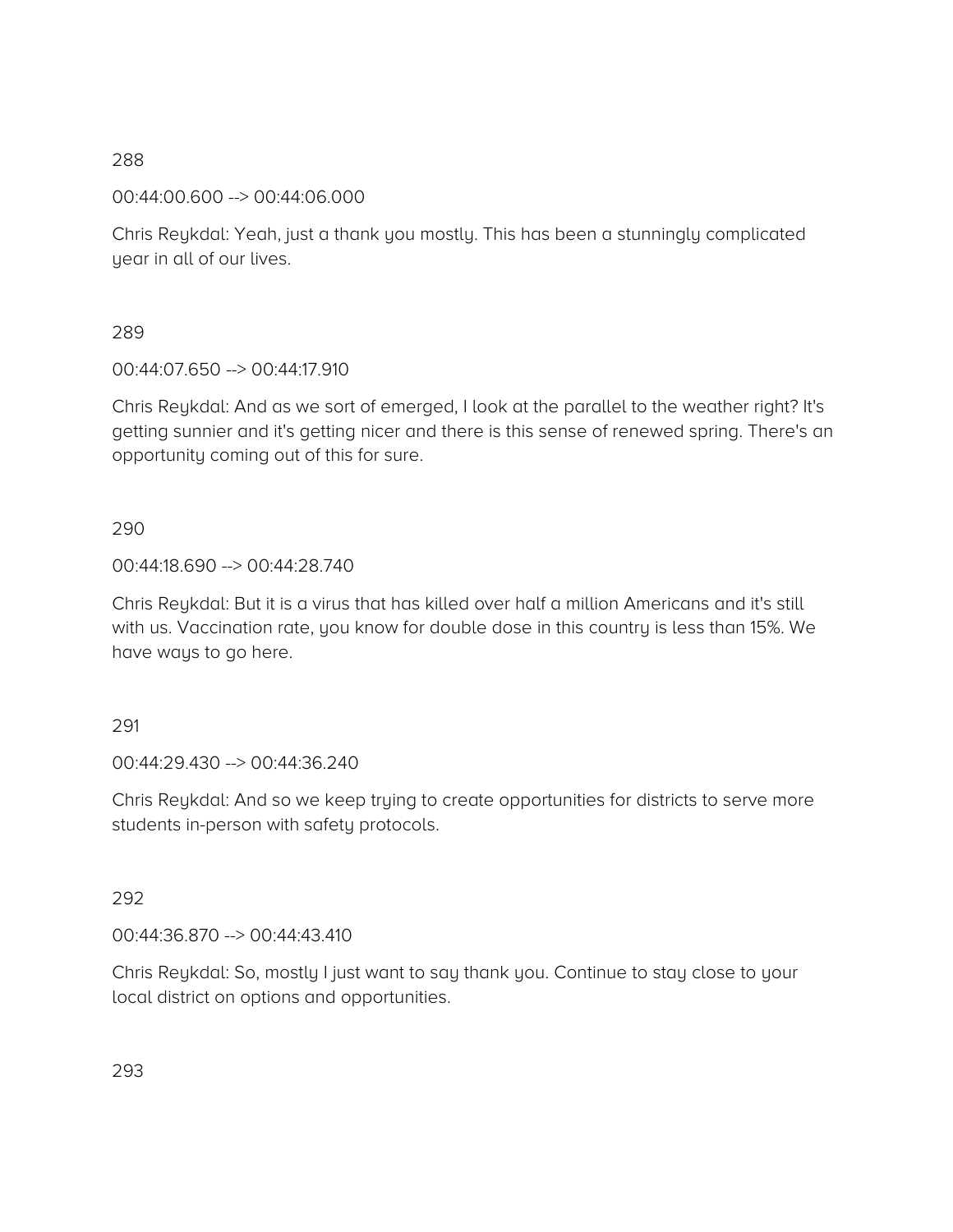#### 00:44:44.010 --> 00:44:51.960

Chris Reykdal: Look for those plans from school districts in June that's going to describe how they're using those federal resources to create summer learning opportunities, additional engagement,

#### 294

00:44:52.350 --> 00:44:57.180

Chris Reykdal: community based partnerships for additional learning and supports, and then their plan for next year and beyond.

## 295

00:44:57.720 --> 00:45:05.010

Chris Reykdal: We are not out of this by any stretch and folks should not sort of think we turned the ultimate corner. We are turning the corner, which is great.

## 296

00:45:05.340 --> 00:45:10.890

Chris Reykdal: But there's a lot still here and our students both academically and especially from a mental health standpoint…

## 297

00:45:11.310 --> 00:45:19.860

Chris Reykdal: They need us to keep wrapping our arms around them and kind of slowly walking out of this thing, and at no point saying hey we're good to go on our behaviors

298

00:45:20.100 --> 00:45:33.750

Chris Reykdal: unfortunately, can set us back and and right now we need the hope of continuous improvement on this. Major setbacks, I think, will not be healthy for us from every aspect mentally, emotionally, economically. We need to be slow and steady.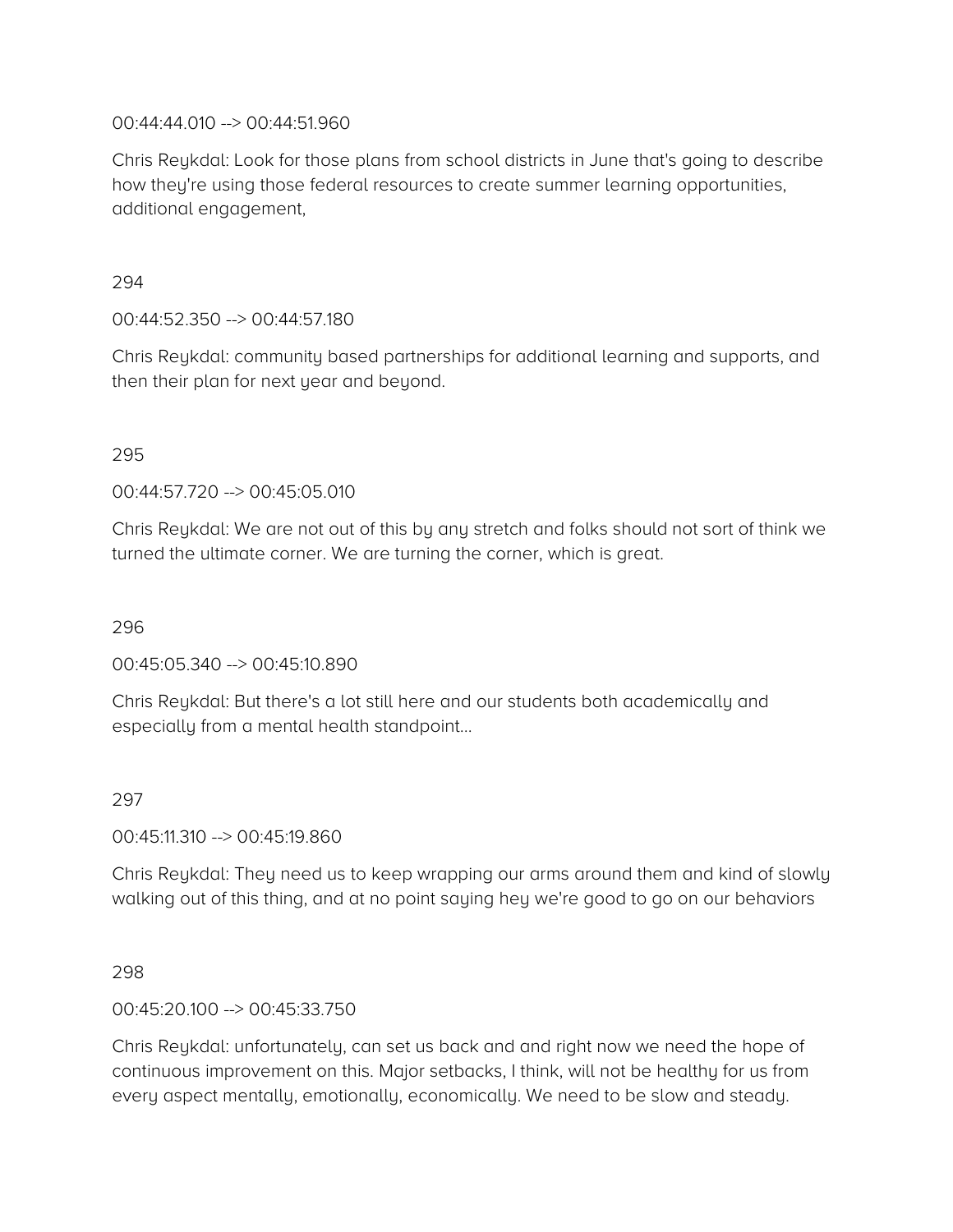00:45:34.350 --> 00:45:40.590

Chris Reykdal: Not race too far out, get ahead of ourselves, and unfortunately take a big step back. We don't want that fourth peak.

300

00:45:41.220 --> 00:45:53.160

Arik Korman: Great. Well, thank you so much Superintendent Reykdal. I really appreciate your insight, appreciate the information that you've shared, and making yourself available to students and families and and people within the education community in Washington state.

#### 301

00:45:53.850 --> 00:46:06.000

Arik Korman: And thank you for everyone who submitted questions. I'm sorry we're unable to get to each and every one of them, but if your question wasn't answered, Superintendent Reykdal, can people contact you at superintendent@k12.wa.us?

#### 302

00:46:06.510 --> 00:46:14.490

Chris Reykdal: Yeah, that is exactly right. And we get lots of email, so we can get to all of it. Sometimes it takes us a little while, but please use that email address that's great.

303

00:46:14.970 --> 00:46:23.580

Arik Korman: Great, great. Again, thank you so much for all you do for Washington students. We really appreciate it, and I know you got to go, so I'll go ahead and wrap up the webinar.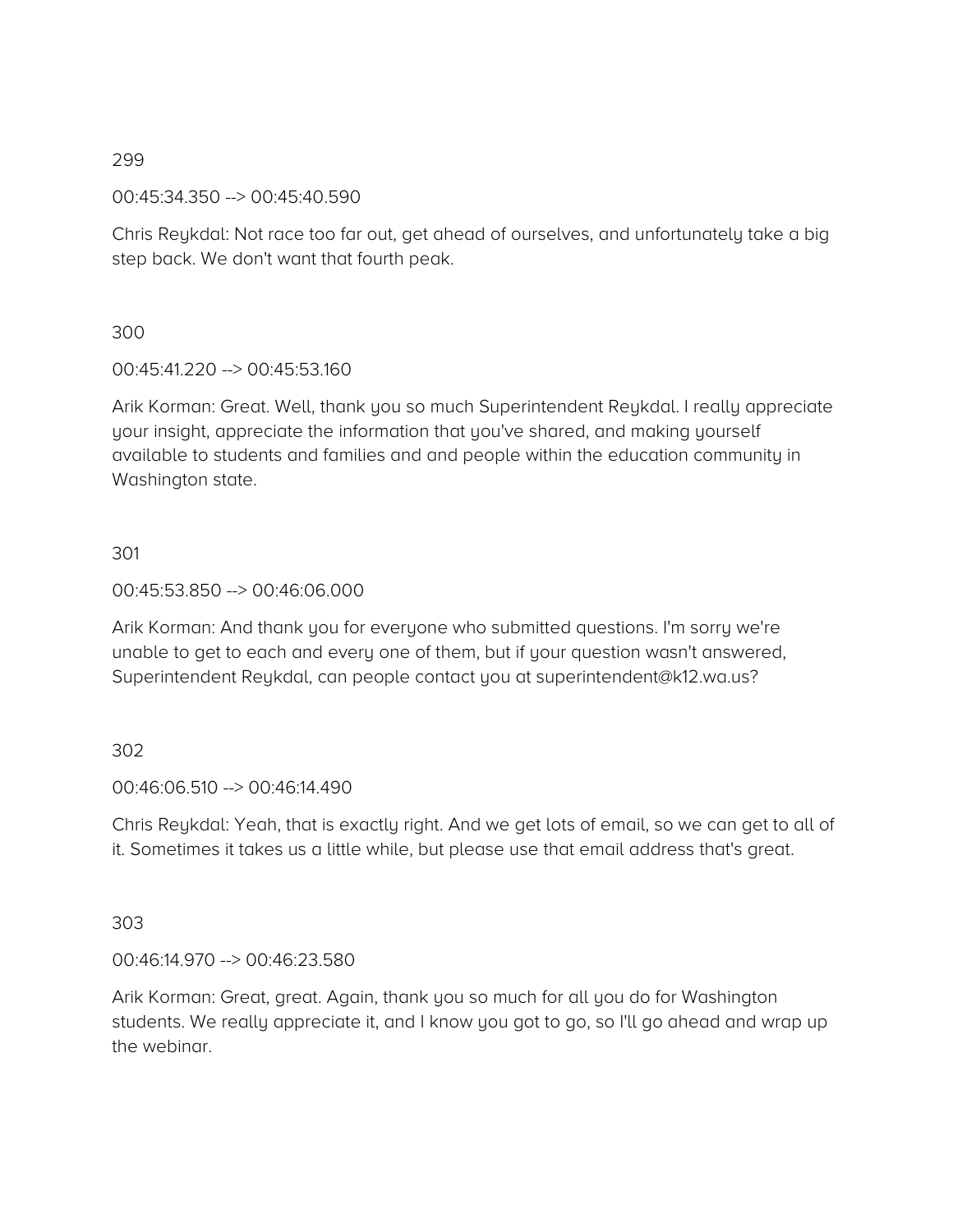00:46:24.690 --> 00:46:35.820

Arik Korman: And feel free to go on to your your next commitment. On Thursday, April 1st at 7pm, we are presenting a special virtual event on restorative justice in schools.

305

00:46:36.480 --> 00:46:41.520

Arik Korman: In this zoom meeting, we will focus on a healing approach to student behavior versus a penal approach.

306

00:46:41.880 --> 00:46:48.810

Arik Korman: Our panelists will discuss what brought them to the work, what their programs, do their philosophy, and where they can be found.

307

00:46:49.290 --> 00:46:55.050

Arik Korman: They will also discuss ways to expand these programs throughout Washington state and answer your questions.

308

00:46:55.500 --> 00:47:03.510

Arik Korman: Featured participants are Toyia Taylor, the Executive Director and Founder of WeAPP, Sean Goode, the Executive Director of Choose180,

309

00:47:03.900 --> 00:47:11.460

Arik Korman: Saroeum Phoung, Executive Director of Peacemaking Academy, and Dion Schell, Director of Education at Community Passageways.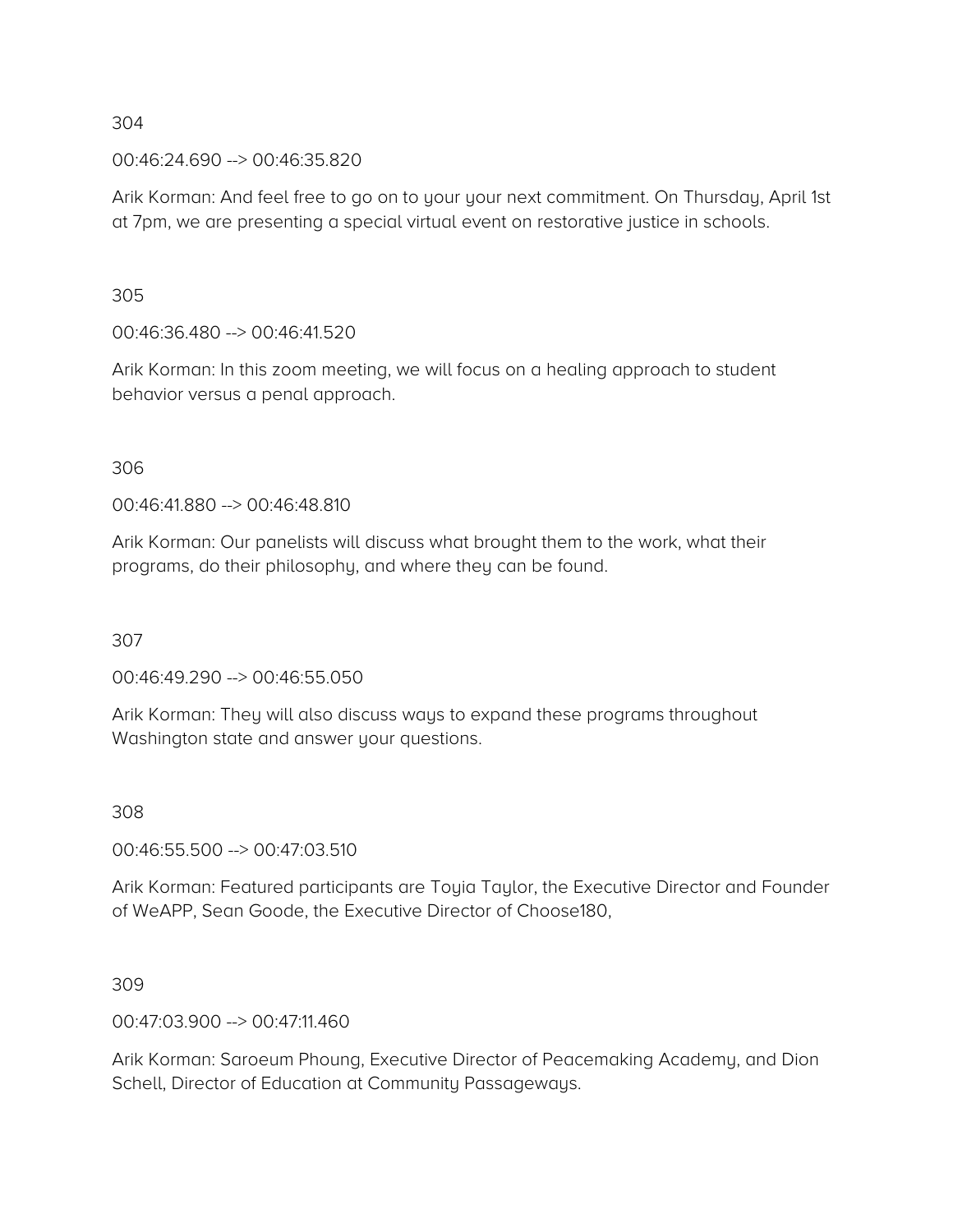00:47:11.910 --> 00:47:22.350

Arik Korman: The registration link is on our website educationvoters.org. Just click on the events page and I will also include the information in the follow up email, which you will receive in about 24 hours.

311

00:47:23.070 --> 00:47:37.470

Arik Korman: Our next LEVinar is tentatively scheduled for Thursday, April 8 at 12:30pm. We will discuss the role of K-12 schools in addressing racially motivated violence. As soon as we have the panelists confirmed, I'll send out the information.

## 312

00:47:38.790 --> 00:47:48.960

Arik Korman: And on our next LEVinar on April 15, Washington state teachers of the year, Brooke Brown from 2021, Amy Campbell from 2020, Robert Hand from 2019,

313

00:47:50.340 --> 00:47:59.730

Arik Korman: Mandy Manning from 2018, who was also the 2018 national teacher of the year, Camille Jones from 2017, Nate Bowling from 2016,

314

00:48:00.120 --> 00:48:06.810

Arik Korman: and Lyon Terry from 2015, will share what they're hearing from students, families, and colleagues in the community

315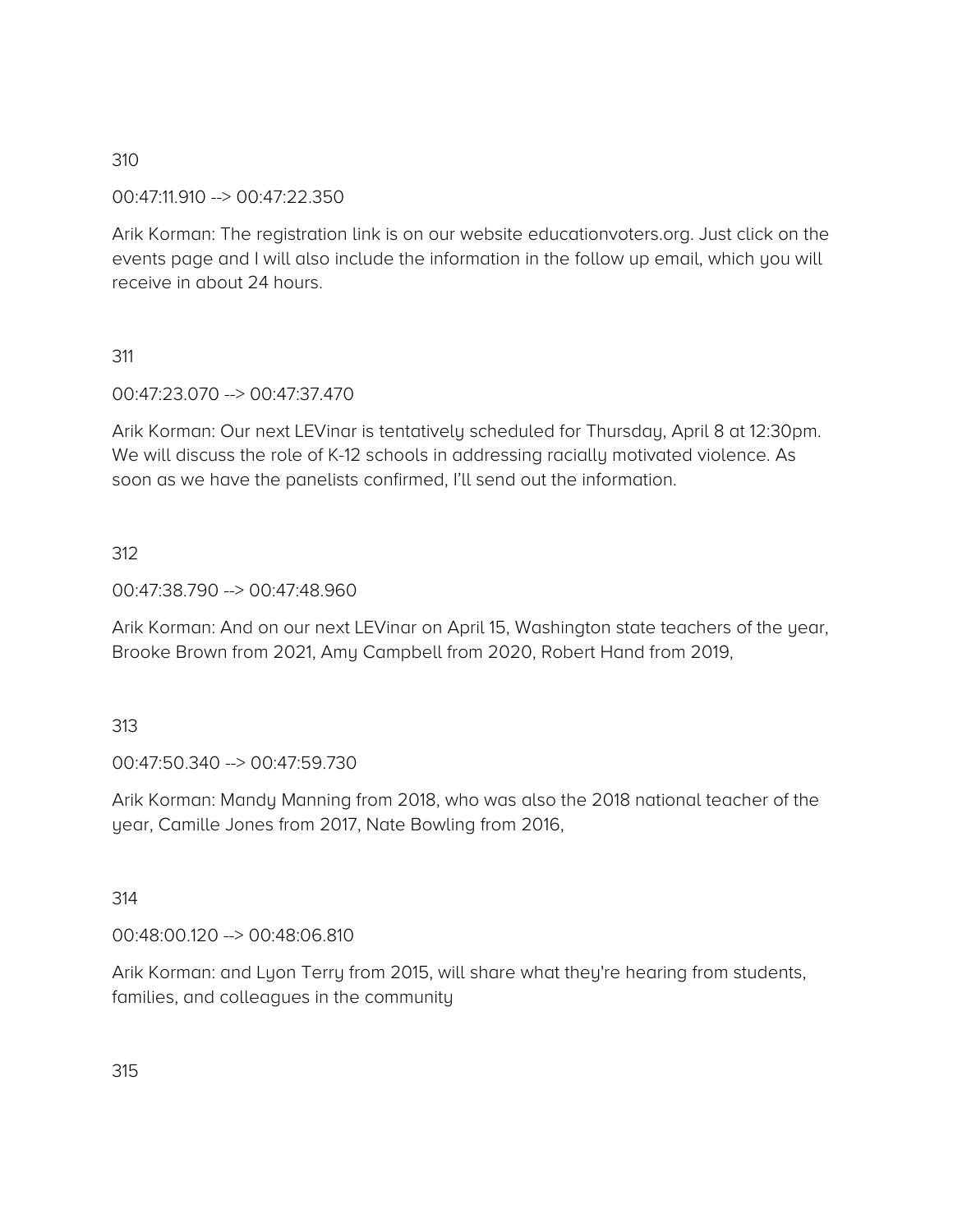00:48:07.200 --> 00:48:15.780

Arik Korman: on how the 2020-2021 school year is going, how they recommend reimagining education based on what they've learned from teaching during the COVID pandemic,

316

00:48:16.320 --> 00:48:28.620

Arik Korman: and will answer your questions. The registration info is also on our LEVinar page which you go to at our website educationvoters.org, click on events, then lunchtime webinars and I'll also share it in the follow up email.

317

00:48:29.820 --> 00:48:39.690

Arik Korman: Thank you to each of you for joining us today. I'm going to include the chat log and the log of the questions that have been submitted to Superintendent Reykdal and I will forward them to him.

318

00:48:40.200 --> 00:48:48.030

Arik Korman: If you have any additional questions or comments, please send them to me at Arik, spelled arik@educationvoters.org.

319

00:48:48.570 --> 00:48:56.130

Arik Korman: A recording of today's presentation will be available on our website educationvoters.org and will be sent to you in the follow up email.

320

00:48:56.490 --> 00:49:07.110